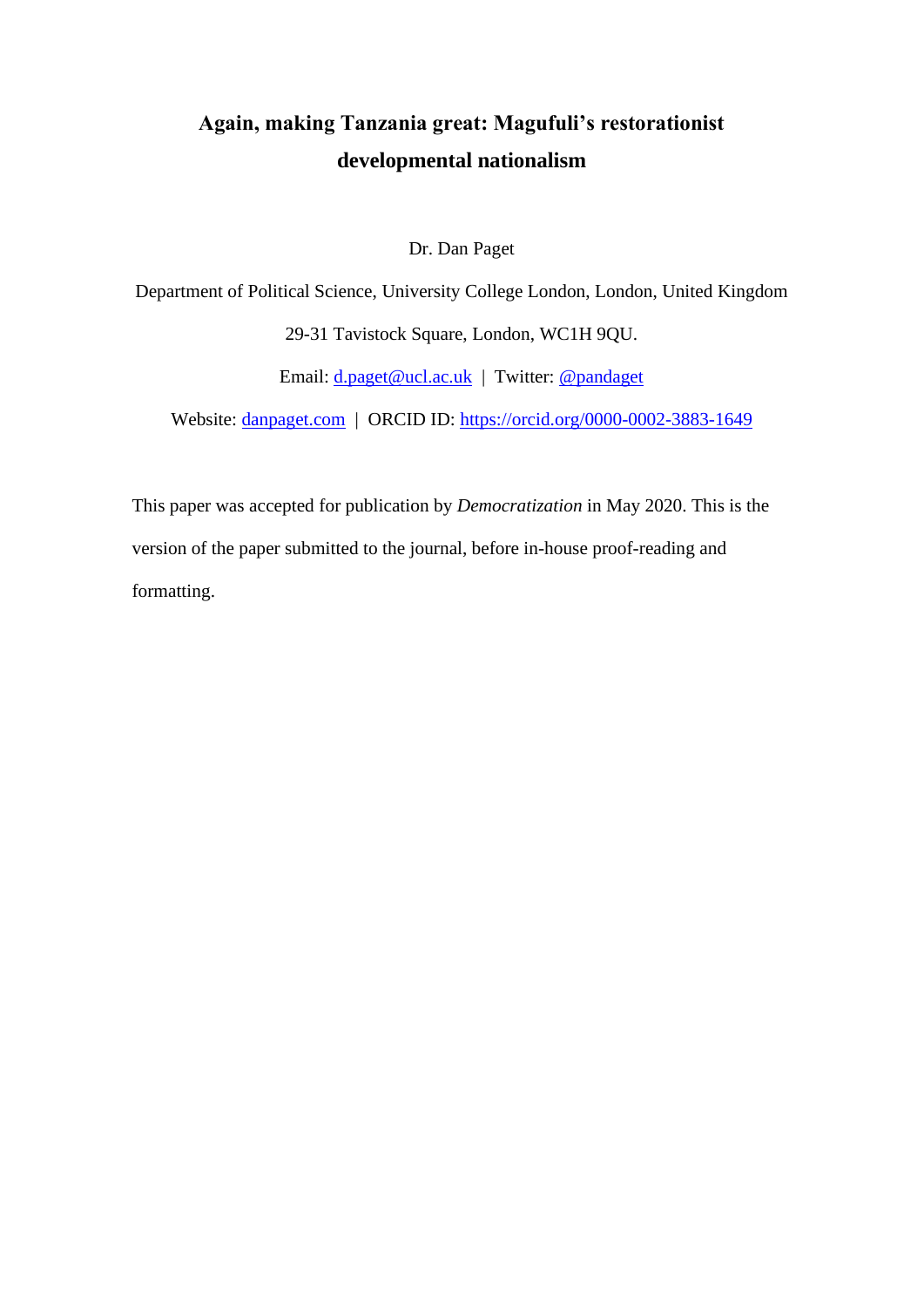# **Again, making Tanzania great: Magufuli's restorationist developmental nationalism**

This article is about how ideologies legitimize authoritarianism. The literature argues that liberation nationalists discursively construct "liberation" as an ongoing struggle and justify their authoritarian rule until its completion. By recurrently postponing liberation, they extend this justification of authoritarianism. Nonetheless, their claim that the nation is part-way through liberation becomes less plausible over time. Liberation nationalism shares a discursive structure with a parallel class of developmental nationalisms. I analyze the ideology of President Magufuli and CCM in Tanzania. Instead of claiming that the nation is mid-transformation, they constructed the status quo as a corrupt deviation from a past order: "Nyerere's Tanzania". They conceived of this past order as a nation dedicated to industrial development which would lead to a transformed future. They advocated rupture with the present, the restoration of the past and the resumption of this transformative journey. Restorationism relieves liberation and developmental nationalisms of the rising rhetorical challenge of claiming that the nation has been on a transformative path since liberation. Therefore, Magufuli and CCM developed a variant upon liberation and developmental nationalisms, which also justifies authoritarianism. Unlike them, it remains rhetorically viable as the moment of liberation or development becomes distant. I call it restorationist developmental nationalism.

Keywords: authoritarianism; liberation; development; nationalism; restorationism; populism; Tanzania; Africa; ideology; discourse-theoretic.

Word count: 9,000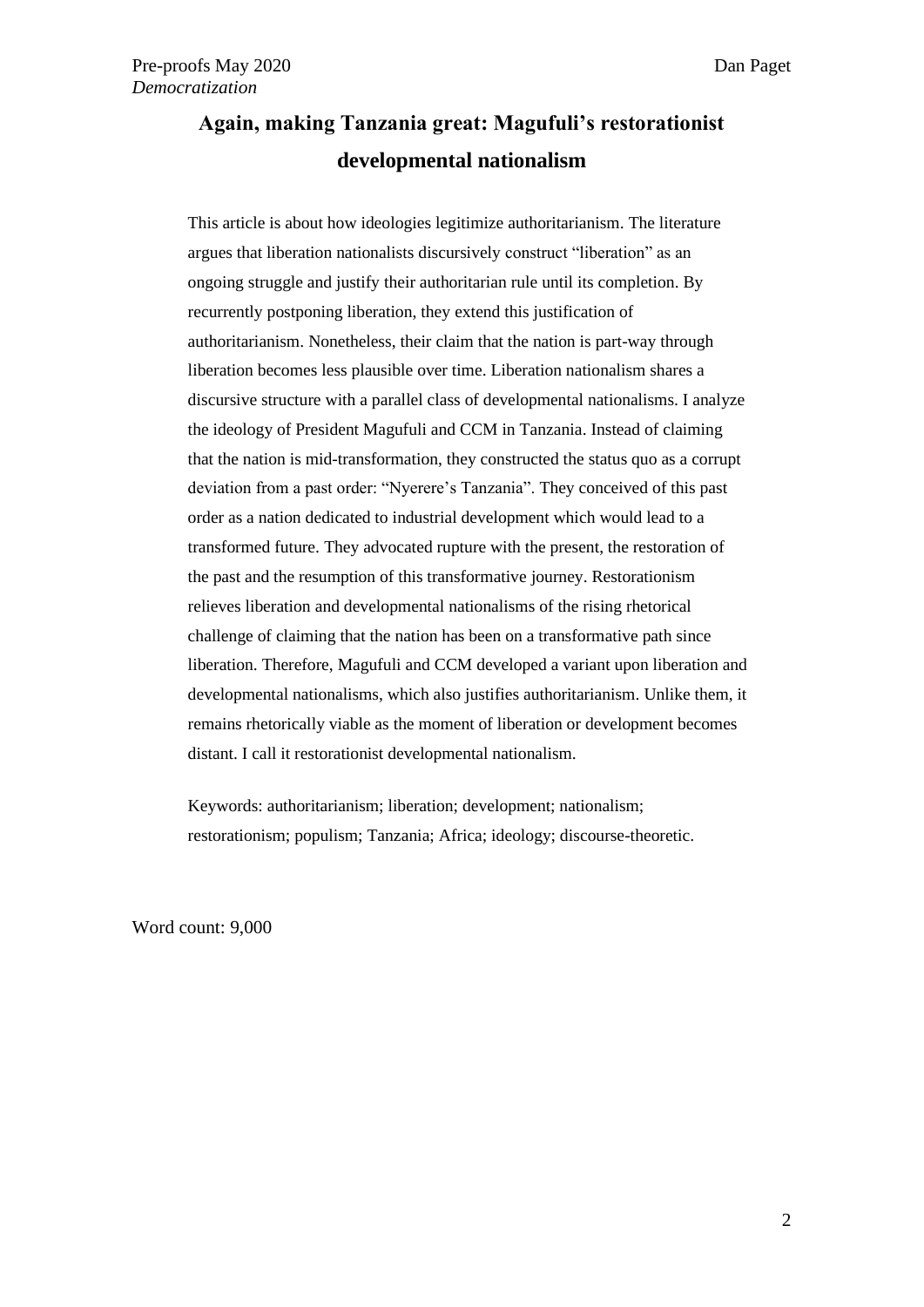Liberation nationalists in power employ a common rhetorical device. First, they portray "liberation" as ongoing rather than achieved.<sup>1</sup> Second, they justify their authoritarian rule while it continues.<sup>2</sup> Third, they recurrently raise the pass-bar for "liberation" and so postpone its completion.<sup>3</sup> Alex Beresford writes that this makes liberation nationalisms potentially "regenerative";<sup>4</sup> they can repeatedly extend their justifications of authoritarianism or electoral authoritarianism. However, this regeneration has limits.<sup>5</sup> As time passes, it becomes ever-less plausible that the nation is still mid-transformation and has been since liberation. Thereby, the viability of this ideology to legitimize authoritarianism wanes. Liberation nationalism shares a discursive structure with a parallel class of developmental nationalisms which conceive of processes of *development* rather than *liberation*. 6

In Tanzania, President John Pombe Magufuli was elected in 2015. He and his party, *Chama cha Mapinduzi* (CCM) or "the Party of the Revolution", developed a creative variant on liberation and developmental nationalisms. They instrumentalized this ideology to justify a sharp authoritarian turn which began in 2014.<sup>7</sup> I analyze the discourse they crafted. I adopt the discourse-theoretic perspective of Ernesto Laclau and Chantal Mouffe and treat ideologies as discourses underpinned by logics of articulation. <sup>8</sup> Analyzed through this lens, CCM's reconfigured ideology is united with liberation and developmental nationalisms by similarities, but separated from them by differences, which turn on the destinations they envisage. Like liberation and developmental nationalisms, CCM ultimately imagined a possible future, as yet never realized, in which the nation is transformed. However, it also imagined a past order, namely "Nyerere's Tanzania", which was not static, but in motion, a nation organized for and dedicated to development. It constructed the present as a corrupt deviation from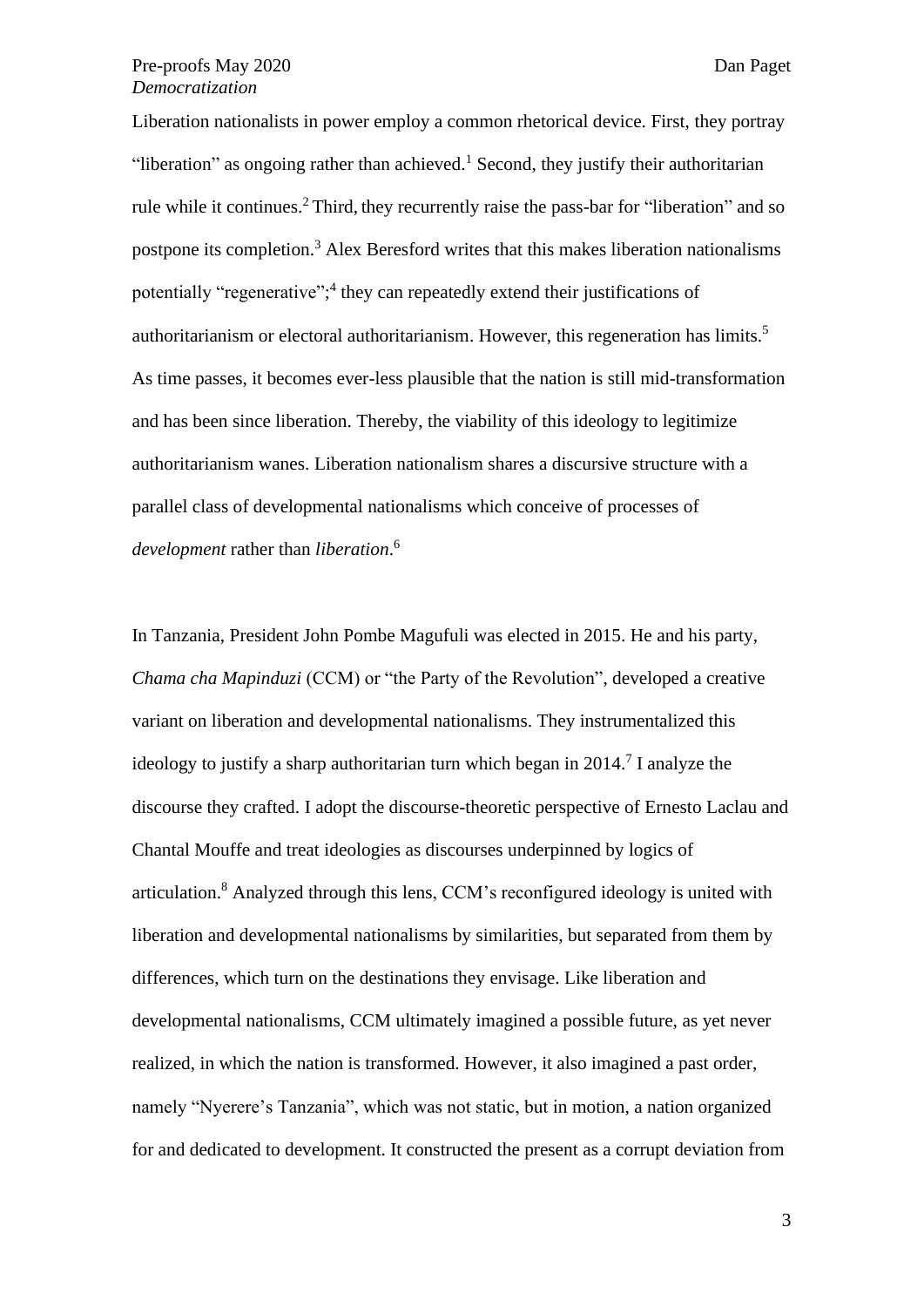that old order. CCM advocated the restoration of that past, and thereby, the resumption of the developmental path towards the transformed future. Therefore, this discourse is simultaneously radical, reactionary and progressive. This backward-looking aspect distinguishes it from other liberation and developmental nationalisms. I name it restorationist developmental nationalism.

This restorationism makes that variant of liberation and developmental nationalist ideologies a possibility, and indeed, a reality, beyond its conventional settings. Conventionally, these ideologies are only rhetorically compelling under a small and narrowing range of circumstances, but restorationist developmental nationalism is rhetorically versatile; it could be employed to justify authoritarianism across much of sub-Saharan Africa, and beyond. This is particularly relevant given the contemporary African and global authoritarian turn.<sup>9</sup> For clarity, I do not claim that this ideology has "caused" authoritarian regime survival or re-autocratization in Tanzania, which is better explained by CCM patronage and institutionalization,<sup>10</sup> state-party merging,<sup>11</sup> social engineering,<sup>12</sup> and the rise of the opposition.<sup>13</sup> Discourses give the social world form and meaning;<sup>14</sup> I argue that through this discourse, people understand CCM's authoritarian rule as legitimate;  $15$  it justifies authoritarianism.

Finally, I contribute to the characterization of Magufuli's political project, principally from 2015 to 2018. Past studies of Magufuli's project adopt realist-objectivist perspectives;<sup>16</sup> they presuppose that there is an objective social world<sup>17</sup> and focus on Magufuli's "material" policies.<sup>18</sup> I complement these realist-objectivist characterizations of Magufuli project by interpreting and distilling the ideology through which Magufuli and CCM subjectively describe it.<sup>19</sup> While past studies of Magufuli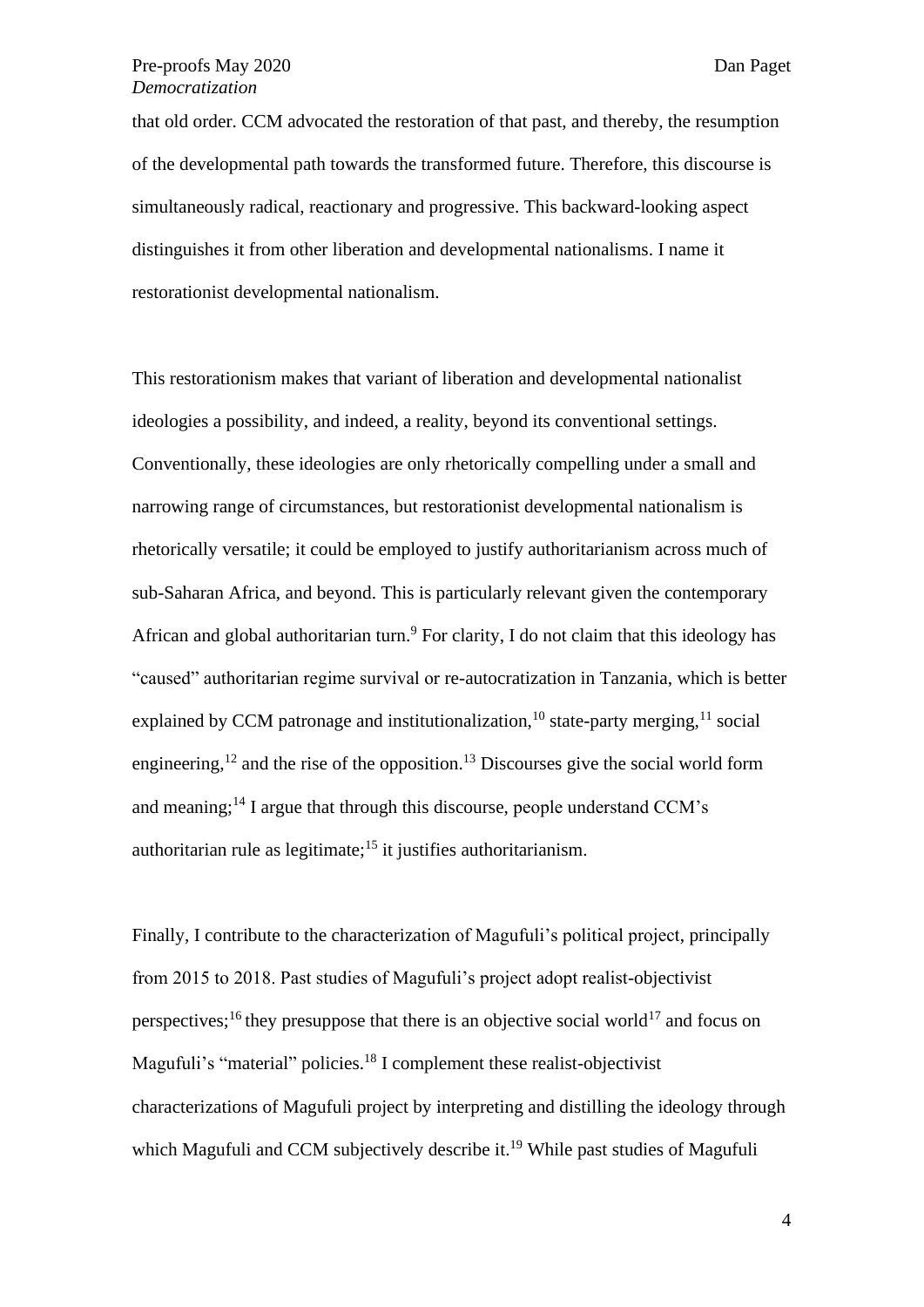"material" politics identify continuities with the status quo, I argue that they discursively construct a rupture with it.

Researching discourse raises methodological challenges about interpreting meaning in context, inferring implicit meaning, distilling coherence from contradictory statements, and selecting sources. <sup>20</sup> I faced an additional challenge; I am not fluent in Swahili. To address these challenges, I studied a wide range of sources.<sup>21</sup> I collected the transcripts of politicians' speeches. I drew on a personal archive of more than 2,000 newspaper articles selected for relevance, most published between 2013 and 2019. I examined a grey literature of official documents. I examined opinions expressed by Tanzanians on Twitter, as a participant. This built on extensive field work and 151 interviews I conducted for previous research. I relied on three practices to become conscious of and respond to any prejudices arising from my subjective perspective and source selection. First, I reflected on my positionality and perspective.<sup>22</sup> Second, I commissioned Tanzanian research assistants to look for further sources which I may have missed, with a clear brief designed to minimize bias. For transparency, I mark sources found and translated by them with an asterix. All other quotes are reported in the language in which they are presented in the sources. Third, I repeatedly conferred with Tanzanian analysts of Tanzanian politics, and in particular one academic, four journalists and columnists, and one opposition politician.<sup>23</sup> I recognize these peers in the acknowledgements and attribute points which I owe to their insights in the text.

In the next section, I conceptualize liberation and developmental nationalisms through a discourse-theoretic perspective. I compare them to restorationist developmental nationalism, which I develop theoretically in the second section. In the third section, I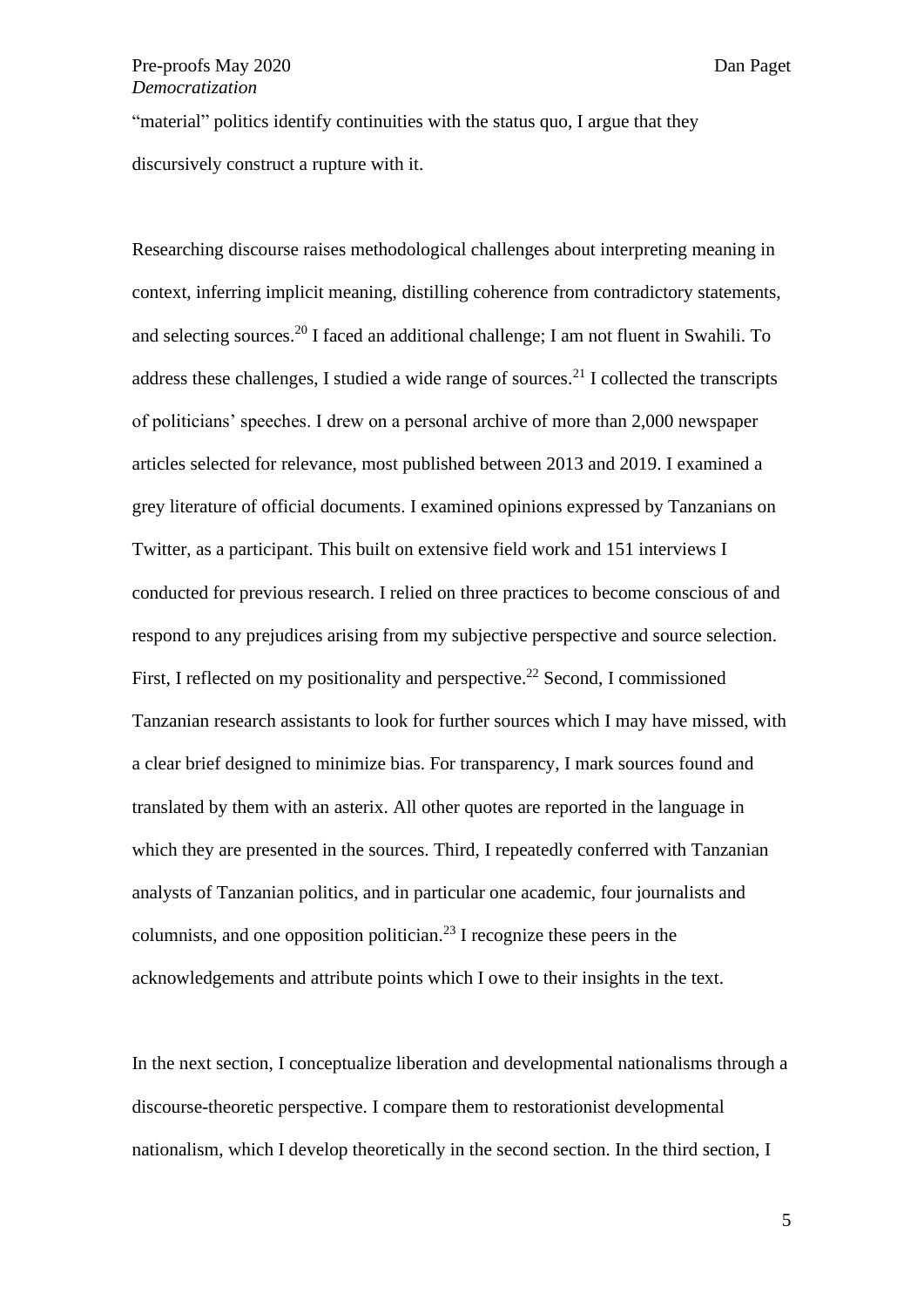locate my study in the Tanzanianist literature. In the remaining sections, I detail the restorationist developmental nationalism expressed by Magufuli and CCM.

I wish to clarify three points before proceeding. First, on periodization, many of the changes in CCM's discourse which I describe began in  $2011<sup>24</sup>$  when CCM began what it described as "rebranding" after losing ground in the 2010 election.<sup>25</sup> However, they achieved full expression from 2015 to 2018 during Magufuli's presidency. Second, on attribution, CCM and Magufuli often expressed their discourse in unison. Where they do, I refer to them interchangeably; to attribute the discourse to Magufuli's alone would mischaracterize a collective project as an individual one. However, Magufuli took a leading role in expressing several aspects of their discourse, including constructing and performatively fighting corruption, which I note in the text. For brevity, I do not cover the 2019 dissent by marginalized CCM politicians. Third, liberation and developmental nationalisms in and out of power may differ. My discussion focuses on them in power.

## **Liberation and developmental nationalisms**

African liberation nationalisms differ in principle. The first generation subscribed to socialism and won "liberation" in the 1950s and 1960s. The second generation either never adopted or subsequently eschewed socialism and won "liberation" violently between the 1970s and 1990s, notably in South Africa, Zimbabwe, Rwanda, Angola, Namibia, and Eritrea.<sup>26</sup> The socialists differed in principle too. They were divided between an early wave of self-proclaimed "African socialists" and a later wave of "Afro-Marxists".<sup>27</sup> Both sub-strains differed in turn; as Joy Hendrickson and Hoda Zaki write, there were "many varieties of African socialism".<sup>28</sup> Likewise, Crawford Young judged that "the new wave of Afro-Marxist regimes is not homogeneous in ideological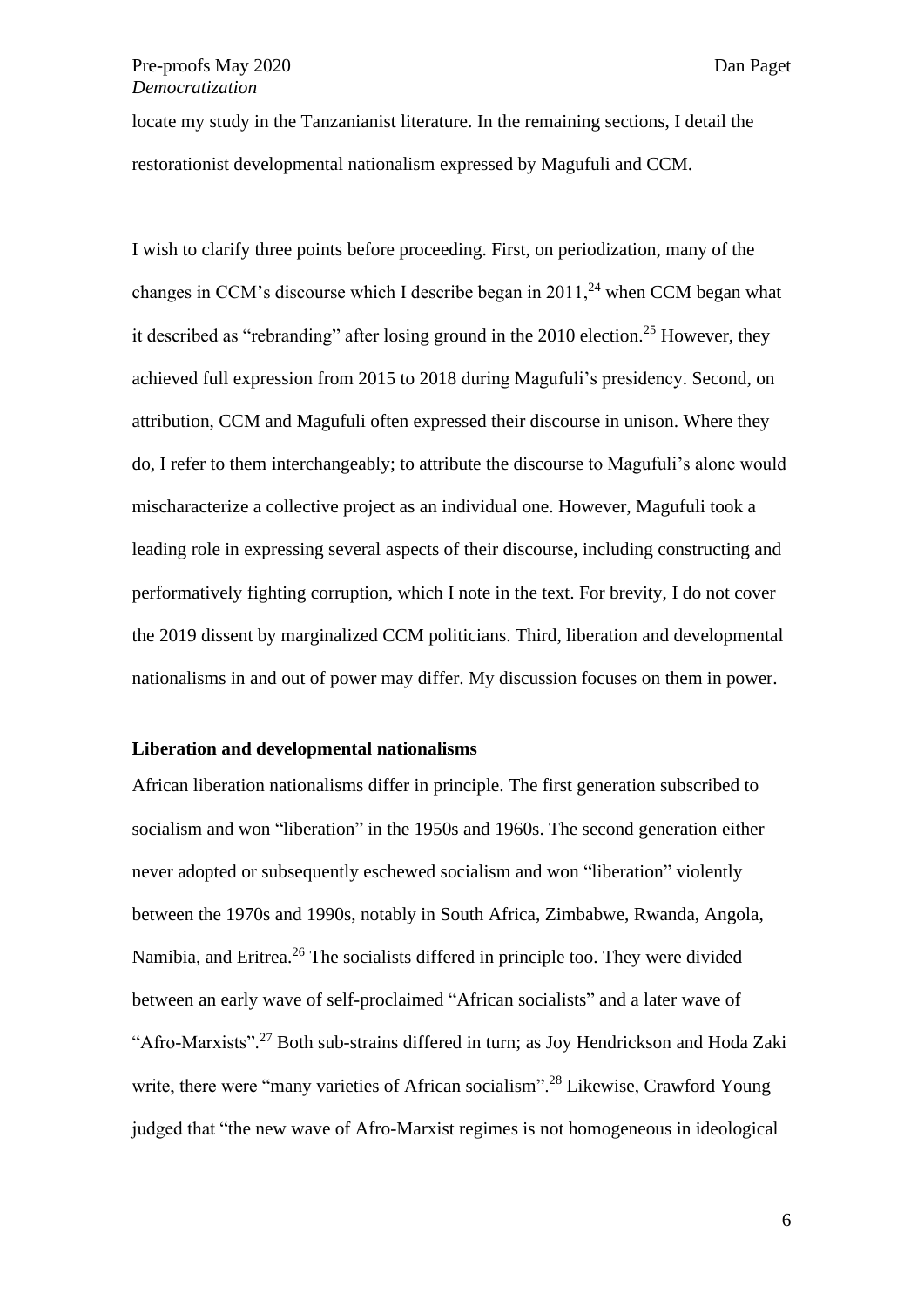interpretation or policy practice."<sup>29</sup> Therefore, it is unclear what tenets unite liberation nationalisms.

However, liberation nationalisms share a discursive structure. Beresford argues that post-Apartheid, South Africa's African National Congress (ANC) presents liberation as "an ongoing (and seemingly infinite) 'National Democratic Revolution'… which it alone is mandated to fulfil."<sup>30</sup> Blessings-Miles Tendi and Sara Dorman argue that the Zimbabwe Africa National Union-Patriotic Front (ZANU-PF) imagines a similar ongoing liberation and claims unrivalled authority to fulfil a equivalent liberation mandate.<sup>31</sup> Dorman and others argues that "post-liberation" regimes imagine national struggles against foreign enemies,<sup>32</sup> especially ZANU-PF.<sup>33</sup> Both liberation and national struggle underpin exclusionary politics;<sup>34</sup> opposition is characterized as seditious either because it militates against liberation, or because it is serves foreign enemies, or both.<sup>35</sup> Exclusionary politics also encompasses the delegitimation of "divisive" ethnic politics.<sup>36</sup> In these pages, Beresford, Marie Berry and Laura Mann offer perhaps the clearest synthesis of these studies.  $37$  They argue that liberation movements construct liberation as an incomplete but ongoing transformation. This "liminality" or betweenness of liberation generates "extraordinary mandates" for liberation parties which justifies "authoritarian social contracts" and "political abjection" of their opponents.<sup>38</sup>

I build on these insights by drawing on the discourse-theoretic perspective propounded by Laclau and Mouffe and further developed by Jason Glynos and David Howarth, perhaps best known for its conception of populism.<sup>39</sup> A discourse, thus defined, constructs how the world is and ought to be through logics of articulation. "Logics of equivalence" and "difference" construct identities and relate them antagonistically,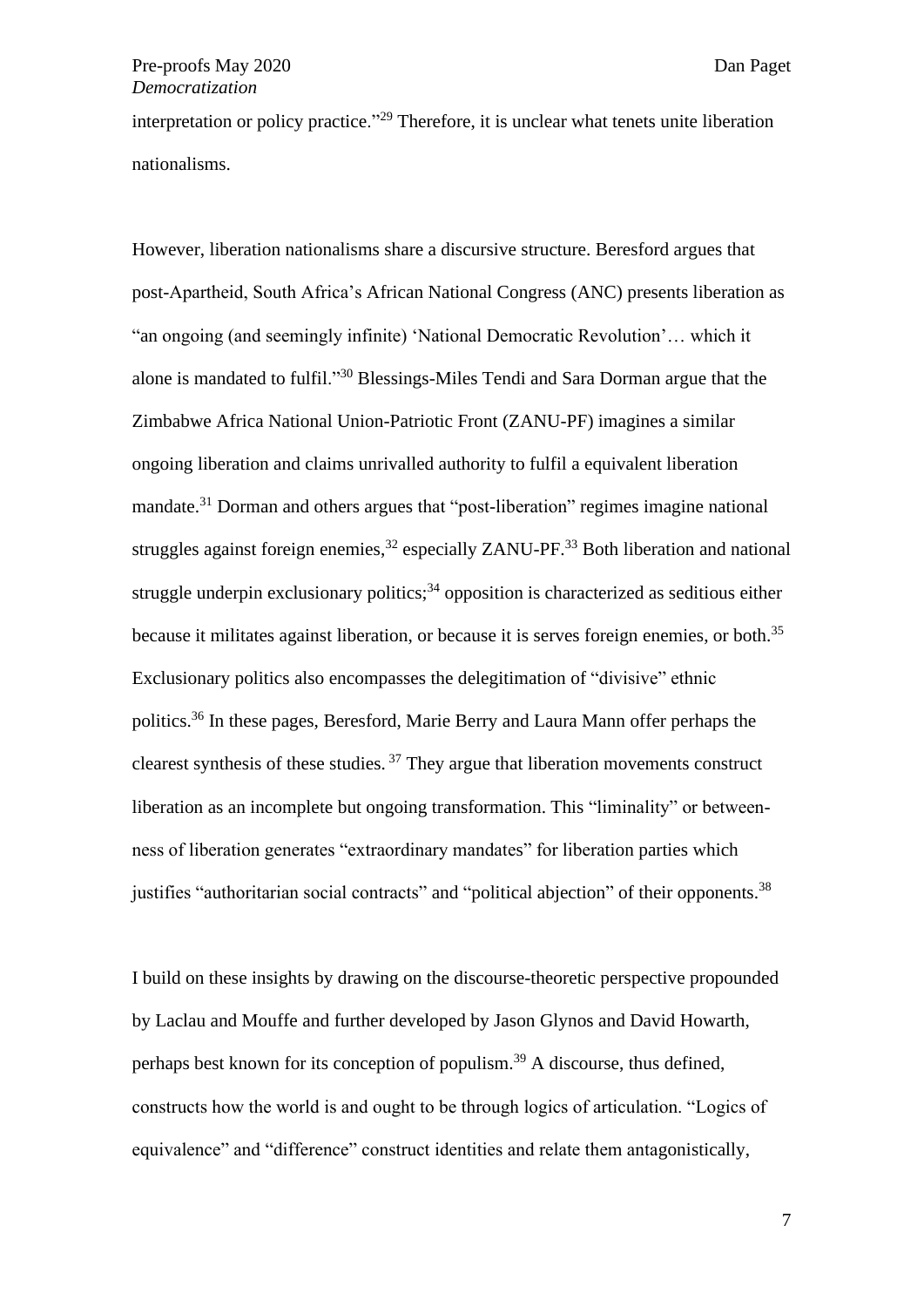respectively. World-views are partial and fix meaning through sets of "signifiers". In particular, they construct social orders from which a society or nation departs or upon which it converges. They function through "fantasmic logics";<sup>40</sup> their contents are partially specified and partially unspecified.<sup>41</sup> These ambiguities leave room for people to invest destinations constructed as desirable and undesirable with their hopes and fears or the "beatific" and "horrific" respectively.<sup>42</sup> Therefore, the partial specification of these social orders is potentially instrumental.

Following Glynos and Howarth, and Benjamin de Cleen, a nationalist discourse interpellates a subject as "the nation" and constructs an antagonism between it and "the foreigner".<sup>43</sup> Interpreting the liberation nationalist literature through the discoursetheoretic perspective, a liberation discourse interpellates people as members of a society being liberated. It constructs "liberation" as a transformed future through logics of fantasy and portrays reaching it as imperative. It portrays the regime as the sole legitimate steward of liberation, and invokes that future to deny, depoliticize and postpone people's demands against it.<sup>44</sup> A liberation nationalism articulates the two. It interpellates a subject as "the nation" being liberated and constructs "liberation" as a destination that "the nation" will reach. It denies, postpones and depoliticizes peoples' demands in anticipation of that future. Thereby, it justifies authoritarian measures. Finally, it generates an antagonism between "the nation" and their foreign opponents that militate against national liberation. It characterizes domestic opposition as foreign agents and thereby justifies further authoritarian measures against them.

Liberation nationalism has a developmental twin. James Ferguson, among others, argues that developmental discourses imagine futures and deny or delegitimize popular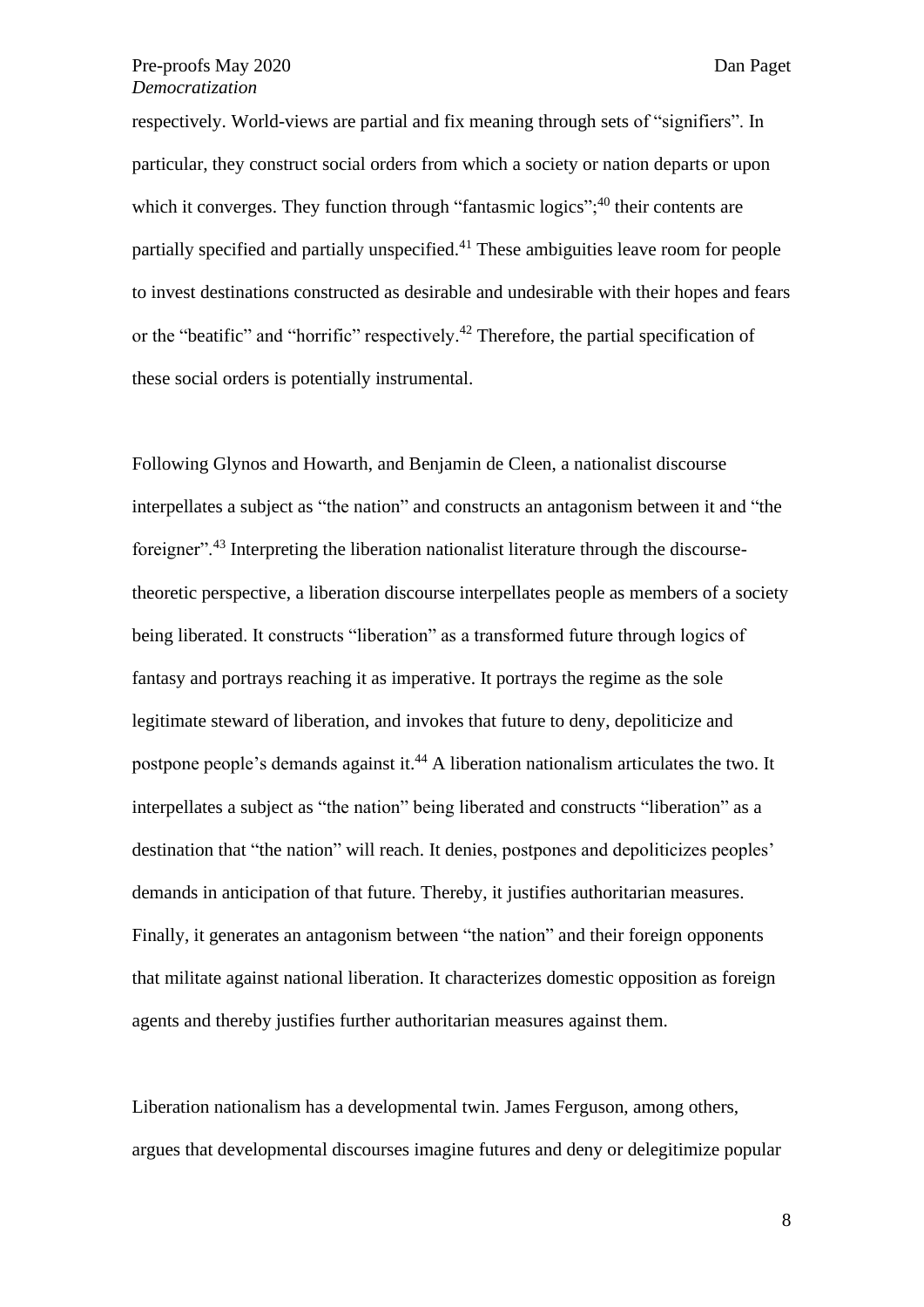demands, like liberation nationalisms.<sup>45</sup> Development and nationalist discourses have long been combined, just as liberation and nationalist discourse have been. Radika Desai conceptualizes "developmental nationalism", <sup>46</sup> which is the subject of a special issue of *Third World Quarterly.* Studied through a discourse-theoretic perspective, developmental and liberation nationalisms share a logic of articulation. Exchanging "development" for "liberation", they make equivalent claims. This analysis is derivative of prior analyzes; its expression in discourse-theoretic terms is intended to be clarificatory.

This logic of articulation is common to African liberation and developmental nationalisms. Julius Nyerere's *Ujamaa na Kujitegemea*, or "socialism and self-reliance" is a prime example.<sup>47</sup> He construed liberation as an ongoing endeavour to achieve socialism.<sup>48</sup> He constructed antagonisms with exploitative foreigners.<sup>49</sup> He rendered criticism and ethnic politics alike as unpatriotic and opposition as seditious by placing them in opposition to this socialist mission.<sup>50</sup> Similarly, Kwame Nkrumah propounded an "African revolution" in-progress against both "indigenous exploiting classes and neocolonialists" which would yield a "fundamental transformation of society."<sup>51</sup> This discourse-theoretic expression captures an essence behind the "state moving towards the future" which Dorman ascribes to many African nationalisms, and the "brighter national futures" which Desai ascribes to developmental nationalisms.<sup>52</sup>

Liberation and developmental nationalisms are not and need not be alike in all other respects. Anti-political nationalist discourses construct the nation as united and construct ethnic and separatist movements as divisive threats.<sup>53</sup> Separatist nationalisms imagine peoples denied sovereign statehood by foreign oppressors.<sup>54</sup> Nativist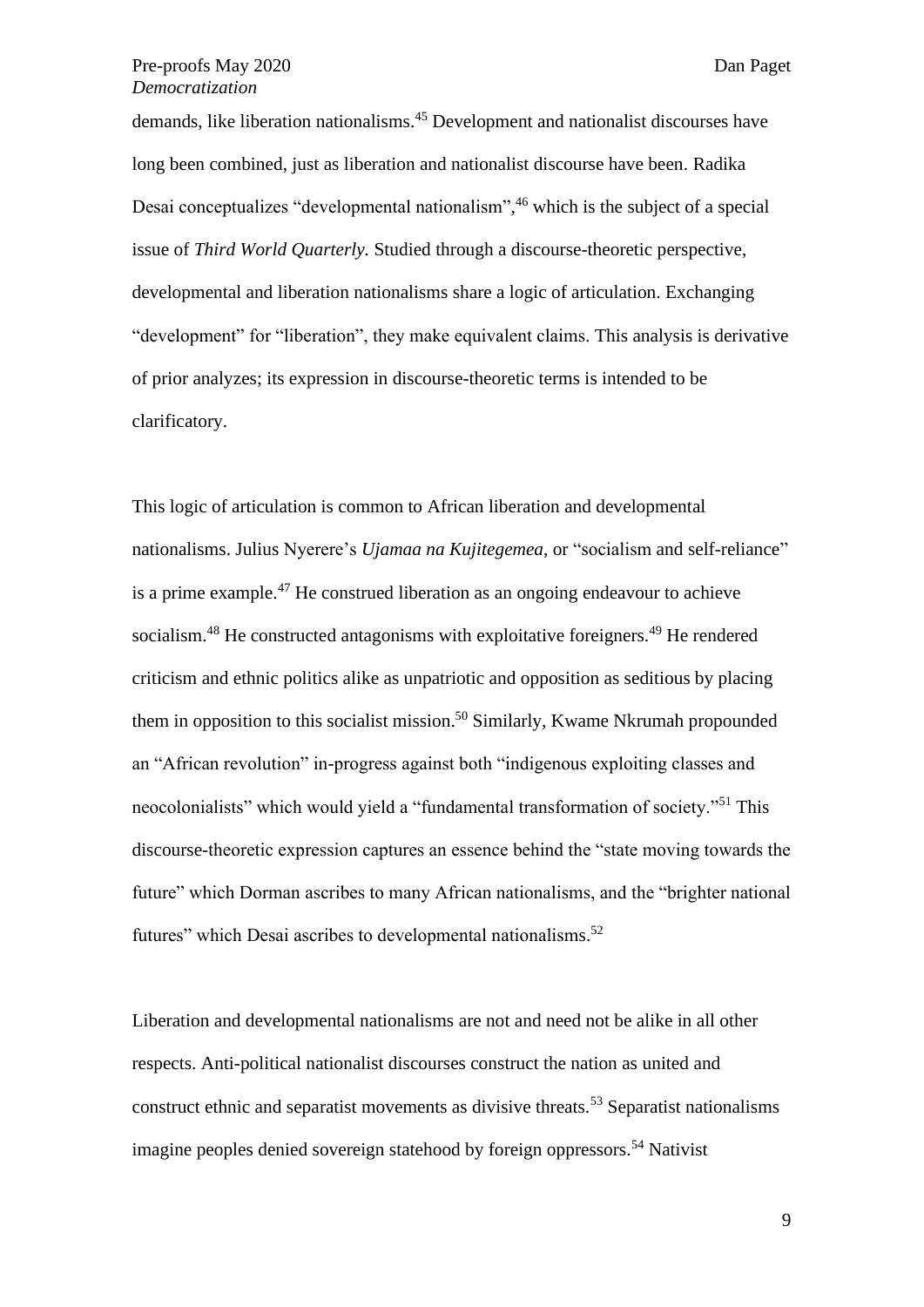nationalisms vilify foreign *allochthons* which threaten national *autochthons*. <sup>55</sup> Each such nationalist discourse corresponds to a distinct logic of articulation which could be expressed alone or combined with liberation and developmental nationalist logics of articulation. 56

The rhetorical durability of liberation nationalist discourses - and by extension, developmental nationalist discourses - is contested. Earlier accounts speculated that demographic change, fading memory of liberation and business capture would give liberation nationalist regimes what Dorman calls "expiry dates",<sup>57</sup> limitations which Beresford recognized.<sup>58</sup> Later accounts claim that their ability to recurrently redefine, and therefore repeatedly delay liberation makes these discourses what Beresford calls "potentially regenerative".<sup>59</sup> Similarly, Beresford, Berry and Mann argue "liberationideology is not a time-bound, finite political resource of… 'heroic' liberation movements." <sup>60</sup> Nonetheless, as the past moment of liberation becomes more distant, and nations' paths digress further from those imagined, it becomes *prima facie* gradually less plausible to claim that the nation is mid-liberation and has been all this time. Regimes must recurrently surpass this rising rhetorical bar to sustain these discursive claims and therefore maintain the legitimacy of their authoritarian rule. While they may succeed in doing so, it will be in spite of this growing void between "the real" and the discursive. It is perhaps illustrative that the only remaining regimes which express liberation nationalisms were borne of a late wave of violent struggles. $61$ 

# **Back to the future**

I conceptually develop restorationist developmental nationalism as a variant on liberation and developmental nationalist discourses. The distinctiveness of this variant turns on the destinations in time which it envisages. While many ideologies construct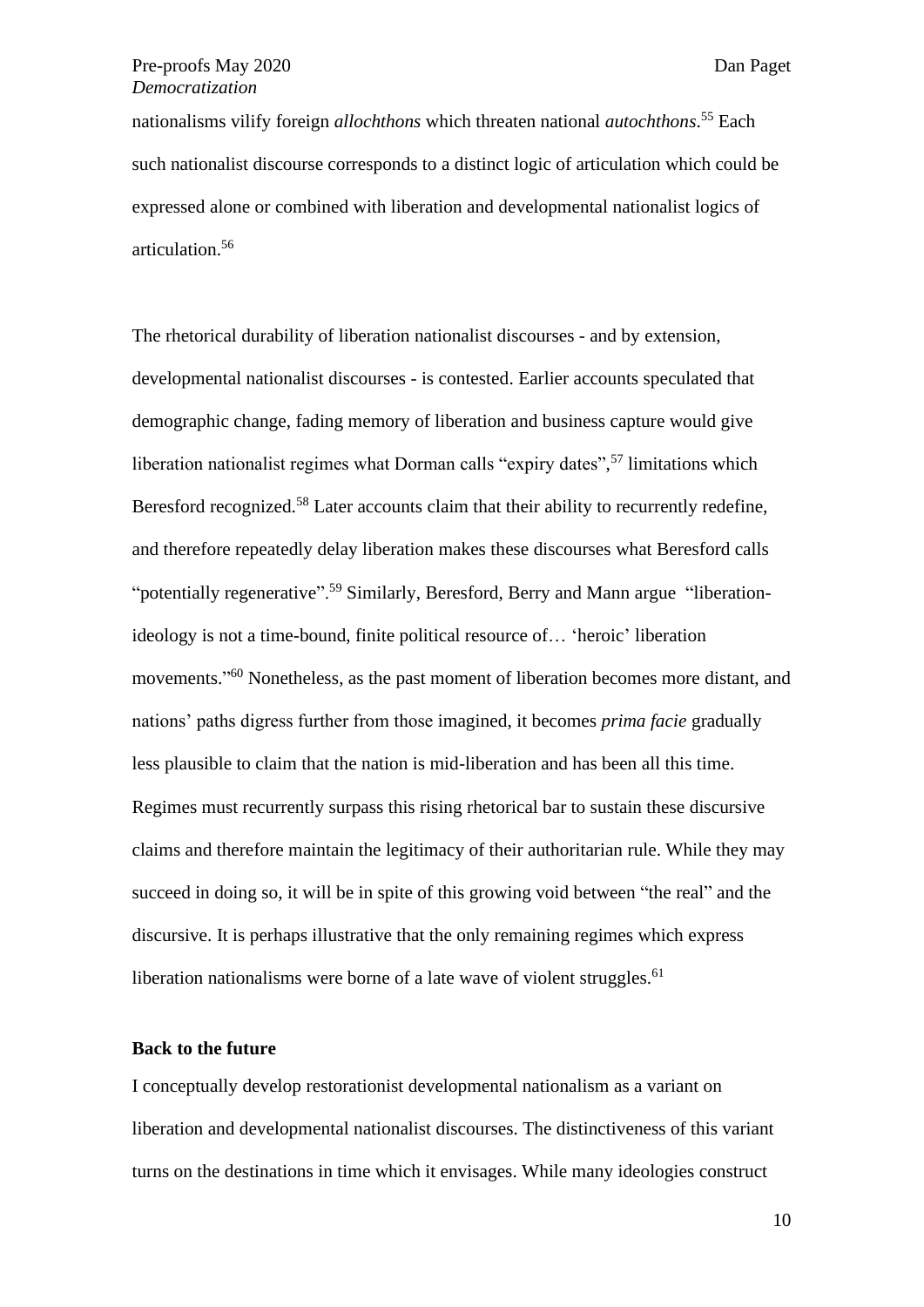future destinations as yet unrealized, not all do. Following de Cleen, ideologies articulated through a "conservative political logic" interpellate people as members of an idealized *present* social order which is under threat.<sup>62</sup> Similarly, ideologies articulated through a "reactionary political logic" advocate a rupture with the present social order in order to reinstate an idealized *past* order.<sup>63</sup> As de Cleen defines them, these mark the discursive boundaries of a spectrum of right-wing ideologies. Copious instance of "authoritarian nationalisms" from twentieth-century Europe analyzed by Stanley Payne exemplify these treatments of the present and past.<sup>64</sup>

Restorationist developmental nationalism imagines destinations in both the past and the future. It constructs a future transformed, as yet unrealized, in utopian terms. It imagines a prior order in which national policy was set in pursuit of one goal: the achievement of that future. Therefore, this old order represents a trajectory, rather than a final destination. This discourse characterizes the status quo as a deviation from that prior order. It advocates a rupture with the present to restore the past. Thereby, it proposes the resumption of the transformative journey to the future.

This discourse generates two sets of antagonism. On one level, it interpellates "the people" as "the nation" and sets them against foreign enemies and their domestic agents who militate against the nation's development. On another, it interpellates "the people" as "the plebs" and pits them against illicit beneficiaries of the current (deviated) order. This second, vertical dimension of conflict means that restorationist developmental nationalism is simultaneously populist, or to borrow a recently-developed sisterconcept, elitist plebeian.<sup>65</sup> Defined briefly, populist discourses bifurcate the social between "the elite" and "the people", and vilify the former; elitist plebeian discourses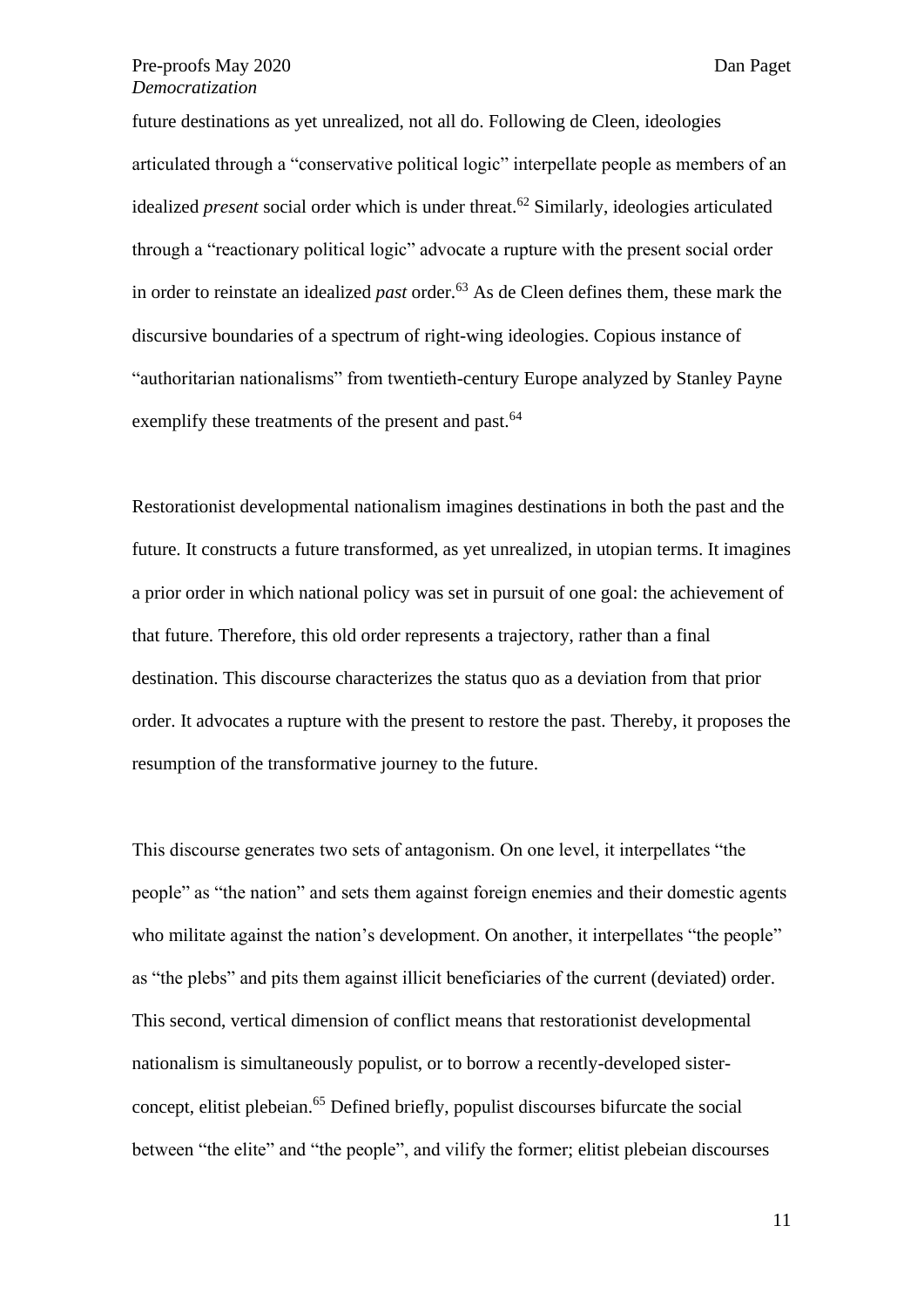trifurcate the social between "the (virtuous) elite", "the people", and a middle stratum, and vilify the latter.<sup>66</sup> De Cleen theoretically develops how populist and nationalist discourses can be combined.<sup>67</sup> In restorationist developmental nationalisms, a populist (or elitist plebeian) discourse is subsumed within a nationalist one; "the people" as plebs struggle against an enemy above so that they can resume a developmental journey and recommence a grander struggle of "the people" as "the nation" against foreigners. See Margaret Canovan on these two meanings of "the people".<sup>68</sup>

Relatedly, in this discourse, authoritarian measures are not justified through a populist logic as the overthrow of "the elite" and the destruction of liberal institutions which deny the "people's will".<sup>69</sup> By this logic, breaking liberal institutions realizes the ascent and representation of the "the people".<sup>70</sup> Instead, it justifies authoritarianism through a liberation or developmental nationalist logic as an extraordinary measure which is necessary in the context of a vital national struggle and in the pursuit of imperative national transformation. The former justifies authoritarianism as the realization of true democracy. The latter justifies the suspension of democracy.

Restorationist developmental nationalism differs from liberation and developmental nationalisms, which envisage "forward progression" to transformed futures.<sup>71</sup> While some such discourses imagined futures which incorporated idealized elements of the past, such as Nyererean African democracy, Nkrumahist communalism, or Touréan *communicratique societe*, the societies that they set out to create were nonetheless new, societies as yet unrealized. Machel's "new man"<sup>72</sup> and Nkrumah's "new society"<sup>73</sup> are among the most vivid examples of such forward-looking utopianisms. Restorationist developmental nationalisms share this ultimate goal of realizing a transformed future.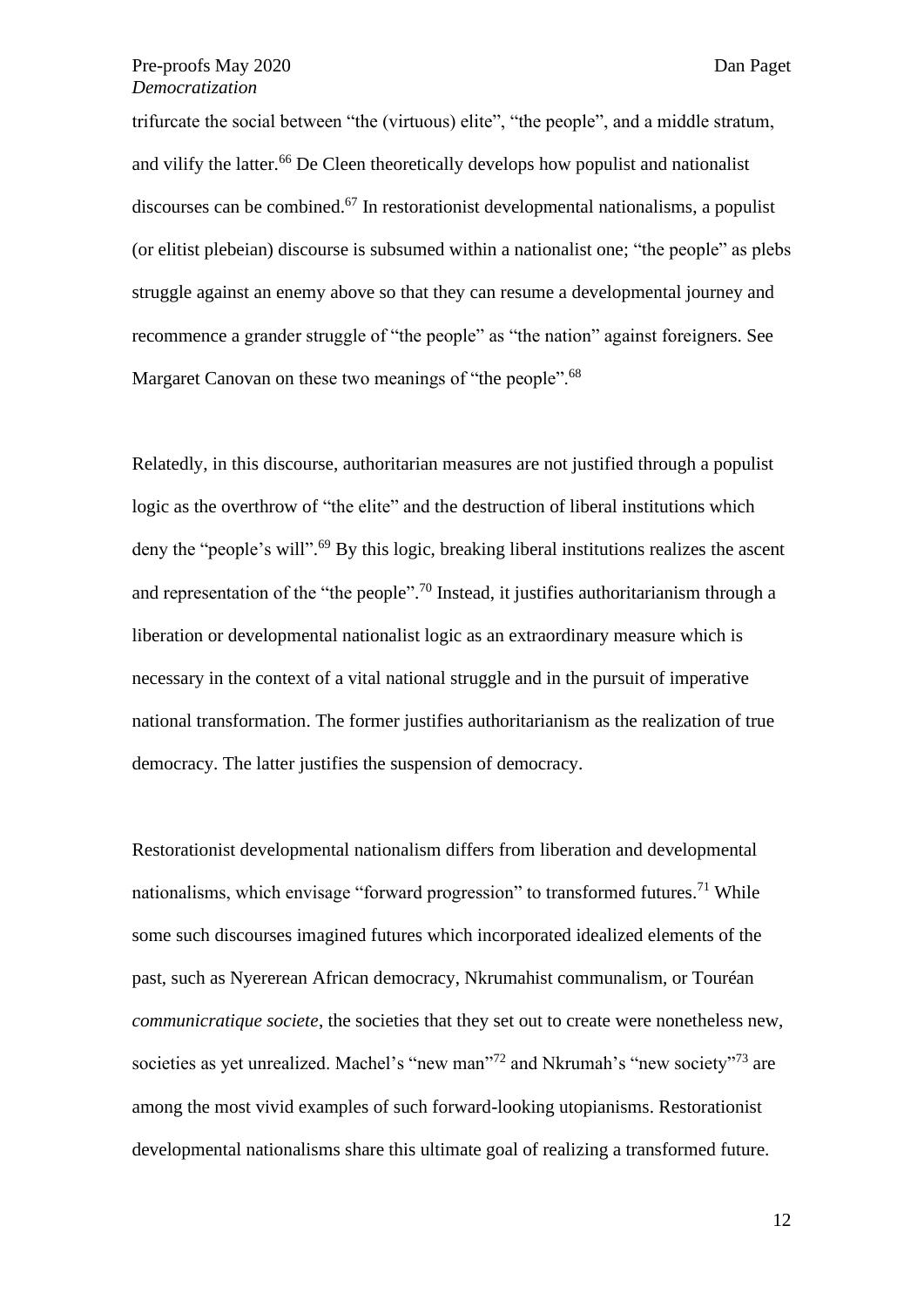However, like reactionary ideologies they pursue the return to an idealized past,<sup>74</sup> albeit as only an intermediary junction.

Restorationist developmental nationalisms bears several rhetorical advantages. First, it generates antagonisms on several fronts. Second, it carries the radical allure of a rupture with the present, the nostalgic anticipation of the past, and the optimistic anticipation of the future. Third, it is rhetorically versatile. It relaxes the language of liberation and circumvents the high rhetorical bar of claiming that the nation has *continuously* been on a transformative path since liberation. Instead it need only be claimed that *once* the nation followed a transformation path, to which it should return. Therefore, restorationism makes the application of this discourse flexible.

# **Studying political discourse in Tanzania**

In this paper, I build on studies of Magufuli's project by Thabit Jacob and Rasmus Pedersen, Japhace Poncian, and Sabatho Nyamsenda.<sup>75</sup> They describe how Magufuli articulates an anti-foreign nationalism; claims to defend the poor; likens himself to Nyerere; portrays opposition to it as unpatriotic; and claims the authority to verify truth. However, they adopt realistic-objectivist perspectives.<sup>76</sup> They presuppose that there is an objective social world. Accordingly, they study Magufuli's rhetoric in relation to his "policy measures"<sup>77</sup> or "policy interventions".<sup>78</sup> For example, Jacob and Pedersen argue that "Magufuli's interventions… mark not a break, but a continuation of the resource nationalism that began under [former president] Kikwete."<sup>79</sup> They argue that changes in these policies' "appearance" and "style" masked these continuities.<sup>80</sup> They clarify their ontological presuppositions in a later working paper, in which they suppose that discourse and material policies necessarily converge "in the long run".<sup>81</sup> By contrast, I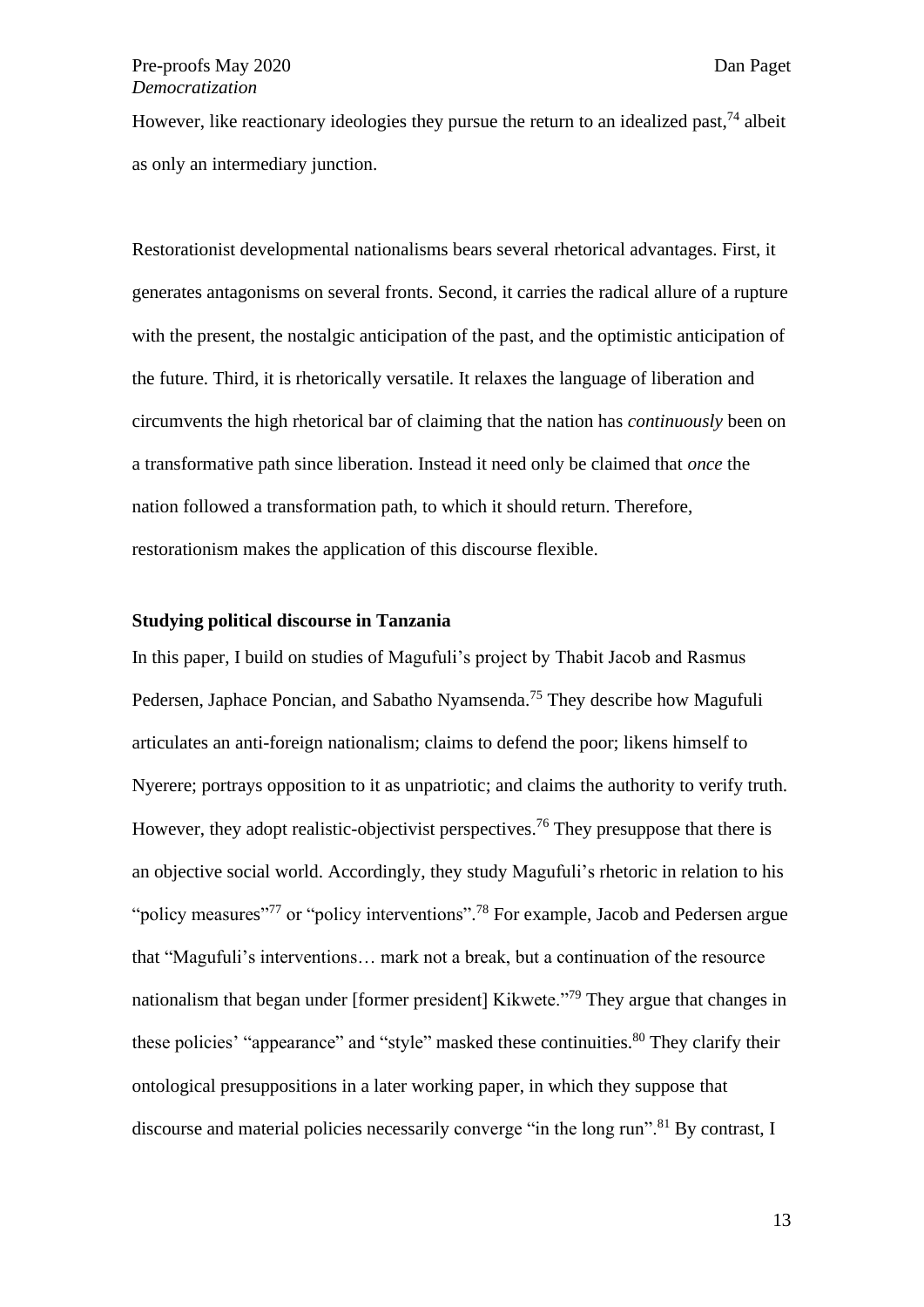presuppose that the social world is subjective. Instead of analyzing the policies which underpin Magufuli's project, I interpret how he and CCM characterize it themselves.

CCM revised its rhetoric within a particular discursive context. After structural adjustment, CCM had "reconfigured" its discourse.<sup>82</sup> It had selectively rejected the ideology of *Ujamaa*. It had shorn socialist and liberation terms from its vocabulary.<sup>83</sup> It elevated paternity as seniority, providership and (ethnically-harmonious) peace  $84$  in its rhetoric.<sup>85</sup> It rehabilitated its image for development from 2011 in particular.<sup>86</sup> As Felicitas Becker, Marie-Aude Fouéré, and Aikande Kwayu all argue, Nyerere and *Ujamaa* remained ever-present in political rhetoric. <sup>87</sup> Most prominently, Fouéré argues that *Ujamaa* and Nyerere became "sites of memory".<sup>88</sup> She stresses that actors drew on this shared resource creatively, and in numerous ways. However, she argues that the most prominent such way was as a "reservoir of positive moral principles."<sup>89</sup> In other words, people invoked *Ujamaa* as an abstraction, a "shared political language employed in the present to articulate conceptions of morality, belonging, and citizenship."<sup>90</sup> I argue that under Magufuli's leadership, CCM drew on *Ujamaa* and Nyerere in two ways, which Fouéré and others recognize but treat as secondary. CCM treated "Nyerere's Tanzania" not as a moral abstraction, but as a discourse from which it borrows and as a just and purposeful social order which it imagined and promised to reinstate.

In the following three sections, I interpret the restorationist developmental nationalism expressed and used to justify authoritarianism primarily between 2015 and 2018. Space is scarce, so I focus on the most prominent aspects of this discourse.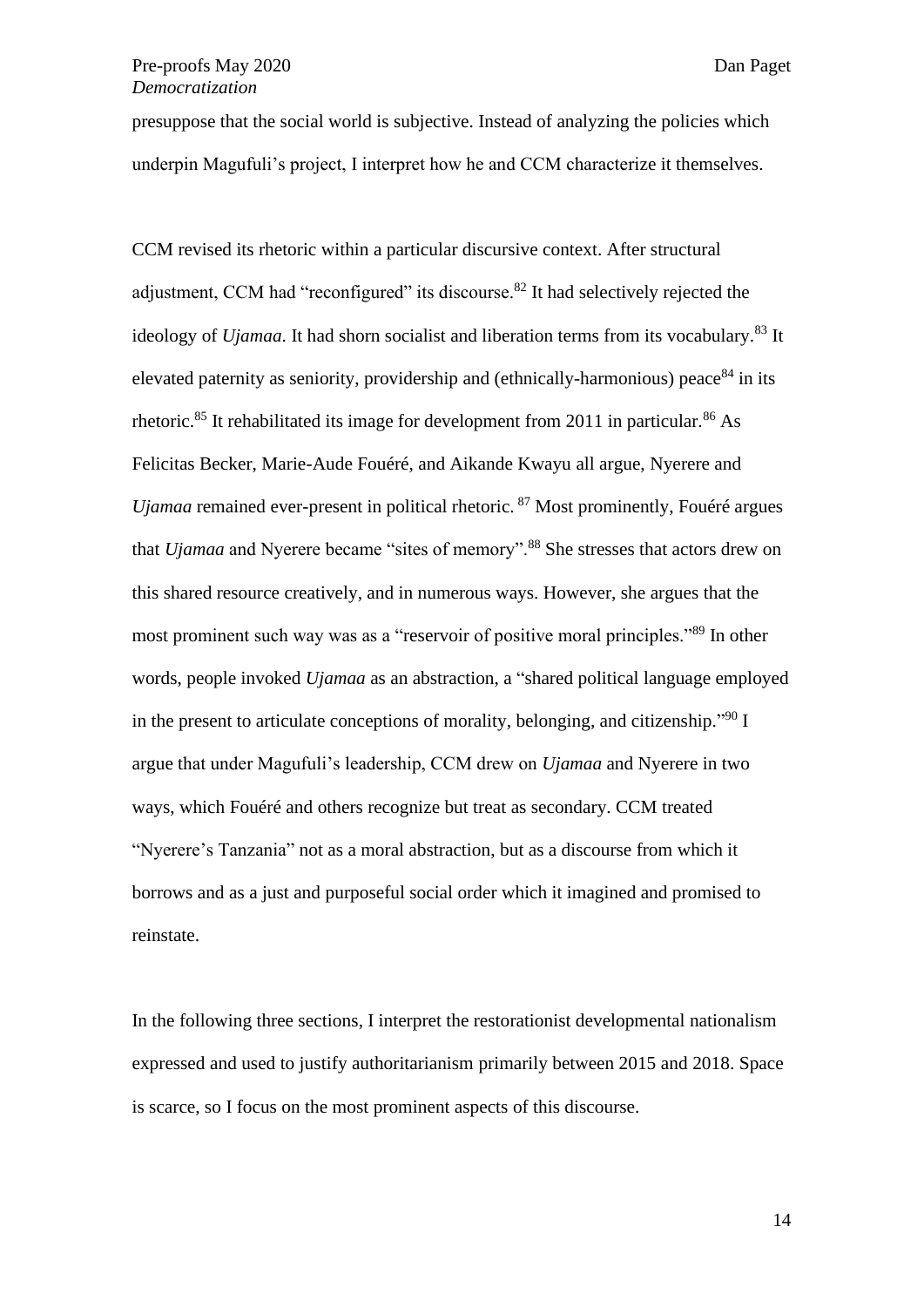#### **"Following Nyerere's footsteps"**

CCM, and Magufuli in particular, criticized corruption in government. They used terms which were partly moral. Magufuli described "the rot that is in this country".<sup>91</sup> In an extension of this putrid metaphor, he promised to *tumbua majipu* or "lance the boils". Some have characterized this war on corruption as populist which, accordingly, vilified "the elite", namely CCM.<sup>92</sup> However, Magufuli did not present CCM as the target of the anticorruption drive. Instead, he characterized bureaucrats and businessmen as the propagators of corruption. Far from vilifying CCM, Magufuli said that "CCM is here and will continue to be here – forever".<sup>93</sup> Therefore, CCM's message was not a populist vilification of "the elite", but an "elitist plebeian" heroization of "the elite" and vilification of a middle stratum.<sup>94</sup>

This framing was instrumental for CCM, and Magufuli in particular. Opponents of CCM had purveyed an image of corruption in government.<sup>95</sup> Magufuli's discourse enabled him to accept the widespread allegations of corruption while exonerating the party of government. He repeatedly sacked state officials, directors, executives and board members. In effect, Magufuli performatively relocated corruption from the party to the bureaucracy.<sup>96</sup> Further still, Magufuli portrayed his presidency as a cleansing of CCM, separating the party from rogue elements within. Former president Kikwete said that CCM was "cleaning up" by removing "traitors" and "saboteurs".<sup>97</sup> With each dismissal, implicitly, CCM became cleaner. In 2019, Magufuli appointed a new Controller and Auditor General, Charles Kichere. Kichere's 2020 report sustained this portrayal. It reported corruption, but not at the apex of government, but in agencies, local administration, parastatals, and foreign missions, which central government might arrest.<sup>98</sup>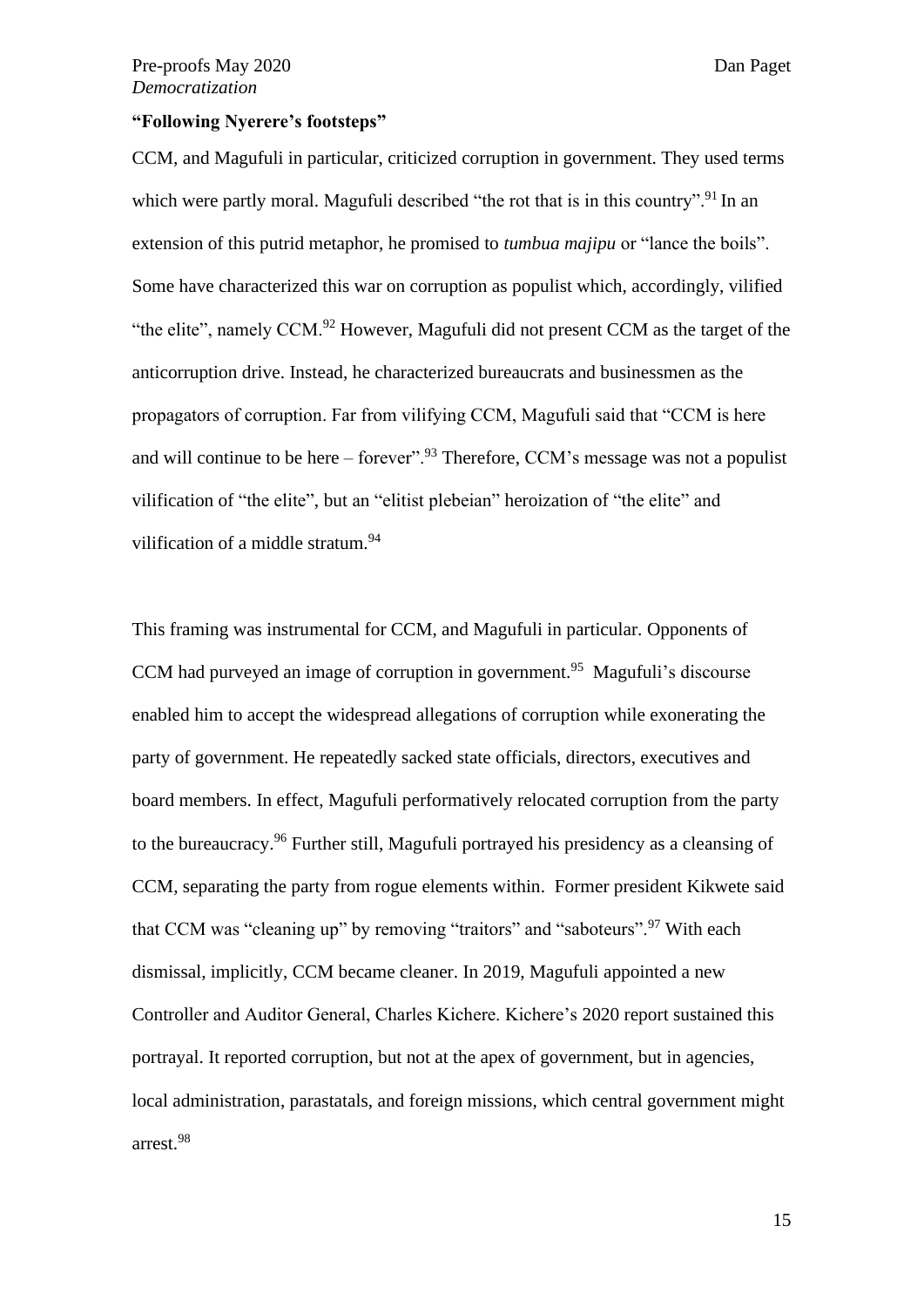This discourse also equipped Magufuli with a ready-made corruption allegation to deploy in internal party struggles. This not only created a pretext to dismiss them but discredit them. CCM expelled rumoured presidential challenger Bernard Membe for alleged misconduct. Magufuli tacitly suggested that he sacked high-flying cabinet members Mwigulu Nchemba and January Makamba for corruption and underperformance respectively. Similarly, this agenda created a ready-made script to deflect blame from the president and party to individuals. Magufuli sacked cabinet ministers Sospeter Muhongo, Charles Tizeba, Charles Mwijage and Kangi Lugola, among others, as part of performed interventions in scandals and crises.

Magufuli presented his actions as a rupture rather than gradual change. He theatrically fired officials for corruption and laziness on-the-spot. He dismissed 10,000 civil servants for falsifying transcripts.<sup>99</sup> Magufuli portrayed the present order as potentially ruinous, and concomitantly, the changes which they advocated as literally vital. Magufuli said that "The measures I am taking are aimed at saving this country."<sup>100</sup> Therefore, whether or not CCM's policies featured continuities with the status quo, they were presented as a fundamental break with it; policy and discourse differed.

This rupture involved a reinstatement of Nyererean virtues, notably work, thrift and "thinness". These virtues were expressed through the performed elimination of their constructed opposites, namely laziness, largesse, and greed. However, they are also expressed positively. Magufuli's 2015 campaign slogan was "*hapa kazi tu"*, or "only work here". Similarly, Magufuli reduced salaries, cabinet-size and government air-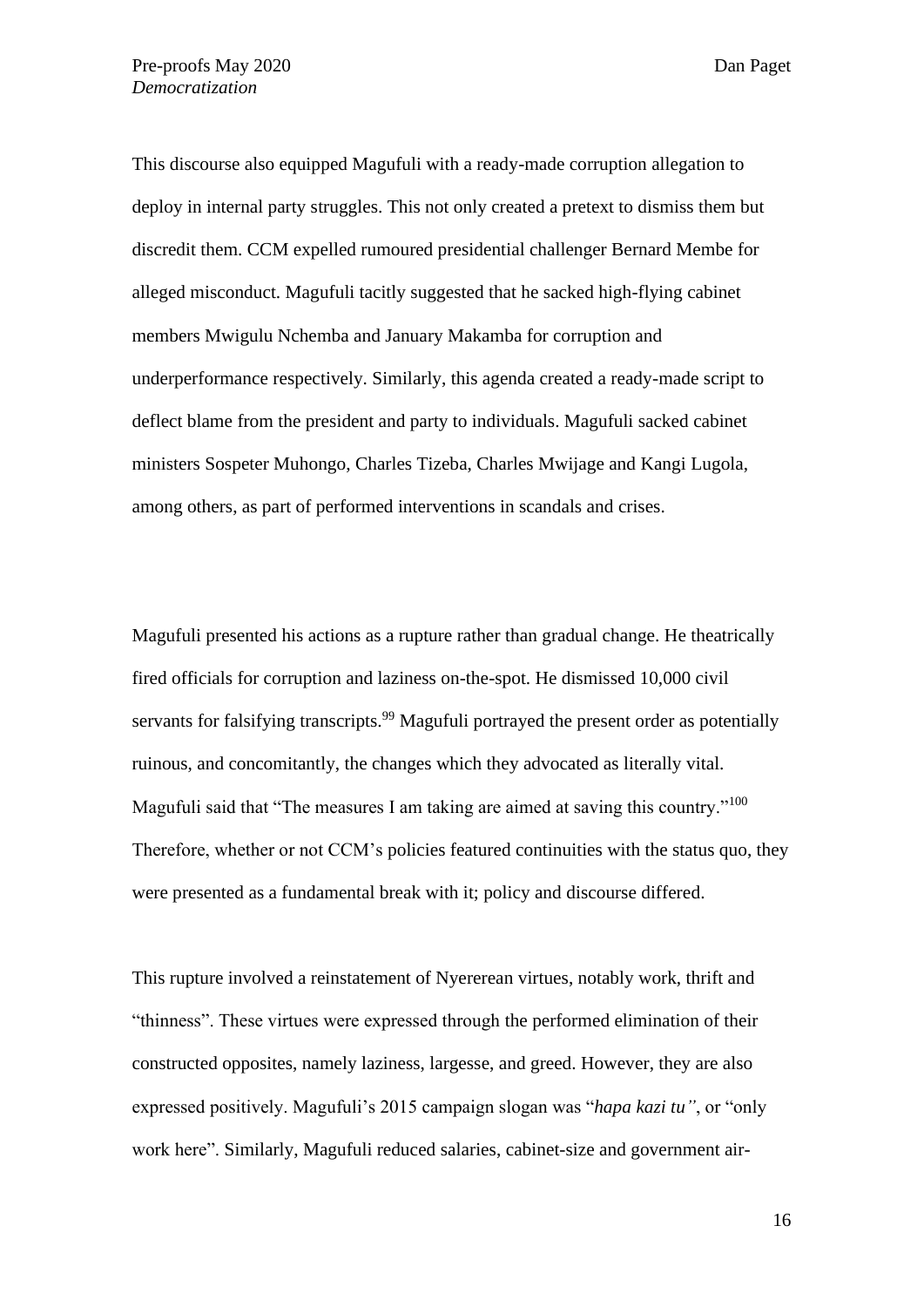travel. In these respects, CCM's restoration invoked Nyerere as a "language of morality", consistent with Fouéré and others.<sup>101</sup>

For context, these claims were challenged by opposition and civic voices. At first, they alleged that the new anti-corruption drive focused on petty corruption and spared CCM grandees.<sup>102</sup> Later, they alleged that Magufuli's appointments were nepotistic.<sup>103</sup>

CCM also wove a reinstatement of morals, portrayed as "traditional", into this restorationism. It took theatrical action against after-hours drinking, shisha-smoking, underage pregnancy, birth-control, LGBTQ people<sup>i</sup> and drugs.<sup>104</sup> These issues were not prominent aspects of *Ujamaa*, but they gained definition in contrast to a constructed liberal morality supposedly imposed by foreigners. For example, it was alleged that INGOs promoted homosexuality.<sup>105</sup> By defending LGBTQ rights and female reproductive rights, donors and INGOs reinforced these associations.<sup>106</sup>

However, the centre-piece of this self-portrayed restoration was the revival of a project of national transformation.<sup>107</sup> Industrialization received pride of place in CCM's National Five Year Development Plan 2016/17-2020/21.<sup>108</sup> This restorationist project integrated many CCM policies. Instead of focusing on these policies' content, I focus on how CCM discursively presented them as a return to Nyerere's Tanzania. At the inauguration of the 11<sup>th</sup> Parliament, Magufuli declared that "there is no other way but industrialization."<sup>109</sup> *Ujamaa* concentrated primarily on rural development rather than urban. Nonetheless, industrialization was characterized as Nyerere's project. For

<sup>&</sup>lt;sup>i</sup> Typically they refer to "gays" or "homosexuality".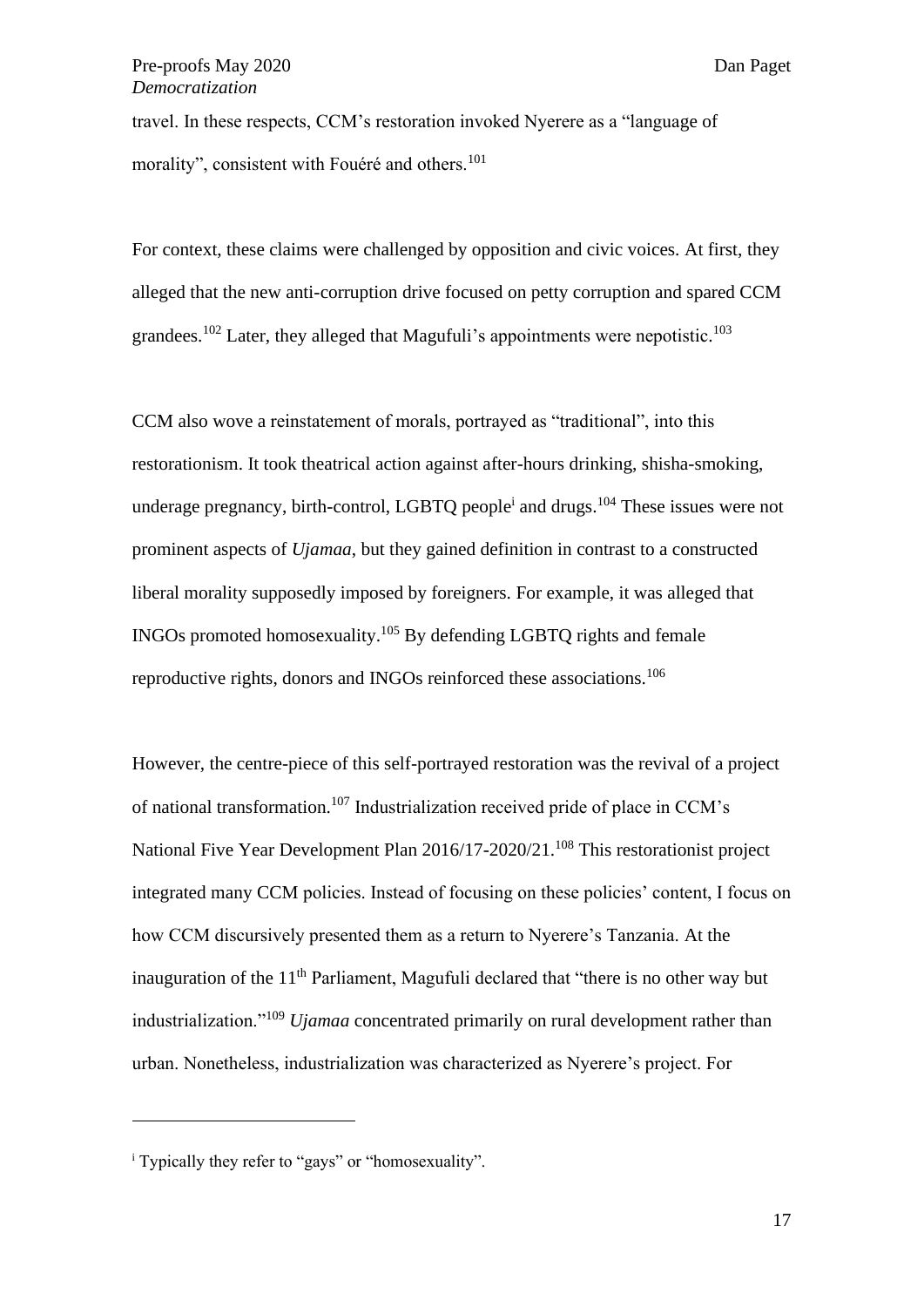example, one deputy minister said that the government's actions "showed the effort to implement Mwalimu Nyerere's agenda of the industrial economy."<sup>110</sup>

This elevation of industrialization was accompanied by an extension of state economic intervention. The Five Year Plan is replete with such proposals.<sup>111</sup> CCM presented privatization as part of the drift of the status quo. Magufuli said that "we privatized even strategic industries like the railways corporation. It's like we decided to leave each and everything to investors, which was wrong."<sup>112</sup> Likewise, CCM portrayed the reassertion of the state as a return to the past.<sup>113</sup> This had a basis in historical record, but CCM belaboured the parallels. Altogether, it selectively remembered aspects of the past by lamenting abandoned policies and celebrating policies to be revived.

CCM promoted several projects as emblems of this so-called resumption of Nyerere's project. First, CCM restarted the transfer of government to Dodoma.<sup>114</sup> Nyerere and his party had designated Dodoma as the capital and resolved to relocate government ministries there, but had only partially done so. Magufuli said:

the Father of the Nation [Nyerere], in 1973, said let us move to Dodoma... We are moving to Dodoma and I am about to finish-up [transferring my office there]. 115

Therefore, he expressed his intention to literally complete a project which Nyerere had begun. Senior CCM politician Pancras Ndejembi said that by moving to Dodoma, "Magufuli is following Nyerere's footsteps".<sup>116</sup>

Second, Air Tanzania Company Limited (ATCL), bought a Boeing 789 Dreamliner and several smaller airplanes. CCM characterized this as the revival of the national airline, which was founded in 1977 under Nyerere. A government spokesperson said that "The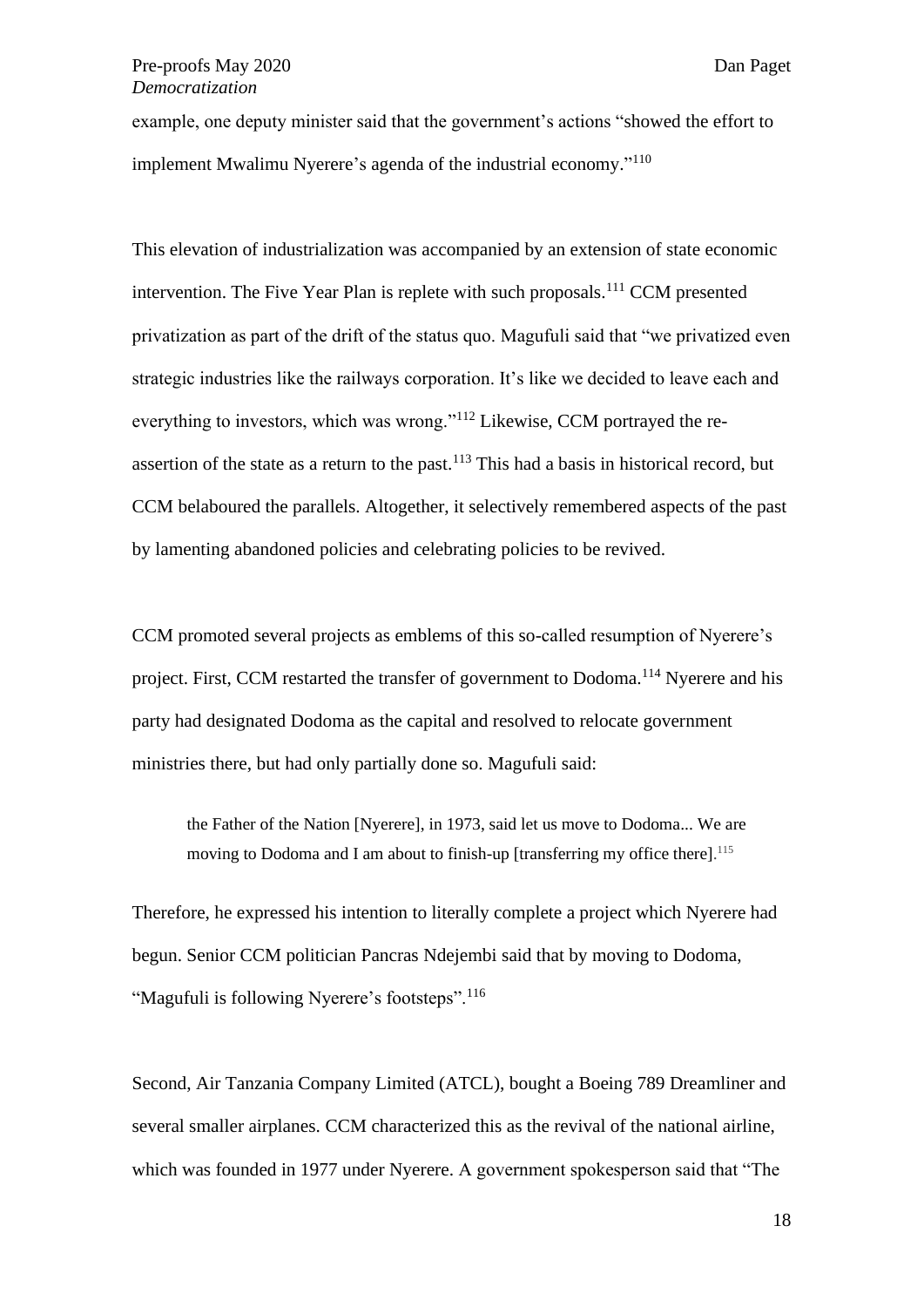787 Dreamliner will be the flagship aircraft as we *renew* and grow the Air Tanzania fleet [emphasis added]".<sup>117</sup> Magufuli said that "We have *restored* ATCL to bring back our national reputation [emphasis added]".<sup>118</sup> Accordingly, the arrival of the Dreamliner was greeted with pomp and ceremony.<sup>119</sup> Similarly, CCM revived the long-dormant Stiegler's Gorge hydro-dam project.<sup>120</sup> Barnaby Dye analyzes its wider ideological significance.<sup>121</sup> Magufuli described this as a dream conceived of in the 1970s; he promised to fulfil it and, tellingly, re-named it "Nyerere Gorge".<sup>122</sup> Likewise, CCM commissioned a series of standard-gauge (high-speed) railways, which invited parallels with the *Ujamaa*-period Tanzania-Zambia TAZARA Railway.

Thereby, CCM constructed these projects and policies as signifiers of the restoration of Nyerere's plan. At a staged meeting with Nyerere's widow, Magufuli said "Everything that the Father of the Nation wished to do, like Stiegler's Gorge, self-reliance, we see its result when we try to do it".<sup>123</sup> He continued "if you read the Arusha Declaration, you realize...everything that our country was supposed to build is in there".<sup>124</sup> Therefore, CCM invoked Nyerere not primarily to express moral principles, as Fouéré described others doing in the past, but as a constructed policy agenda, selectively remembered, which it was reinstating. Few objected to the restoration of "Nyerere's Tanzania" in principle.<sup>125</sup> However, for context, the opposition portrayed its tax initiatives as shorttermist and its plane-buying as improper and imprudent.<sup>126</sup>

"Nyerere's Tanzania", "Nyerere's plan", "Nyerere's footsteps" and other synonymous terms became signifiers for a past social order which encompassed this programme. This discourse has been enriched and sometimes complicated by other voices. In 2018, the hashtag #MATAGA gained prominence Twitter, an acronym for "Make Tanzania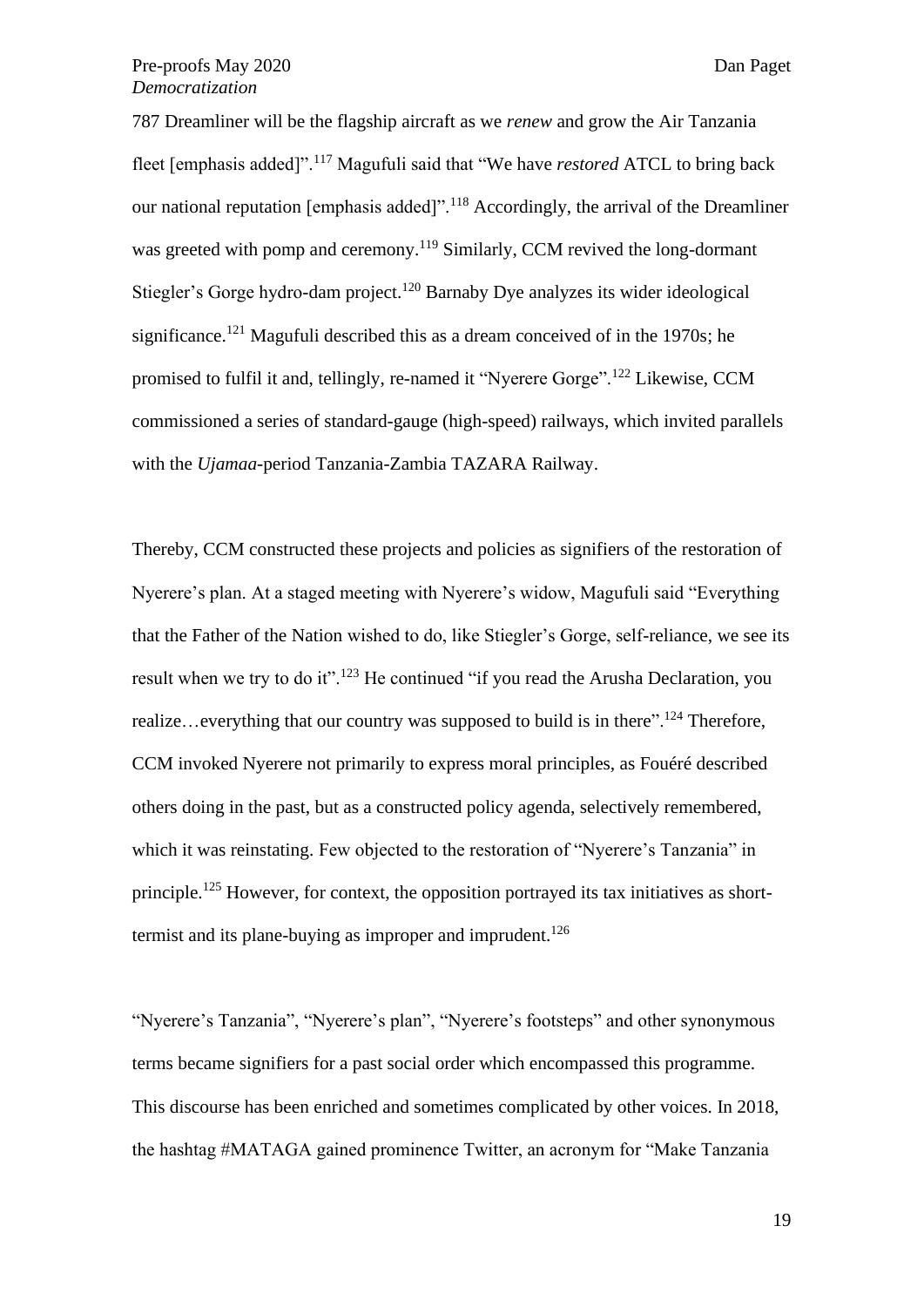Great Again" in imitation of Donald Trump. One active advocate of Magufuli, whose true identity remains unknown, $127$  tweeted:

#MATAGA MAKE TANZANIA GREAT AGAIN! Tanzania was great before the grand corruption destroyed the country.<sup>128</sup>

A more accurate expression of CCM's own discourse would be that it was resuming the task of making Tanzania great; it was, again, making Tanzania great.

## **"New Tanzania"**

In CCM's revised discourse, industrialization had a purpose and the nation had a destination. Magufuli said "I am steering the country in the right direction. I believe we would reach there and achieve our goal."<sup>129</sup> Likewise, "Nyerere Dam" would help "to reach where we are destined".<sup>130</sup> This national destination was "to be an industrial country".<sup>131</sup> Therefore, restoration of the past recommenced a journey to the future. However, a new term became especially prominent CCM's vocabulary in 2018 which signified this destination: "*Tanzania Mpya*" or "New Tanzania."

The contents of this destination were specified in bureaucratic detail. The Five Year Development Plan brims with specific interventions and lists of targets. However, it remained only partially constructed in public-facing rhetoric. CCM repeatedly stated that through industrialization, Tanzania would "produce mass jobs"<sup>132</sup> and "elevate the living standards of Tanzanians".<sup>133</sup> Justice, equality and the end of exploitation were all absent from these goals; therefore, like other re-imaginations of the *Ujamaa*, <sup>134</sup> this restoration shore it of socialism, as opposition politician Zitto Kabwe stressed.<sup>135</sup>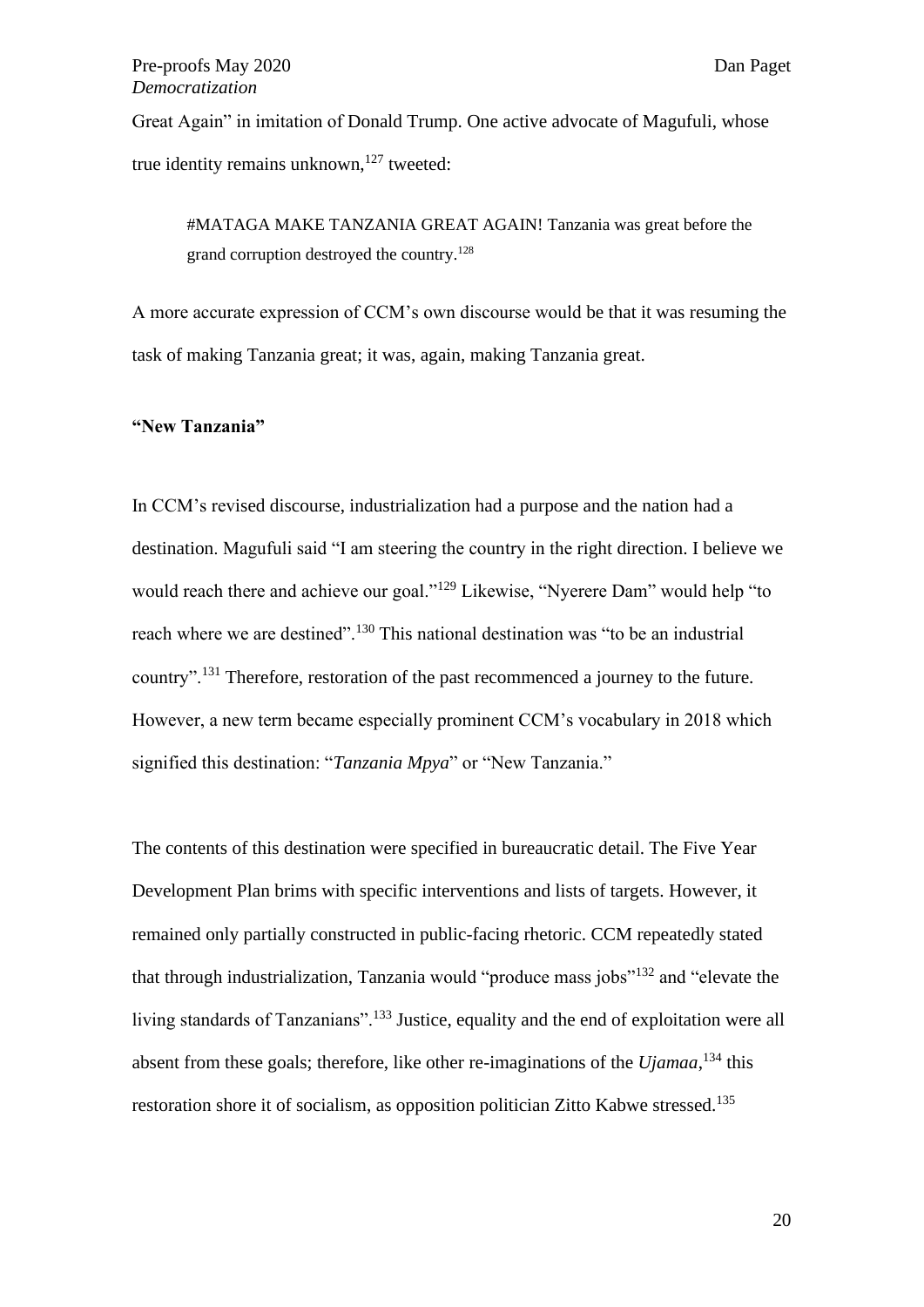While these goals might seem mundane, they were construed as metamorphic. CCM privileged projects like Stiegler's Gorge and Air Tanzania which evoke modernity. Both dams and planes involve the conquest of humankind over nature, the first by reshaping landscapes, the second through human flight.<sup>136</sup> These two items became objects of fantasy. #MATAGA was coupled to another Twitter hashtag, #NiSisiSisi, an abbreviation of "*Sisi ni Tanzania Mpya"*, or "We are the New Tanzania". Many users produced and tweeted images of Dreamliner planes carrying this hashtag.<sup>137</sup> Others tweeted images of gleaming industrial plants.<sup>138</sup> They illustrate ways in which people imagined "New Tanzania" through and in association with these symbols. CCM encouraged these utopian imaginaries. Magufuli said of the Dreamliner "the developed Tanzania, the respected Tanzania, the prosperous Tanzania is coming."<sup>139</sup>

The realization of national development was presented as an imperative which transcended other political considerations. In this context, "only work here" took on a different meaning; it represented not only virtue, but dedication to this cause. Magufuli justified the curtailment of officials' amenities by declaring "we must make sacrifices."<sup>140</sup> Similarly, Magufuli postponed popular demands as he castigated a public rally; "government obligation is to provide… roads and supplying medicine, not relief food for lazy people".<sup>141</sup>.

In sum, CCM constructed the present as a corrupt and deviant status quo and the *Ujamaa* period as a past order which Tanzania should reinstate. This restoration involved resuming the endeavour to create "New Tanzania".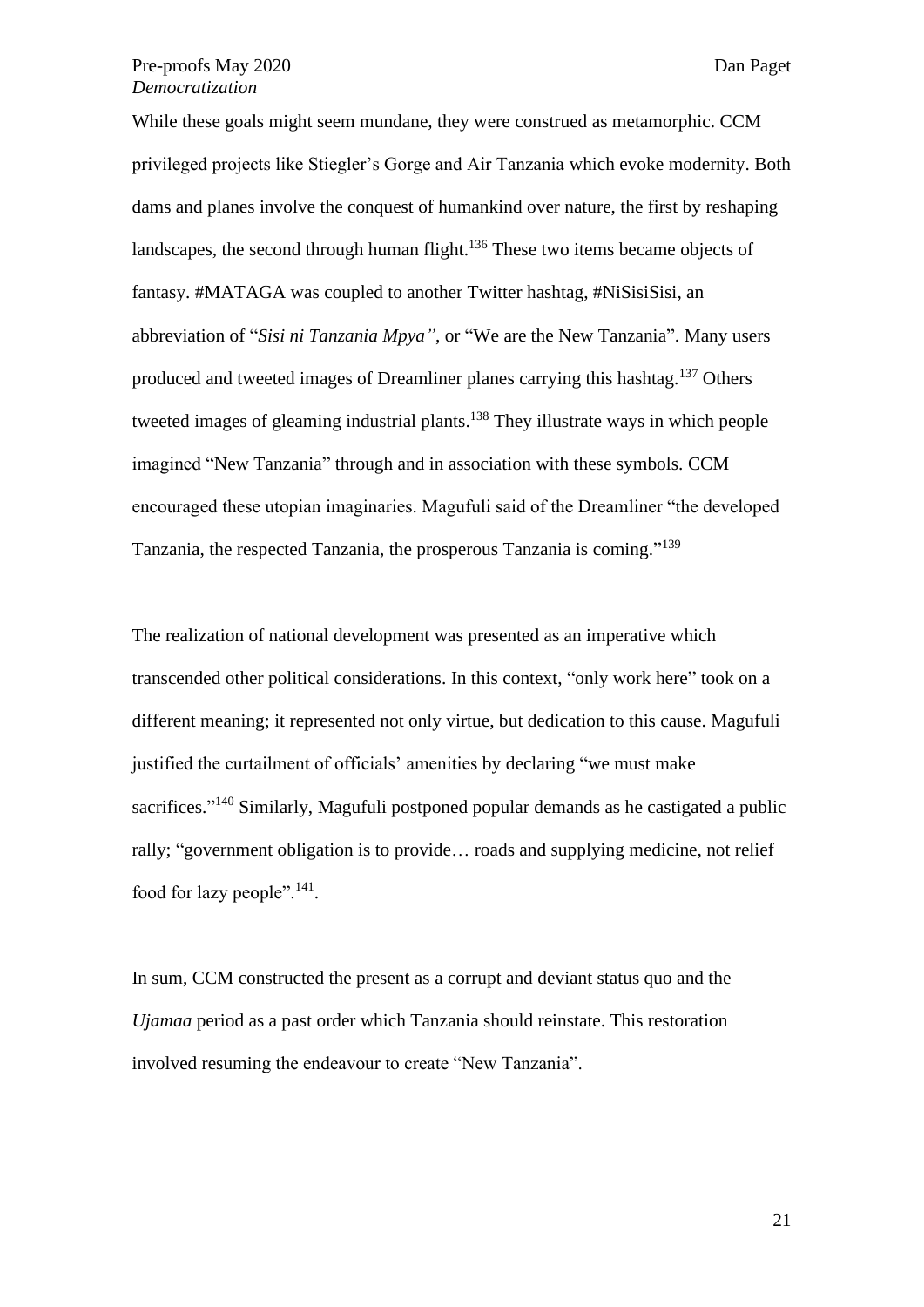# **"Tanzania first"**

Like other developmental and liberation nationalisms, CCM coupled the imagination of a transformed future with a national struggle against *mabeberu* or "imperialists". Kikwete's cordial approach to miners had contained moments of hostile rhetoric. However, Magufuli's rhetoric became bellicose and he initiated far-reaching mining reforms in 2017. These reforms followed the direction of travel charted by Kikwete.<sup>142</sup> However, Magufuli portrayed them not as a continuation of policy, but a rupture with it. They oversaw the alleged discovery of underreported mineral exports by Acacia Mining. They constructed it as a moment of national revelation. Magufuli presented this as evidence of "unbelievable levels of looting and loss of government revenue".<sup>143</sup> He tied it to contemporary corruption; "everything we privatize, we enter into joint ventures, we partner with fraudsters."<sup>144</sup> This became a pretext for mining reforms, which he located in an "economic war".<sup>145</sup> The opposition claimed it yielded nothing.<sup>146</sup>

CCM subsequently broadened this frontier of foreign enemies. Magufuli said that some donors "do not want good to our country".<sup>147</sup> Moreover, while discussing electricity investors, he imagined the following anti-industrial extortion:

If national electricity is controlled by other people, you are finished… they may decide that today we raise bills or we cut the power… it means all industries you build will stop.<sup>148</sup>

Amid the mining dispute, the Finance Minister borrowed another phrase propagated on Twitter which alluded to Trump; he presented a "Tanzania First Budget".<sup>149</sup> Altogether, CCM suggested that exploitation by companies frustrated industrial development. Asserting sovereignty over natural resources was incorporated into the restoration of *Ujamaa*.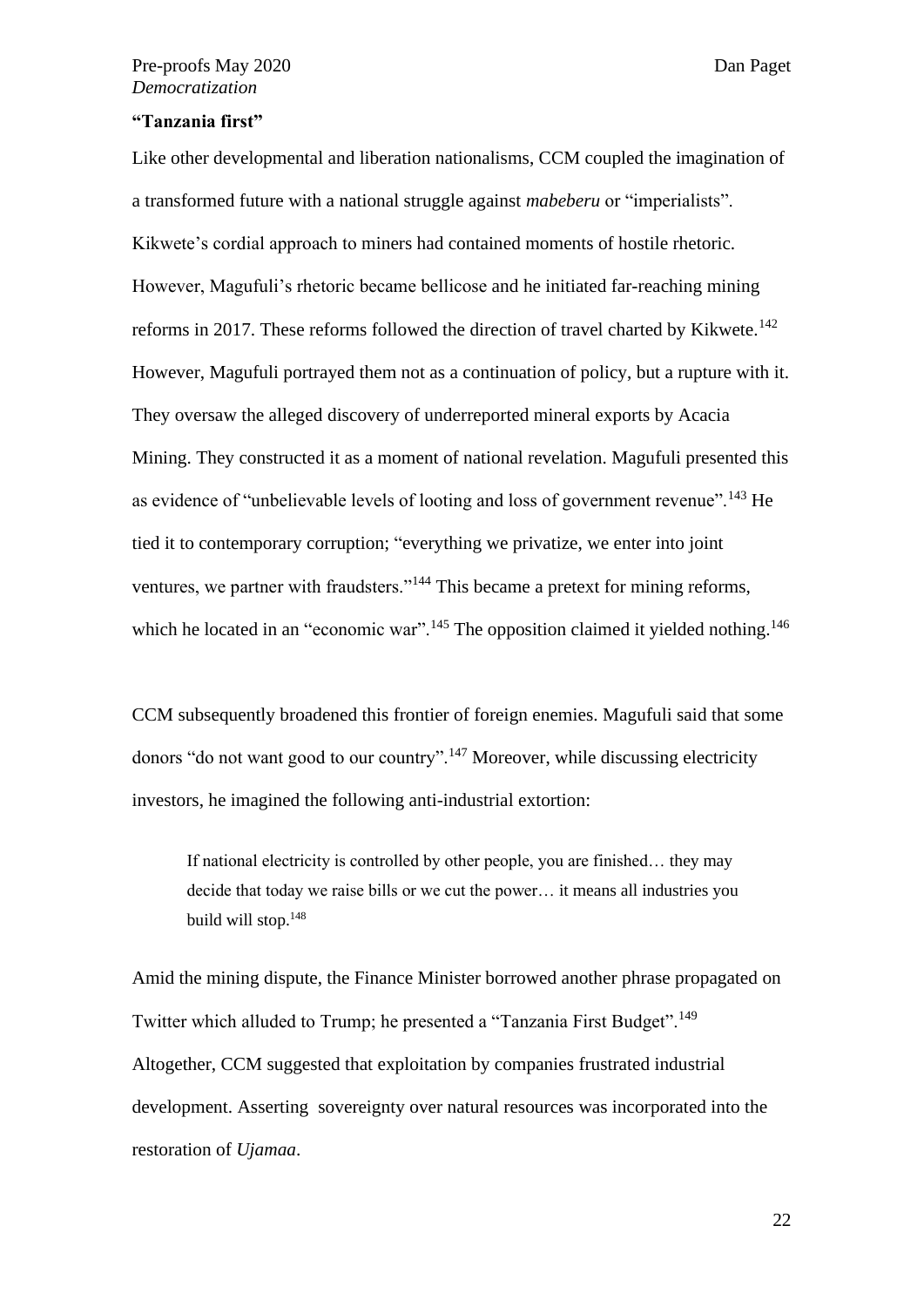CCM invoked both industrial development and national struggle to justify autocratization. Tanzania became an electoral authoritarian regime after the transition to multipartyism in 1992.<sup>150</sup> CCM began reintroducing further authoritarian measures in 2014.<sup>151</sup> CCM construed criticism as divisive and opposed to peace. Thereby, it delegitimized criticism. <sup>152</sup> For example, in anticipation of criticism by churches at 2018 Easter Sermons, Magufuli said "I call on religious leaders…to maintain peace…for the country's development."<sup>153</sup> CCM had routinely expressed messages through this logic of articulation in the recent past.<sup>154</sup> However, in its revised discourse, CCM employed a similar logic to associate patriotism and development with criticism and treachery. CCM construed itself as in service to national development. Magufuli asked Tanzanians to "support the steps I am taking because it is for our national interest".<sup>155</sup> Accordingly, criticism of CCM or its project harmed the nation, and so was unpatriotic. Magufuli said "Patriotism is being lost…I request the press to put Tanzania first… when Tanzania is damaged, you will also be damaged."<sup>156</sup> CCM compounded the severity of these associations by locating Tanzania in the aforementioned struggle against foreign opponents and making the threat to Tanzania existential. Earlier in this speech, Magufuli said "someone said here that there are those who would like to see Tanzania destroyed".<sup>157</sup> Therefore, criticism was not just unpatriotic, but seditious. Magufuli said that critics who disputed national statistics "want to derail us from our resolve to build the economy".<sup>158</sup> This closely followed the logic of articulation by which liberation and developmental nationalisms delegitimized criticism.

By a similar logic of articulation, CCM elevated "development" above "politics". Magufuli said that "We should put Tanzania first and politics later. Tanzanians need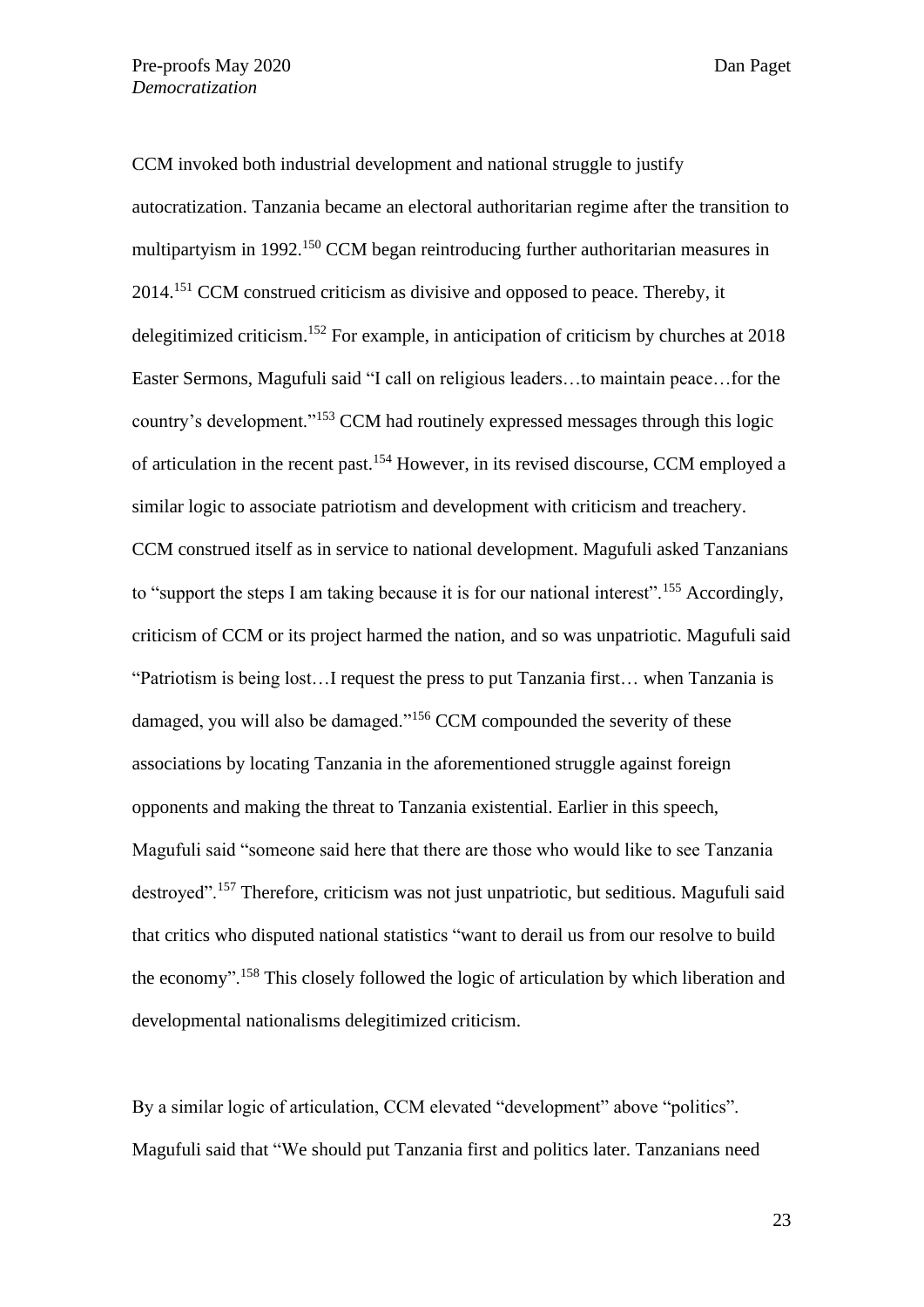development." <sup>159</sup> This enabled CCM to narrow the legitimate realm of opposition activity. Magufuli said that "They [the opposition] should let us implement CCM's election manifesto and judge us after five years".<sup>160</sup> This depoliticized government and rendered opposition outside elections as unpatriotic and illegitimate.<sup>161</sup> Similarly, CCM characterized opposition as treachery by connecting it to foreign enemies against whom the government was struggling to achieve development. After the revival of ACTL was frustrated by the seizure of a new aeroplane in Canada, a government spokesperson said that opposition politicians were "cooperating with foreigners to sabotage the implementation of several development projects."<sup>162</sup> Indeed, opposition politicians were charged with sedition for encouraging the seizure.<sup>163</sup> This complemented a longstanding aspect of CCM discourse whereby ethnic opposition was characterized as divisive and a prelude to civil strife.<sup>164</sup> Thereby, the antagonisms and goals that CCM constructed through its restorationist developmental nationalism were used to justify authoritarianism and delegitimize opposition.<sup>165</sup> Therefore, they gave developmental or liberation nationalist, rather than populist, justifications for authoritarianism, made in reference to transformation and foreign enemies, not "the elite" and liberal institutions which defy the "People's Will."<sup>166</sup> Opposition and civic actors contested CCM's discourse. They characterized Magufuli as a paranoid tyrant.<sup>167</sup> Worse, they suggested that his tyranny fomented division which forsook Nyerere's legacy of peace.<sup>168</sup>

# **Conclusion**

Altogether, CCM resurrected a discourse which bore many similarities in discursive structure to liberation and developmental nationalisms. It constructed industrial development as a destination in the future towards which the nation was bound. It interpellated people as nation and generated an antagonism between it and foreigners who frustrated development. It invoked the imperative of development and the threat of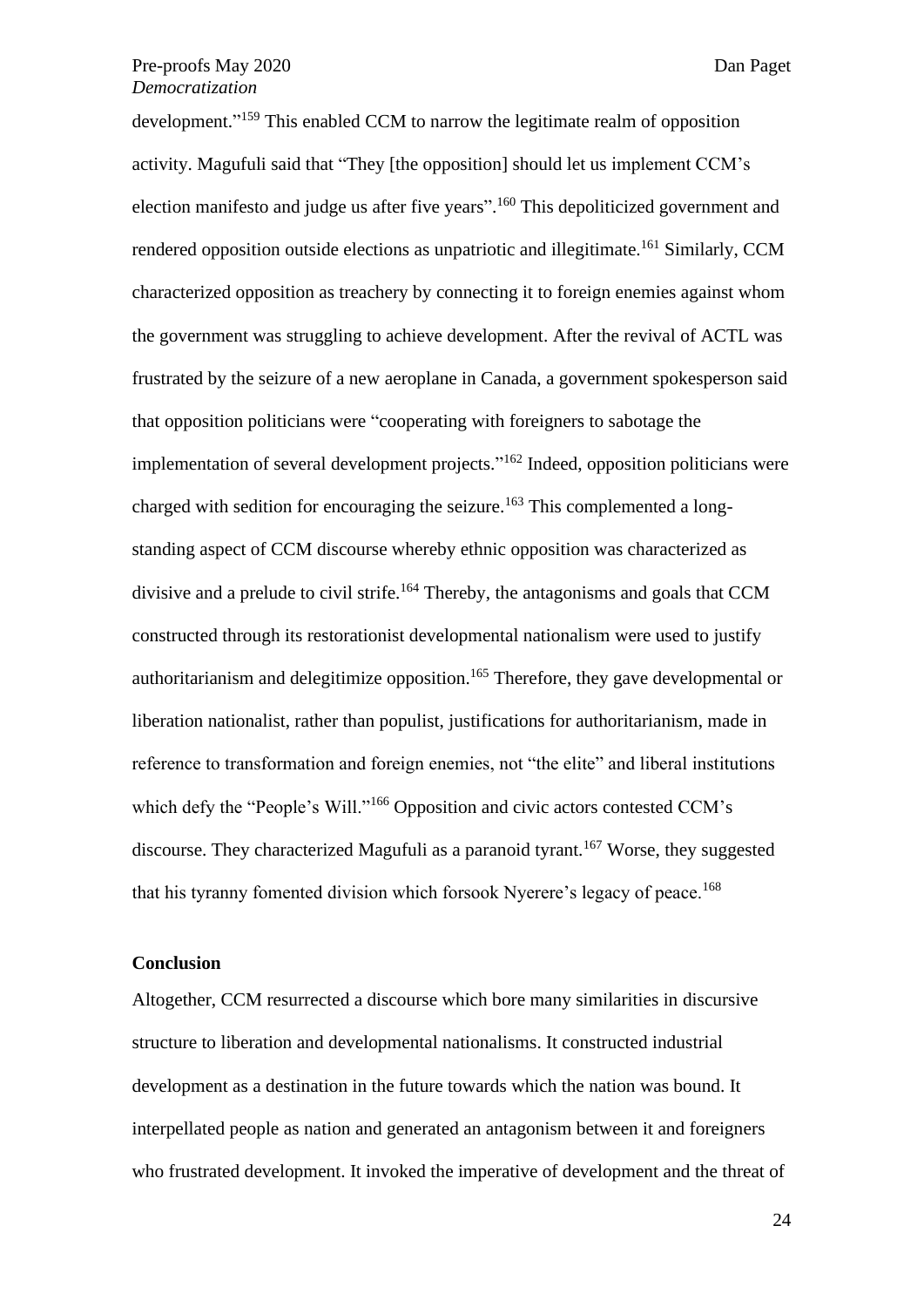foreigners to justify authoritarian measures, and vilified criticism and opposition as unpatriotic and seditious. Through this discourse it justified and continues to justify the constriction of political and civic space.

CCM did not contend that Tanzania has been continuously developing since independence. On the contrary, it embraced the claim that the nation has strayed from its developmental trajectory and promised to restore it. Thereby, it circumvented the rising rhetorical bar which liberation and developmental nationalisms must surmount. Restorationism makes developmental and liberation nationalisms versatile. Of course, this raises another question for future research: how will restorationist developmental nationalists in turn be judged if they do not realize the transformations they promise? Will one generation of restorationists replace another *ad infinitum*?

As I was making the final revisions to this article, Magufuli's initial response to COVID-19 was unfolding. He speculated that government health officials were on the "payroll of imperialists".<sup>169</sup> By alleging both foreign conspiracy and domestic collaboration, he subsumed his interpretation of COVID-19 into his nationalist discourse. However, he also called COVID-19 a "devil". This emergent frame illustrates the creativity and variability of Magufuli rhetoric; ultimately, he crafts it, and he can break with it.

Restorationism represents a possible future of liberation and developmental ideologies in sub-Saharan Africa and beyond, a means for them to rejuvenate their discourses. In South Africa, counter-discourses had claimed that the ANC had betrayed its liberation mission by capitulating to big business or succumbing to elite corruption. President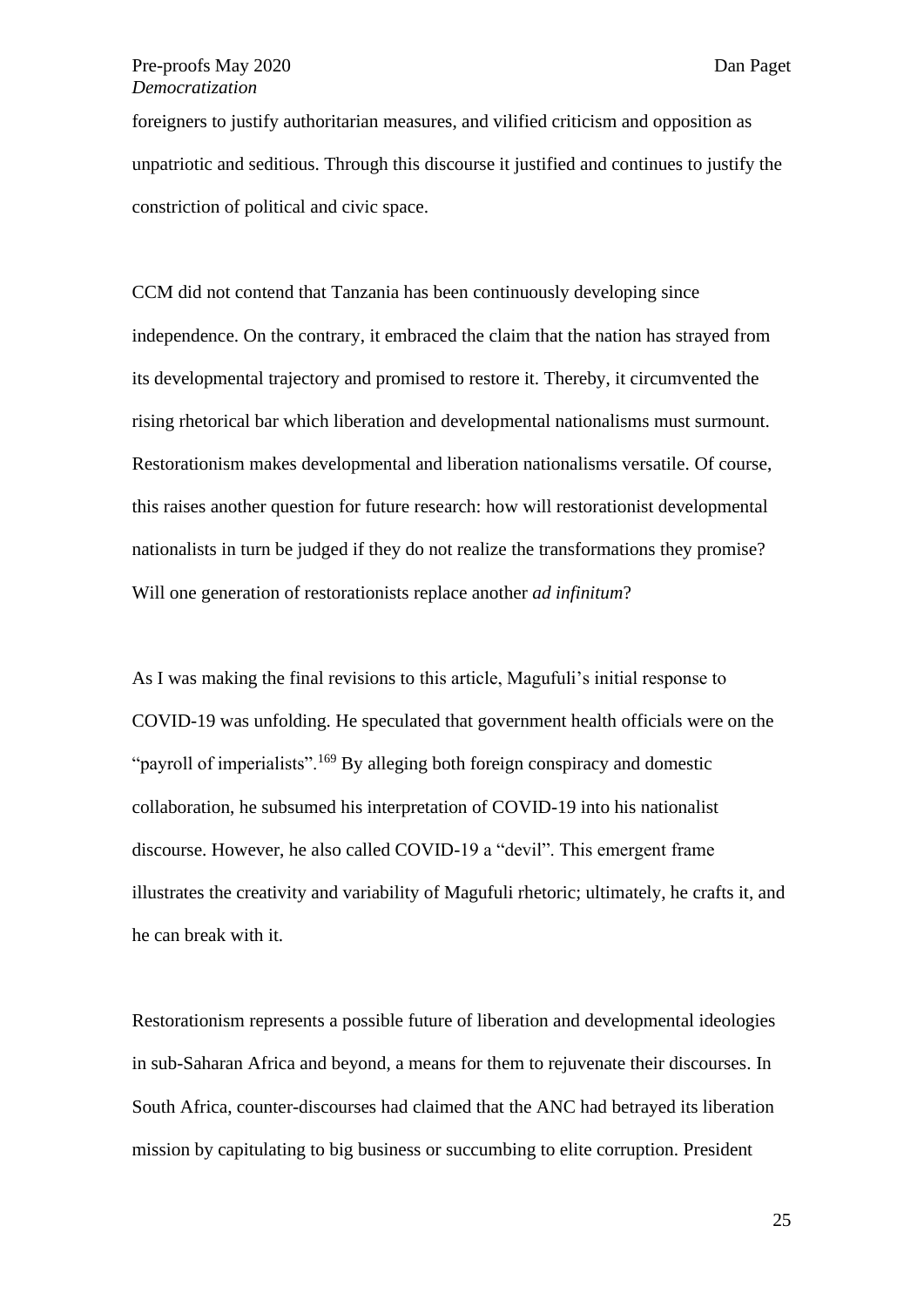Cyril Ramaphosa promised to partially turn back the clock in two ways; he would "turn the tide of corruption" and "reindustrialize".<sup>170</sup> Thereby, South Africa would (re)embark upon a "new path" to become a "new country".<sup>171</sup> Others not only construct such discourses but justify authoritarianism through them. Zimbabwe's ZANU-PF had articulated an emblematic liberation nationalism. <sup>172</sup> Opposition voices had long-narrated it's deviation from liberation ideals.<sup>173</sup> Emmerson Mnangagwa became president in a military coup entitled "Operation Restore Legacy".<sup>174</sup> Coup-leaders claimed that some ZANU-PF leaders had betrayed liberation principles and justified the coup as a "restoration" of them.<sup>175</sup> This restorationism enabled Mnangagwa to both be a "change" candidate" and use aspects of his predecessors' liberation nationalism to justify authoritarianism.<sup>176</sup>

Beyond contemporary liberation nationalist regimes, almost all sub-Saharan African countries have historic developmental or liberation nationalist movements. Nostalgia for post-colonial moments could induce others to develop restorationist developmental nationalisms; by degrees, some already have. In Malawi, President Bingu wa Mutharika imagined a past era of "discipline" under one-party President Kamuzu Banda.<sup>ii</sup> He constructed the subsequent loss of ="discipline" =and portrayed his own presidency as restorationist. He chastized officials and literally edified Banda in monuments.<sup>177</sup> This accompanied authoritarian measures. Justifying Banda's actions, and implicitly, his own, he said "Sometimes discipline can be mistaken for dictatorship."<sup>178</sup>

ii I am entirely indebted to Calum Fisher for this example.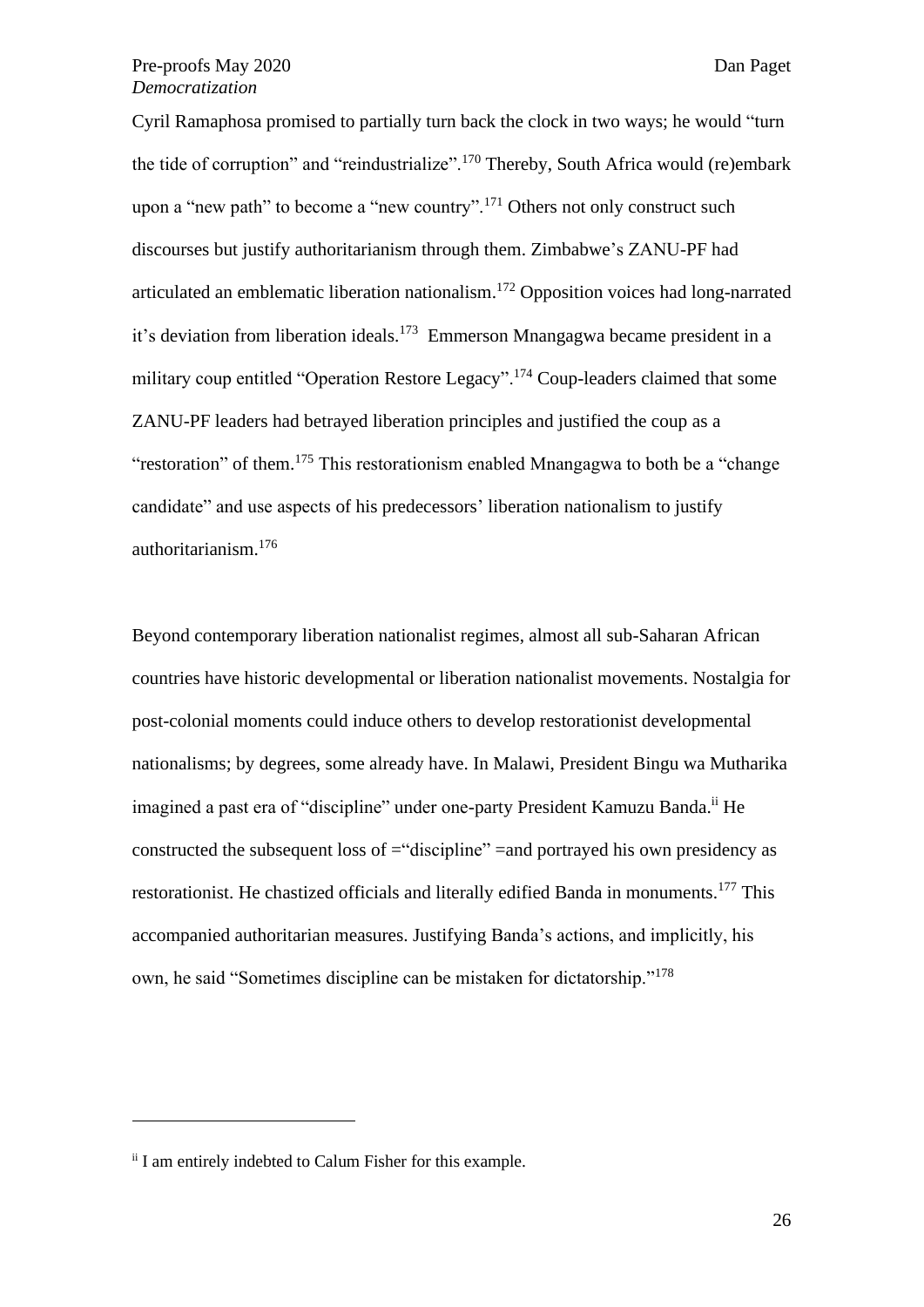Looking forward, researchers should consider how others look back. As postcolonial moments grow distant, Africans have growing latitude to idealize the past without reaching into precolonial history. Political nostalgia for the postcolonial period merits further academic attention. Researchers should interpret how Africans re-remember history and draw on it to imagine possible futures. More broadly, in and beyond sub-Saharan Africa, studies of political discourse should privilege the destinations that discourses envisage. Thereby, they can explore the connections between authoritarianism and utopianism.

#### **Acknowledgements**

Thanks to Aikande Kwayu, Athuman Mtulya, Deogratias Munishi, Erick Mwakibete, Alastair Fraser and Calum Fisher for their insights, which improved the quality of this paper substantially. Thanks to Aikande Kwayu for their comments on previous versions of this paper. Special thanks to the research assistants, who wish to remain anonymous. All errors are my own.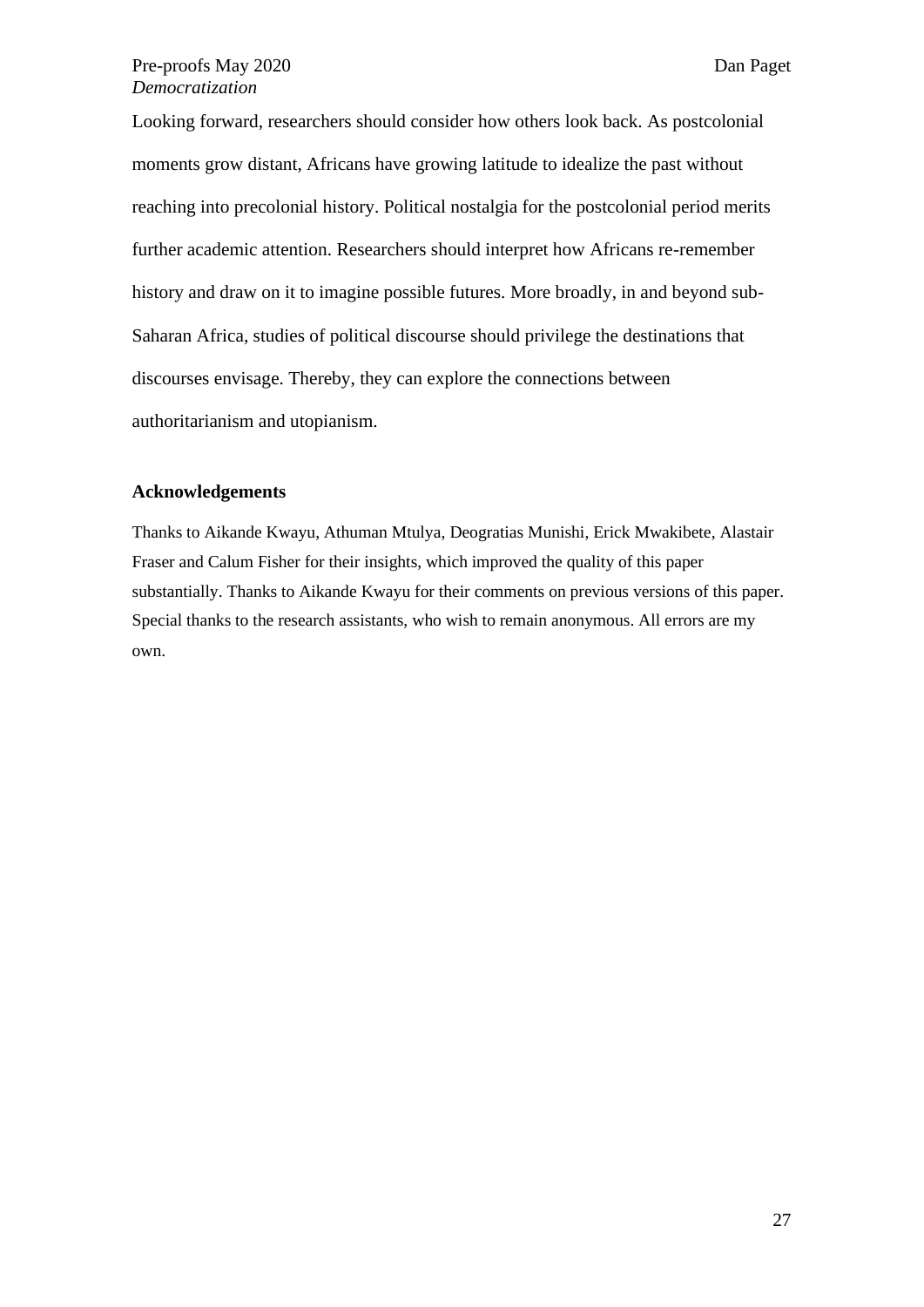# **Endnotes**

- <sup>1</sup> Beresford, Berry and Mann, "Liberation Movements."
- <sup>2</sup> Dorman, *Understanding Zimbabwe*.
- <sup>3</sup> Beresford, Berry and Mann, "Liberation Movements;" Dorman, *Understanding Zimbabwe*.
- <sup>4</sup> Beresford, "Regenerative Nationalism."
- <sup>5</sup> Beresford, "Regenerative Nationalism," 884; Dorman, "Post-Liberation."
- <sup>6</sup> Desai, "Introduction: Nationalisms."
- <sup>7</sup> Paget, "Shrinking Space and Opposition Protest."
- <sup>8</sup> Laclau and Mouffe, *Hegemony and Socialist Strategy.*
- <sup>9</sup> Cheeseman, "A Divided Continent."
- <sup>10</sup> Morse, *How Autocrats Compete*; Collord, "Comparing authoritarian parties and parliaments."
- <sup>11</sup> Makulilo, "Unleveled Playfield."
- <sup>12</sup> Paget, "Authoritarian Origins."
- <sup>13</sup> Paget, "Shrinking Space."
- <sup>14</sup> Laclau and Mouffe, *Hegemony and Socialist Strategy*.
- <sup>15</sup> Taylor, "Interpretation."
- <sup>16</sup> Jacob and Pedersen, "New Resource Nationalism?"
- <sup>17</sup> Schwartz-Shea and Yanow, *Interpretive Research Design*, 4.
- <sup>18</sup> Pedersen and Jacob, *Political Settlements*, 10.
- <sup>19</sup> Taylor, "Interpretation."
- <sup>20</sup> Schwartz-Shea and Yanow, *Interpretive Research Design. Ibid.*, 189.
- <sup>21</sup> Schwartz-Shea and Yanow, *Interpretive Research Design,* 84-89*.*
- <sup>22</sup> *Ibid*., 95-97.
- <sup>23</sup> *Ibid.,* 106.
- <sup>24</sup> Thanks to Aikande Kwayu for suggesting that I emphasize this point.
- <sup>25</sup> Msekwa, "Reflections on CCM's history."
- <sup>26</sup> Dorman, "Post-Liberation".
- <sup>27</sup> Young, *Ideology and Development in Africa*, 23.
- <sup>28</sup> Hendrickson and Zaki, "Modern African ideologies."
- <sup>29</sup> Young, *Ideology and Development in Africa,* 27, 98.
- <sup>30</sup> Beresford, "Regenerative Nationalism," 863.
- <sup>31</sup> Tendi, "Robert Mugabe;" Dorman, *Understanding Zimbabwe*.
- <sup>32</sup> Dorman, "Post-Liberation."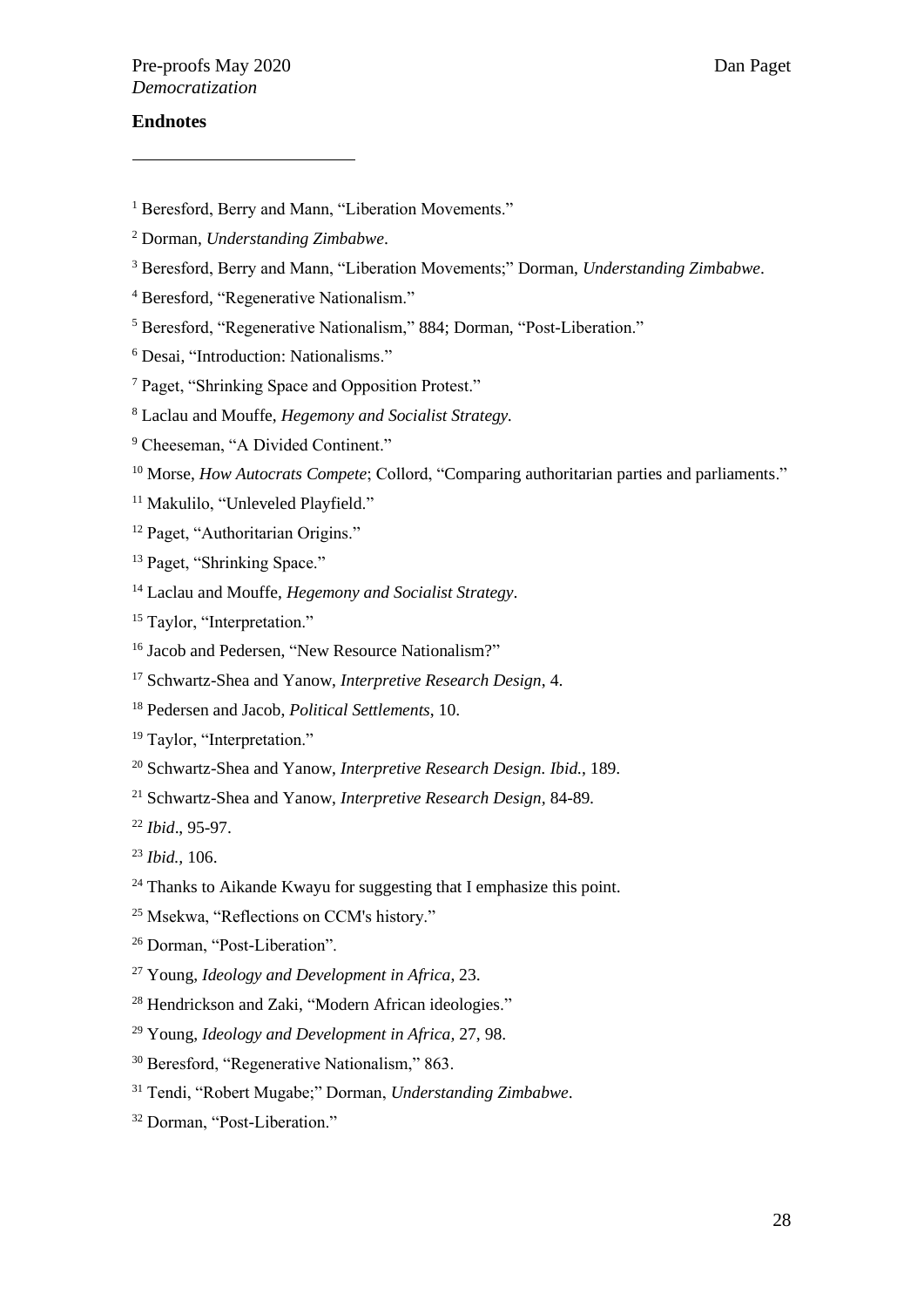- "Mugabe;" Tendi, "Robert Mugabe;"
- <sup>34</sup> Dorman, "Post-Liberation," 1096.
- Tendi, "Robert Mugabe;" Dorman, "Post-Liberation".
- Dorman, "Post-Liberation," 1096.
- <sup>37</sup> Bereford, Berry and Mann. "Liberation Movements."
- *Ibid.*
- Laclau and Mouffe, *Hegemony and Socialist Strategy*; Glynos and Howarth, *Logics of Critical Explanation*.
- *Ibid.,* 145.
- *Ibid.*
- *Ibid*., 147 and 150.
- <sup>43</sup> *Ibid*, de Cleen, "Populism and Nationalism."
- <sup>44</sup> Beresford, "Regenerative Nationalism."
- Ferguson, *The Anti-Politics Machine.*
- Desai, "Introduction: Nationalisms."
- Nyerere, *Uhuru na Ujamaa*.
- Nyerere, *Uhuru na Maendeleo.*
- <sup>49</sup> *Ibid*; Schneider, 'Freedom and Unfreedom."
- Schneider, 'Freedom and Unfreedom."
- Nkrumah, *Class Struggle*, 9, 47 and 80.
- Dorman, "Nationalism."
- Larmer and Lecocq, "Historicising Nationalism in Africa;" Glynos and Howarth, *Logics of Critical Explanation*.
- Dorman, "Narratives of nationalism."
- Dorman, "Nationalism."
- *Ibid.*; Dorman, "Post-Liberation Politics."
- Dorman, "Post-Liberation Politics", 1095.
- Beresford, "Regenerative Nationalism," 884.
- *Ibid.,* 867.
- Beresford, Berry and Mann, "Liberation Movements," 1234.
- Dorman, 'Post-Liberation Politics', 1087.
- de Cleen, "The Conservative Political Logic." 21.
- *Ibid.,* 21.
- Payne, *Fascism*, 17.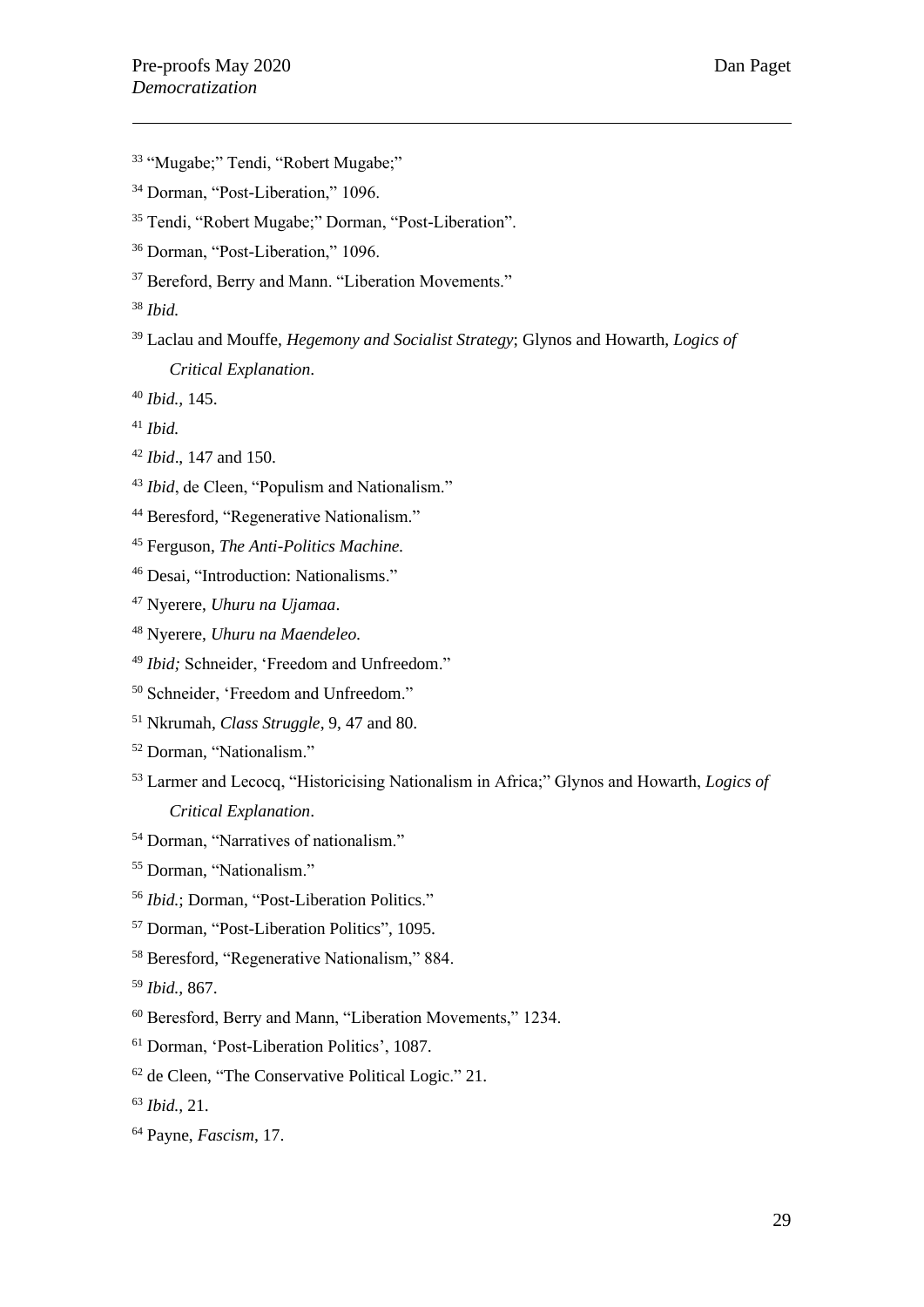- Paget, "Mistaken for Populism."
- *Ibid*.
- de Cleen, "Populism and Nationalism."
- Canovan, "'People',"
- Urbinati, *Me the People*.
- *Ibid*.
- Dorman, "Nationalism."
- Hall and Young, *Confronting Leviathan*, 68. Thanks to Alastair Fraser for this example.
- Nkrumah, *Consciencism*, 70.
- De Cleen "The Conservative Political Logic."
- Jacob and Pedersen, "New Resource Nationalism?;" Poncian, "Galvanising political support;" Nyamsenda, "Bulldozing like a Fascist?"
- Schwartz-Shea and Yanow, 4.
- Poncian, "Galvanising Political Support."
- Jacob and Pedersen, "New Resource Nationalism?"
- *Ibid.,* 289.
- *Ibid*., 288.
- Pedersen and Thabit Jacob, 'Political Settlements," 10.
- Fouéré, "Julius Nyerere."
- Akew, "Sung and Unsung;" Nyaluke and Connolly, "The Role of Political Ideas."
- <sup>84</sup> Peace is associated with ethnic unity in this discourse.
- Phillips, "Pater Rules Best."
- Kwayu, "Politics of Image."
- Fouéré, "Julius Nyerere;" Kwayu, "Different Uses of Nyerere;" Becker, "Remembering Nyerere."
- Fouéré, "Julius Nyerere," 6.
- *Ibid*., 16.
- *Ibid*., 16.
- Kanyabwoya, 'Magufuli's Method in Madness."
- Jacob and Pedersen, "New Resource Nationalism?"; Poncian, "Galvanising Political Support."
- *The East African*, "Tanzanian President."
- <sup>94</sup> Paget, "Mistaken for Populism;" Cheeseman, "Tanzania suffers."
- Becker, "Remembering Nyerere;" Kwayu, "Different uses."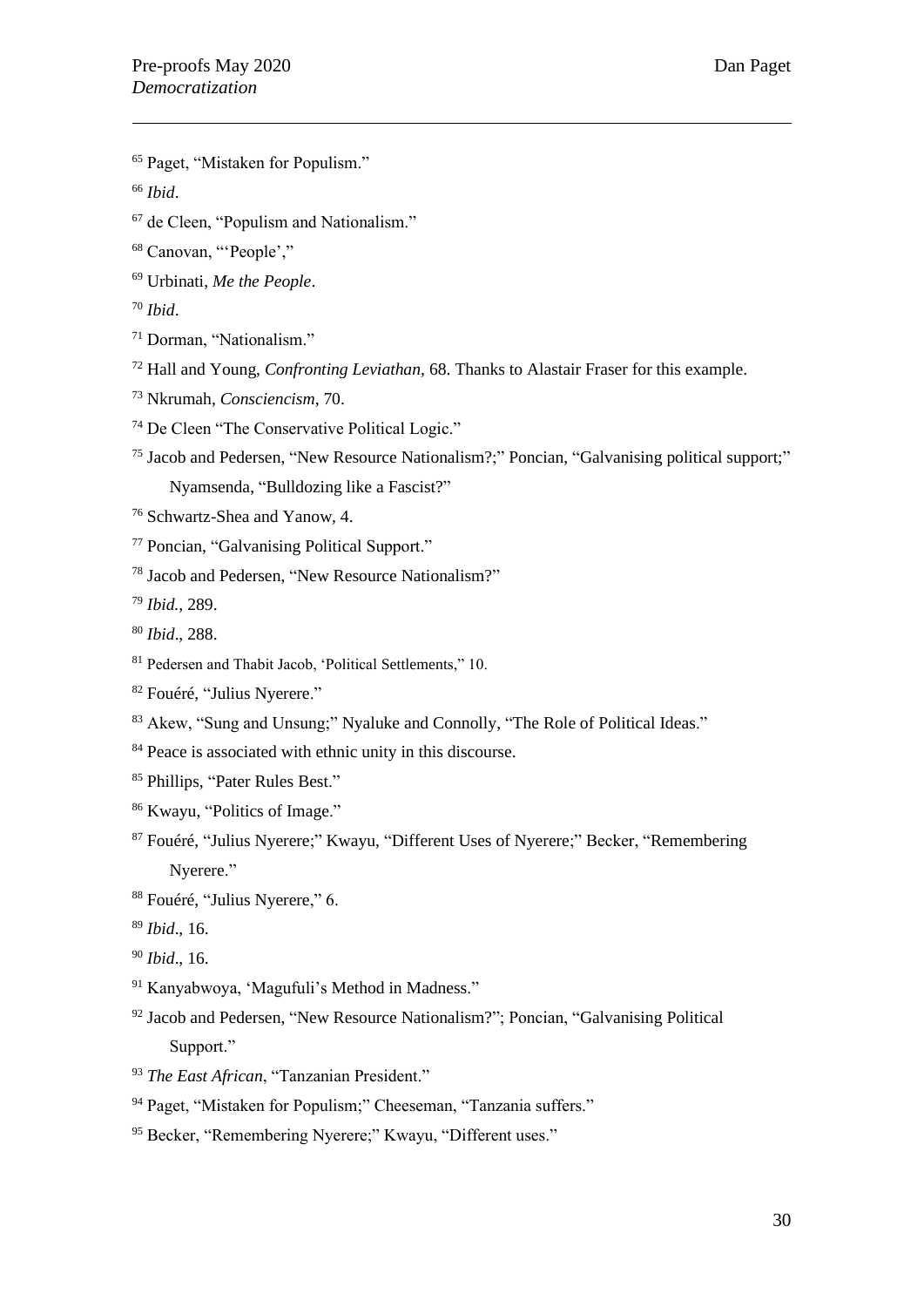- <sup>96</sup> Paget, "Mistaken for populism."
- <sup>97</sup> Ngarabali, "CCM traitors."
- <sup>98</sup> Masare, "CAG's report."
- <sup>99</sup> *BBC*, "Tanzania's President Magufuli Sacks."
- <sup>100</sup> Mwangonde and Mesomapya, "JPM Attacks Judiciary."
- <sup>101</sup> Fouéré, "Julius Nyerere;" Becker, "Remembering Nyerere."
- <sup>102</sup> *VoA*, "Clottey interview."
- <sup>103</sup> *BBC*, "Tanzanian Opposition;" Pedersen and Jacob, "Political Settlements," 22.
- <sup>104</sup> For a more extensive discussion, see Nyamsenda 'Bulldozing Like a Fascist?', and Paget, "Shrinking Space and Opposition Protest."
- <sup>105</sup> Mugarula, "Nchemba."
- <sup>106</sup> Jacobsen and Obulutsa, "Tanzania Loses Denmark Aid."
- <sup>107</sup> Industrialization gained gradual prominence in CCM's vocabulary during Kikwete's second term. See for example Lugongo, "Kikwete Hits Out."
- <sup>108</sup> Ministry of Finance and Planning, "National Five Year Development Plan."
- <sup>109</sup> Magufuli, "Speech Officially Inaugurating."
- <sup>110</sup> \*Original text: "…*madarakani imejitahidi kurejea na kuweka katika vitendo dhana ya mwalimu nyerere ya uchumi wa viwanda*." *Nipashe*, "Naibu waziri asema Magufuli afuata."
- <sup>111</sup> Ministry of Finance and Planning, "National Five."
- <sup>112</sup> Kolumbia, "We Erred."
- <sup>113</sup> Emphasising industrialization was a direction deviation from the prognosis in the Arusha Declaration. This contradiction between the policies of Nyerere and Magufuli is not highlighted by the latter.
- <sup>114</sup> Thanks to Erick Mwakibete for stressing the importance of this initiative to me.
- <sup>115</sup> \*Original text: *"…baba wa taifa mwaka 1973 alisema tuhamie Dodoma ndio makao makuu ya nchi, Dodoma tunahamia na mimi ndio nakaribia kumalizia…*" Millard Ayo, "Rais Magufuli."
- <sup>116</sup> \*Original text: *"…Magufuli anafuata nyayo za Nyerere…"* Msungu, "Magufuli anavyotabiriwa."
- <sup>117</sup> Boeing, "787 Dreamliner."
- <sup>118</sup> \*Original text: "*Tumefufua ATCL kurejesha heshima ya nchi…*" Ayo, "Mambo 7 toka."
- <sup>119</sup> *The Citizen*, "Hooray!"
- <sup>120</sup> Thanks to Deogratias Munishi for emphasising the rhetorical importance of Stiegler's Gorge.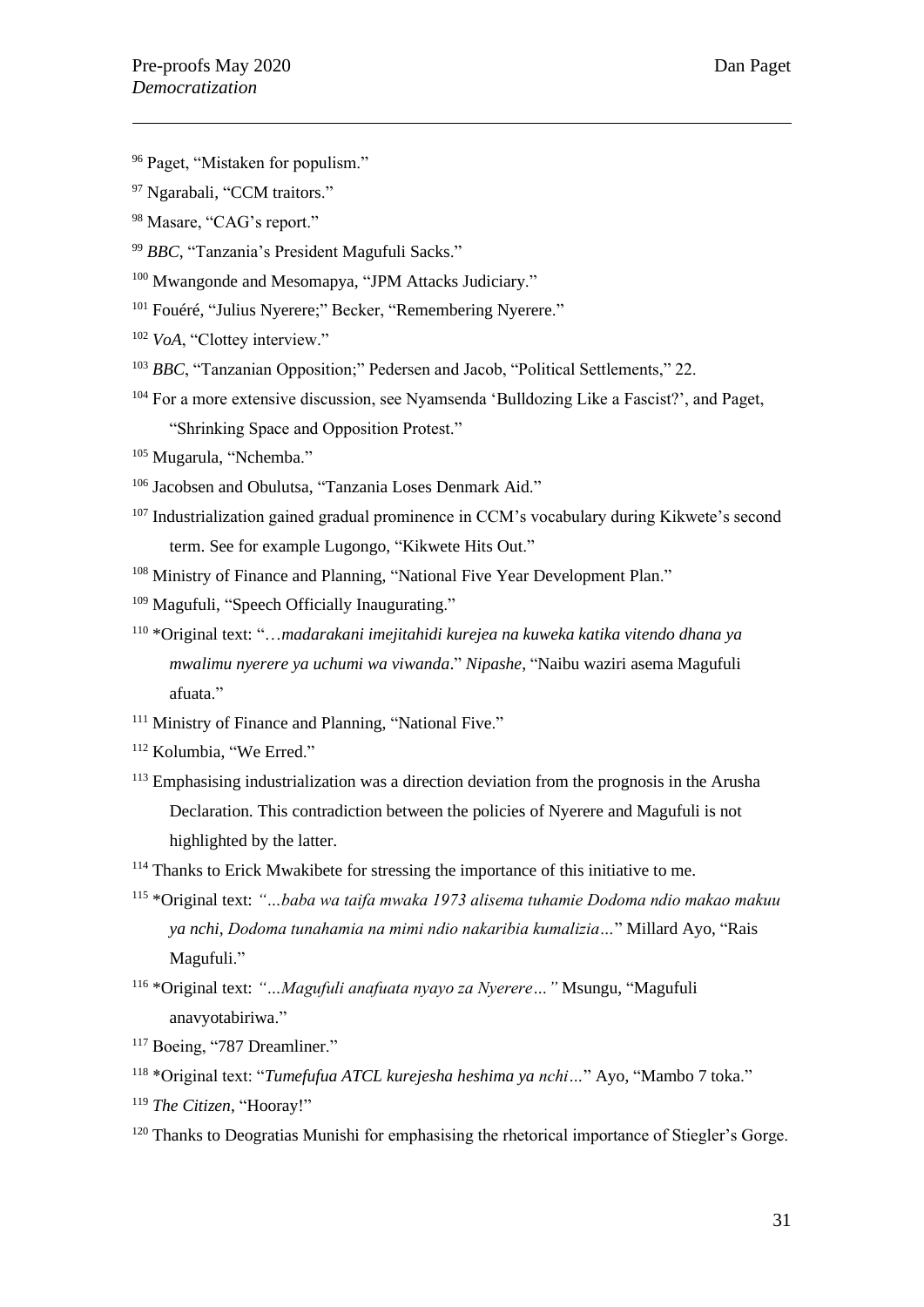- <sup>121</sup> Dye, "Illiberal Modernizers."
- <sup>122</sup> Msechu, "Magufuli atoa sababu tano."
- <sup>123</sup> \*Original text: "*kila alichokua amekitamani kukifanya Baba wa Taifa, Stigler's Gorge, Kufanya nini, kujitegemea, tunaona matokeo yake tunapojaribu kuyafanya, tunafanikiwa…*" State House Media, "Rais Dkt. John Magufuli."
- <sup>124</sup> \*Original text: "*Azimio la Arusha ukilisoma, unajua kila kitu kiko pale, kila kitu ambacho nchi yetu ilitakiwa ikijenge kipo mule*." *Ibid.*
- $125$  Fouéré, "Julius Nyerere;" Kwayu, "Different uses of Nyerere;" Becker, "Remembering Nyerere."
- <sup>126</sup> BBC, "Tanzanian Opposition;" O'Neill and Guinan, "Realising."
- $127$  I contacted @ClubMagufuli in April 2019 to enquire as to their true identity, but they wished to remain anonymous.
- <sup>128</sup> @ClubMagufuli, "Tweet."
- <sup>129</sup> Kimboy, "JPM to MPs."
- <sup>130</sup> *Ibid.*
- <sup>131</sup> \*Original text unavailable. Azam TV, "Hotuba ya Rais Magufuli."
- <sup>132</sup> Magufuli, "Speech Officially Inaugurating."
- <sup>133</sup> Lugongo, "JPM Urges Tanzanians."
- <sup>134</sup> Fouéré, "Julius Nyerere."
- <sup>135</sup> O'Neill and Guinan, "Realising."
- <sup>136</sup> Dye, "Illiberal Modernizers."
- <sup>137</sup> Simba, "Tweet."
- <sup>138</sup> @NiSisiSisiTZ, "Tweet."
- <sup>139</sup> \*Original text: "*Tanzania yenye maendeleo, Tanzania yenye sifa, Tanzania yenye neema inakuja, tumefanikiwa hili tutafanikiwa na mengine*." Ayo, "Mambo 7."
- <sup>140</sup> Makana, "When President Magufuli Ordered State Officials."
- <sup>141</sup> *The Citizen*, "No Food."
- <sup>142</sup> Jacob and Pedersen, "New Resource Nationalism?"
- <sup>143</sup> The Guardian, "Revealed."
- <sup>144</sup> Mohammed, "Tanzania President Urges."
- <sup>145</sup> *The Guardian*, "Copper Concentrates Export Ban."
- <sup>146</sup> *BBC*, "Tanzanian Opposition;"
- <sup>147</sup> *News24*, "Donors Cut Aid."
- <sup>148</sup> \*Original text unavailable. Azam TV, "Hotuba ya Rais Magufuli."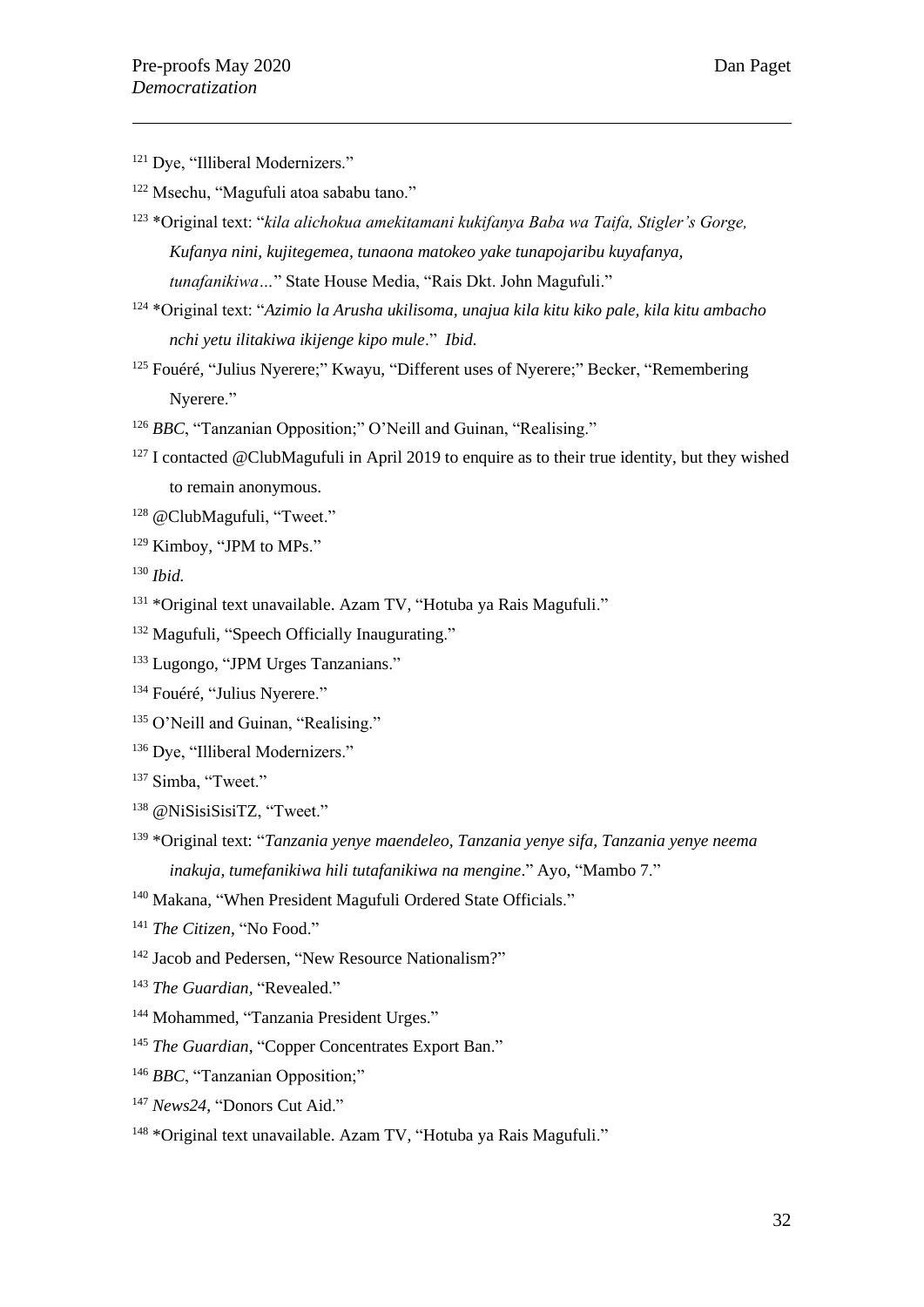- <sup>149</sup> Kamndaya, "It's a 'Tanzania First' Budget."
- <sup>150</sup> Makulilo, "Unleveled Playfield."
- <sup>151</sup> Paget, "Shrinking Space and Opposition Protest."
- <sup>152</sup> Pedersen and Jacob, "Political Settlements."
- <sup>153</sup> Nwamkahe, "Magufuli Reaffirms Commitment."
- <sup>154</sup> Phillips, "Pater Rules Best;" Schneider, "Freedom and Unfreedom."
- <sup>155</sup> *The Citizen*, "Magufuli: We'll Negotiate."
- <sup>156</sup> Taylor, "'Be Careful, Watch It!""
- <sup>157</sup> *Ibid.*
- <sup>158</sup> Lugongo, "JPM: Mind your Tongues."
- <sup>159</sup> Kimboy, "JPM to MPs."
- <sup>160</sup> *The Guardian*. "Magufuli Warns."
- <sup>161</sup> Pedersen and Jacob, "Political Settlements."
- <sup>162</sup> Kamagi. "Govt admits."
- <sup>163</sup> *The Citizen*. "Lissu Charged."
- <sup>164</sup> Macdonald, "Age and Gender Voting," 51; Schneider, "Freedom and Unfreedom."
- <sup>165</sup> Paget, "Shrinking Space and Opposition Protest;" Pedersen and Jacob, "Political Settlements."
- <sup>166</sup> Urbinati, *Me the People*.
- <sup>167</sup> *BBC*, "Tanzanian Opposition;" *VoA*, "Former Tanzania;" O'Neill and Guinan, "Realising."
- <sup>168</sup> O'Neill and Guinan, "Realising."
- <sup>169</sup> *Al Jazeera*, "Tanzania president questions."
- <sup>170</sup> Ramaphosa, "2018 State of the Nation."
- <sup>171</sup> *Ibid*.
- <sup>172</sup> Dorman, *Understanding Zimbabwe*.
- <sup>173</sup> *Ibid*.
- <sup>174</sup> Tendi, "The Motivations and Dynamics," 51 and 54-55.
- <sup>175</sup> *Ibid.*, 54-55.
- <sup>176</sup> Beardsworth, Cheeseman and Tinhu, "Zimbabwe," 5 and 17.
- <sup>177</sup> York, "The Cult."
- <sup>178</sup> Smith, "Malawi President."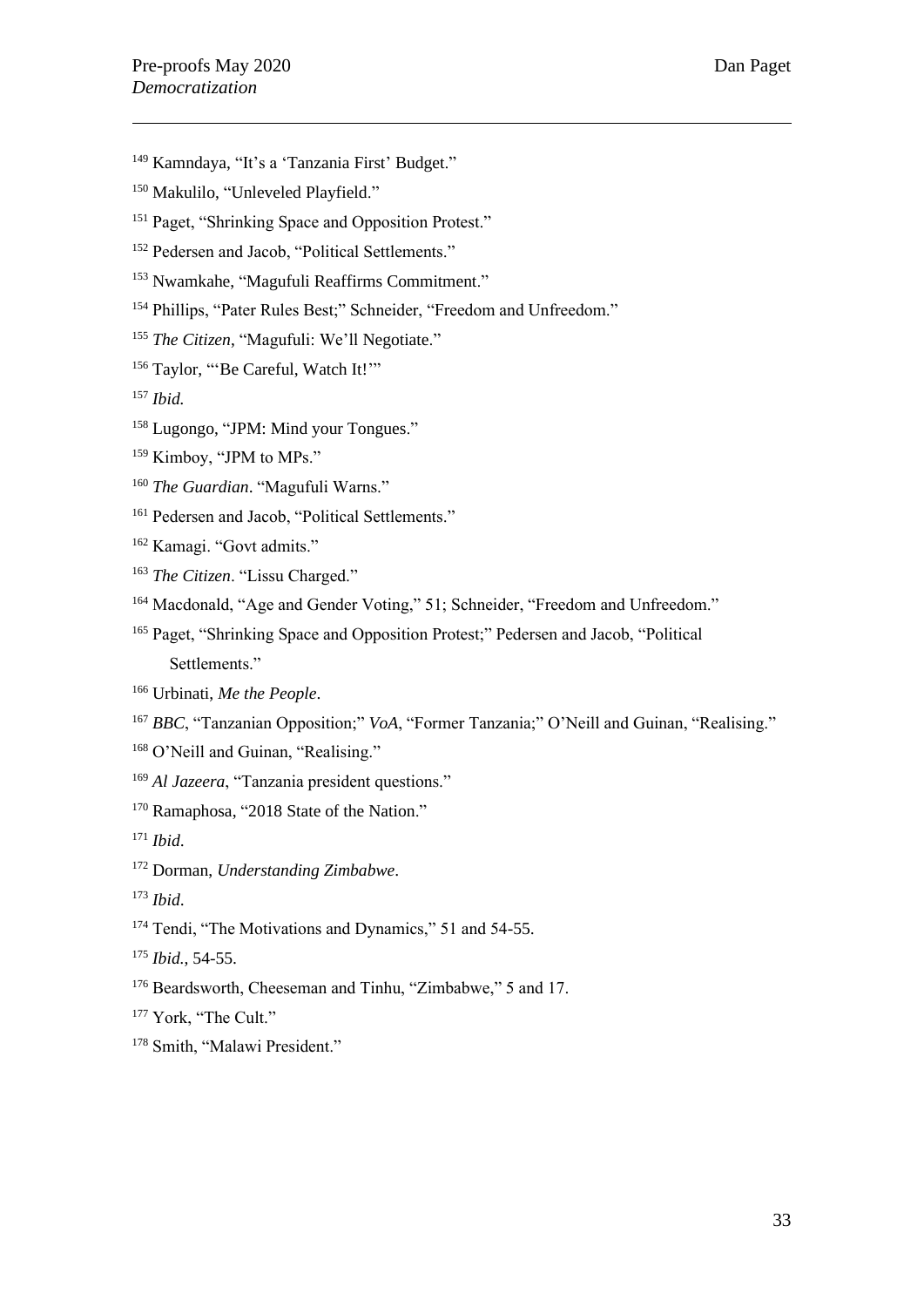#### **References**

- *Al Jazeera*. 2020. "Tanzanian president questions coronavirus kits after animal test." May 03. https://www.aljazeera.com/news/2020/05/tanzania-president-questions-coronavirus-kitsanimal-test-200503174100809.html
- Ayo, Millard. 2018. "Mambo 7 toka kwa Rais Magufuli akipokea ndege mpya Dreamliner." *millardayo*, July 8.<http://millardayo.com/mhgnnh/>
- Ayo, Millard. 2018. "Rais Magufuli 'Namalizia December nahamia Dodoma, nayoyafanya Tanzania ni kumuenzi Nyerere.'" *millardayo*, October 14.<http://millardayo.com/mhjy7y/>
- Azam TV. 2018. "Hotuba ya Rais Magufuli katika hafla ya utiaji saini mkataba wa Stiegler's Gorge." *YouTube*, December 13.

[https://www.youtube.com/watch?v=Epy9pK9H\\_jA&amp=&feature=youtu.be](https://www.youtube.com/watch?v=Epy9pK9H_jA&=&feature=youtu.be)

- Babeiya, Edwin. "Multiparty Elections and Party Support in Tanzania." *Journal of Asian and African Studies* 47, no. 83 (2012): 83-100. doi.org/10.1177/0021909611418309
- Becker, Felicitas. "Remembering Nyerere: Political Rhetoric and Dissent in Contemporary Tanzania." *African Affairs* 112, no. 447 (2013): 238–61. doi:10.1093/afraf/adt019.
- *BBC*. 2017. "Tanzania's President Magufuli Sacks 10,000 over Fake Certificates." April 28, <https://www.bbc.co.uk/news/world-africa-39745362>
- *BBC.* 2019. "Tanzanian Opposition MP Tundu Lissu." January 21. <https://www.bbc.co.uk/programmes/w3cswj9p>
- Beresford, Alexander. "The Politics of Regenerative Nationalism in South Africa." *Journal of Southern African Studies* 38, no. 4 (2012): 863–884. doi:10.1080/03057070.2012.744872.
- Beresford, Alexander, Marie Berry, and Laura Mann. "Liberation Movements and Stalled Democratic Transitions: Reproducing Power in Rwanda and South Africa Through Productive Liminality." *Democratization* 25, no. 7 (2018): 1231-1250. doi:10.1080/13510347.2018.1461209.
- Boeing. *787 Dreamliner to Become Part of Air Tanzania fleet*. Accessed December 7 2018. <https://www.boeing.com/commercial/customers/air-tanzania/air-tanzania-787-order.page>
- Canovan, Margaret. "'People, Politicians and Populism." *Government and Opposition* 19, no. 3 (1984): 312-327. doi: 10.1111/j.1477-7053.1984.tb01048.
- Cheeseman, Nic. *A Divided Continent: Regional Report Africa*. Gütersloh: Bertelsmann Stiftung, 2018.
- Cheeseman, Nic. 2018. "Tanzania Suffers Perils of Populism." December 7. <https://mg.co.za/article/2018-12-07-00-tanzania-suffers-peril-of-populism/>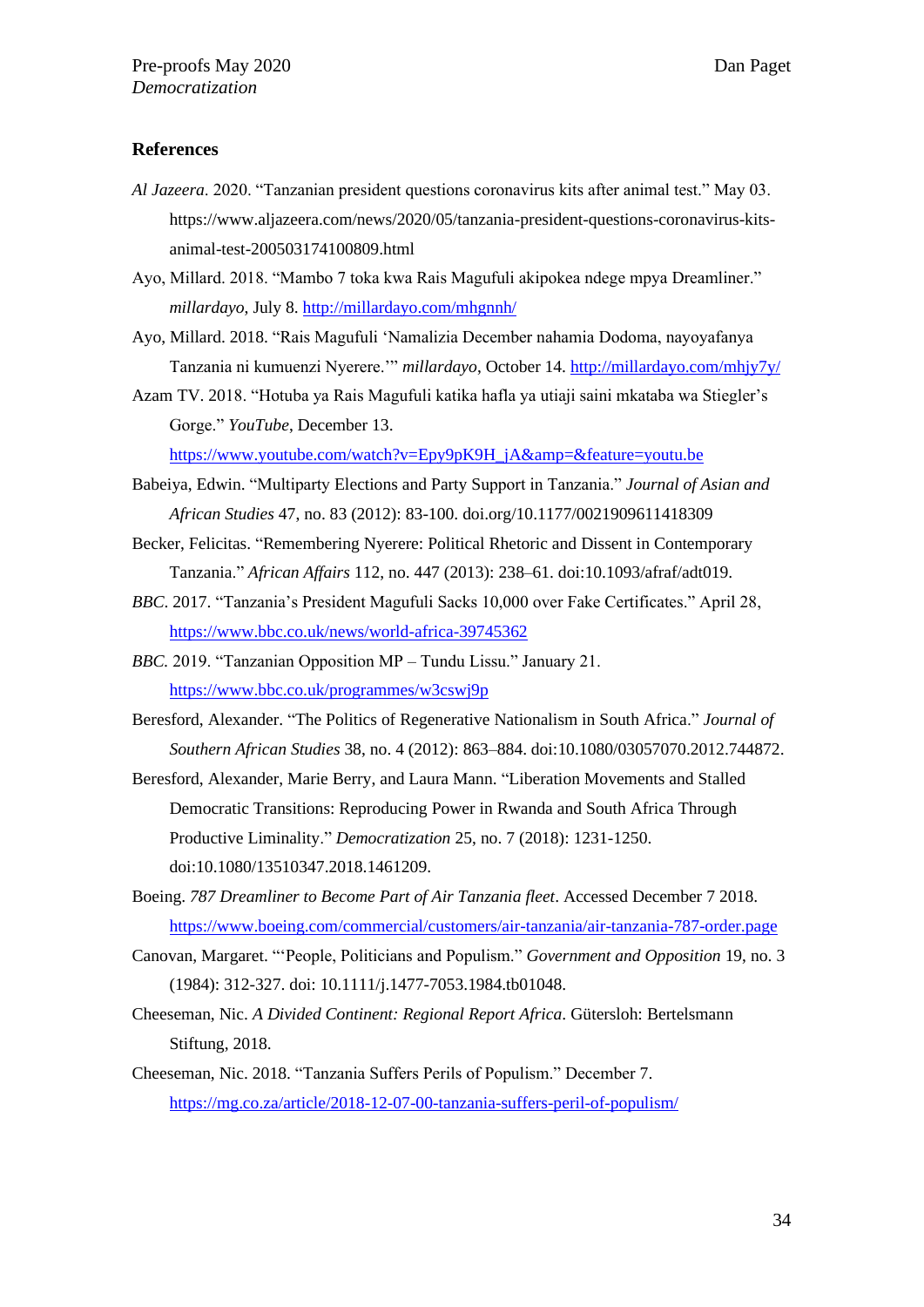- de Cleen, Benjamin. "The Conservative Political Logic: A Discourse-Theoretical Perspective." *Journal of Political Ideologies* 23, no. 1 (2018): 10–29. doi:10.1080/13569317.2017.1397917.
- Collord, Michaela. "The Political Economy of Institutions in Africa: Comparing Authoritarian Parties and Parliaments in Tanzania and Uganda." D.Phil thesis, University of Oxford, 2018.
- Desai, Radhika. "Introduction: Nationalisms and their Understandings in Historical Perspective." *Third World Quarterly* 29, no. 3 (2008): 397–428. doi:10.1080/01436590801931413.
- Dorman, Sara. "Narratives of Nationalism in Eritrea: Research and Revisionism." *Nations and Nationalism* 11, no. 2 (2005): 203–222. doi:10.1111/j.1354-5078.2005.00200.x.
- Dorman, Sara. "Post-Liberation Politics in Africa: Examining the Political Legacy of Struggle." *Third World Quarterly* 27, no. 6 (2006): 1085-1101. doi:10.1080/01436590600842365.
- Dorman, Sara. *Understanding Zimbabwe: From Liberation to Authoritarianism*. Oxford: Oxford University Press, 2016.
- Dorman, Sara. "Nationalism in African Politics." In *Oxford Research Encyclopedia of African Politics*, edited by Nic Cheeseman. Oxford: Oxford University Press, 2019.
- Dye, Barnaby. "Dam Building by the Illiberal Modernisers: Ideology and Changing Rationales in Rwanda and Tanzania." *FutureDAMS* no. 5. (2019) [http://hummedia.manchester.ac.uk/institutes/gdi/publications/workingpapers/futuredams/f](http://hummedia.manchester.ac.uk/institutes/gdi/publications/workingpapers/futuredams/futuredams-working-paper-005-dye.pdf) [uturedams-working-paper-005-dye.pdf](http://hummedia.manchester.ac.uk/institutes/gdi/publications/workingpapers/futuredams/futuredams-working-paper-005-dye.pdf)
- Ferguson, James. *The Anti-Politics Machine: 'Development', Depoliticization and Bureaucratic Power in Lesotho*. Cambridge: Cambridge University Press, 1990*.*
- Fouéré, Marie-Aude. "Julius Nyerere, Ujamaa and Political Morality in Contemporary Tanzania." *African Studies Review* 57, no. 1 (2014):1–24. doi:10.1017/asr.2014.3.
- Glynos, Jason and David Howarth, *Logics of Critical Explanation in Social and Political Theory*. London: Routledge, 2007.
- Hall, Margaret, and Tom Young. *Confronting Leviathan: Mozambique since Independence*. London: Hurst, 1997.

Hendrickson, Joy and Hoda Zaki. "Modern African Ideologies." In *Oxford Handbook of Political Ideologies*, edited by Michael Freeden. Oxford: Oxford University Press, 2013.

Jacob, Thabit and Rasmus Pedersen. "New Resource Nationalism? Continuity and Change in Tanzania's Extractive Industries." *Extractive Industries and Society* 5, no. 2 (2018): 287– 292. doi:10.1016/j.exis.2018.02.001.

Jacobsen, Stine and George Obulutsa. 2018. "Tanzania Loses Denmark Aid Over Rights Concerns after World Bank Scraps Loan." *Reuters*, November 15. <https://af.reuters.com/article/topNews/idAFKCN1NK1IR-OZATP>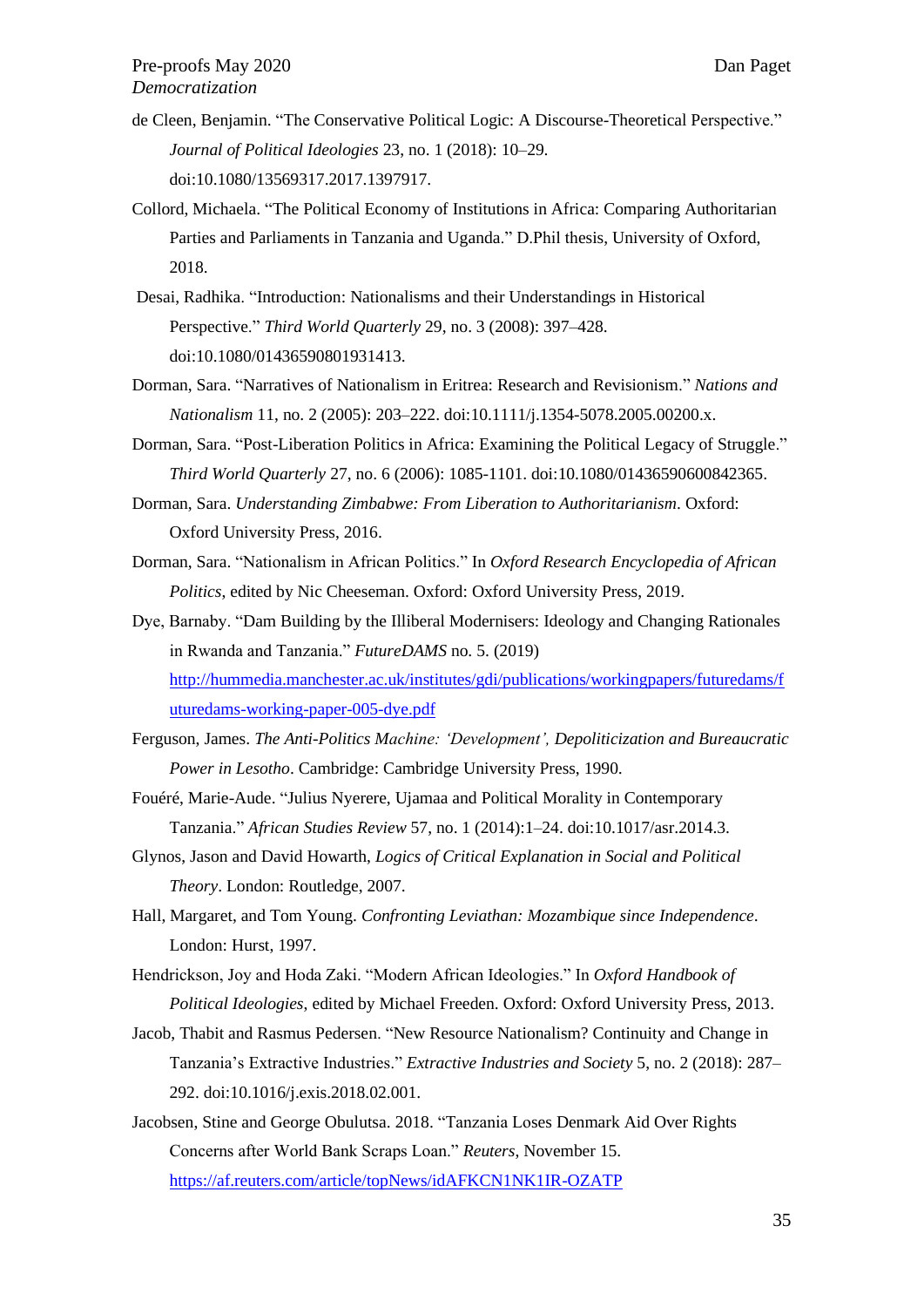- Kamagi, Deogratius. 2017. "Govt Admits Plane Seized in Canada, Blames Opposition." *The Citizen*, August 20. [https://mobile.thecitizen.co.tz/news/Govt-admits-plane-seized-in-](https://mobile.thecitizen.co.tz/news/Govt-admits-plane-seized-in-Canada--blames-opposition/2304482-4064080-format-xhtml-62hohi/index.html)[Canada--blames-opposition/2304482-4064080-format-xhtml-62hohi/index.html](https://mobile.thecitizen.co.tz/news/Govt-admits-plane-seized-in-Canada--blames-opposition/2304482-4064080-format-xhtml-62hohi/index.html)
- Kamndaya, Samuel. "It's a 'Tanzania First' Budget." *The Citizen*, June 16. [https://www.thecitizen.co.tz/News/It-s-a--Tanzania-first--budget/1840340-4613366](https://www.thecitizen.co.tz/News/It-s-a--Tanzania-first--budget/1840340-4613366-won1uc/index.html) [won1uc/index.html](https://www.thecitizen.co.tz/News/It-s-a--Tanzania-first--budget/1840340-4613366-won1uc/index.html)
- Kanyabwoya, Damas. 2016. "Magufuli's Method in Madness." *The Citizen*, June 1. [https://www.thecitizen.co.tz/magazine/politicalreforms/Magufuli-s-method-in--madness-](https://www.thecitizen.co.tz/magazine/politicalreforms/Magufuli-s-method-in--madness-/1843776-3227626-147t2wkz/index.html) [/1843776-3227626-147t2wkz/index.html](https://www.thecitizen.co.tz/magazine/politicalreforms/Magufuli-s-method-in--madness-/1843776-3227626-147t2wkz/index.html)
- Kimboy, Frank. 2017. "JPM to MPs: Let me Deliver on Mandate." *The Citizen*, April 13. [http://www.thecitizen.co.tz/News/JPM-to-MPs--Let-me-deliver-on-mandate/1840340-](http://www.thecitizen.co.tz/News/JPM-to-MPs--Let-me-deliver-on-mandate/1840340-3888248-ncnmamz/index.html) [3888248-ncnmamz/index.html](http://www.thecitizen.co.tz/News/JPM-to-MPs--Let-me-deliver-on-mandate/1840340-3888248-ncnmamz/index.html)
- Kolumbia, Louis. 2017. "We Erred in 1990s Sell-Offs." *The Citizen*, July 6. [http://www.thecitizen.co.tz/News/Magufuli--We-erred-in-1990s-sell-offs/1840340-](http://www.thecitizen.co.tz/News/Magufuli--We-erred-in-1990s-sell-offs/1840340-4000720-r4iebd/index.html) [4000720-r4iebd/index.html](http://www.thecitizen.co.tz/News/Magufuli--We-erred-in-1990s-sell-offs/1840340-4000720-r4iebd/index.html)
- Kwayu, Aikande. 2014. "Politics of Image or Can we Call it the Image Strategy? #CCM vs #opposition." May 19. [http://www.aikandekwayu.com](http://www.aikandekwayu.com/)
- Kwayu, Aikande. "Different Uses of Nyerere in the Constitutional Review Debates: A Touchstone for Legitimacy in Tanzania." In *Remembering Julius Nyerere in Tanzania: History, Memory, Legacy,* edited by Marie-Aude Fouéré. Dar es Salaam: Mkuki na Nyota, 2015.
- Laclau, Ernesto and Chantal Mouffe. *Hegemony and Socialist Strategy: Towards a Radical Democratic Politics*. London: Verso, 2001.
- Larmer, Miles and Baz Lecocq. "Historicising Nationalism in Africa." *Nations and Nationalism* 24, no. 4 (2018): 893-916. doi.org/10.1111/nana.12448
- Lugongo, Bernard. 2011. "Kikwete Hits out at Foreign Managements." *The Citizen*, October 17. <http://www.thecitizen.co.tz/news/-/16242-kikwete-hits-out-at-foreign-managements>
- Lugongo, Bernard. 2015. "JPM Urges Tanzanians to Embrace Unity, Hard Work." *The Citizen*, December 26. [https://www.thecitizen.co.tz/News/JPM-urges-Tanzanians-to-embrace](https://www.thecitizen.co.tz/News/JPM-urges-Tanzanians-to-embrace-unity--hard-work/1840340-3010064-format-xhtml-exyshlz/index.html)[unity--hard-work/1840340-3010064-format-xhtml-exyshlz/index.html](https://www.thecitizen.co.tz/News/JPM-urges-Tanzanians-to-embrace-unity--hard-work/1840340-3010064-format-xhtml-exyshlz/index.html)
- Lugongo, Bernard. 2017. "JPM: Mind your Tongues." *Daily News*, October 24. <http://www.dailynews.co.tz/index.php/home-news/53753-jpm-mind-your-tongues>
- Magufuli, J. P. S*peech Officially Inaugurating the 11th Parliament of the United Republic of Tanzania in Dodoma.* Dar es Salaam: United Nations Tanzania, 2015.
- Makana, Fred. 2016. "When President Magufuli Ordered State Officials to Use Vitz." *The Standard*, August 15. [https://www.standardmedia.co.ke/article/2000212100/when](https://www.standardmedia.co.ke/article/2000212100/when-president-magufuli-ordered-state-officials-to-use-vitz)[president-magufuli-ordered-state-officials-to-use-vitz](https://www.standardmedia.co.ke/article/2000212100/when-president-magufuli-ordered-state-officials-to-use-vitz)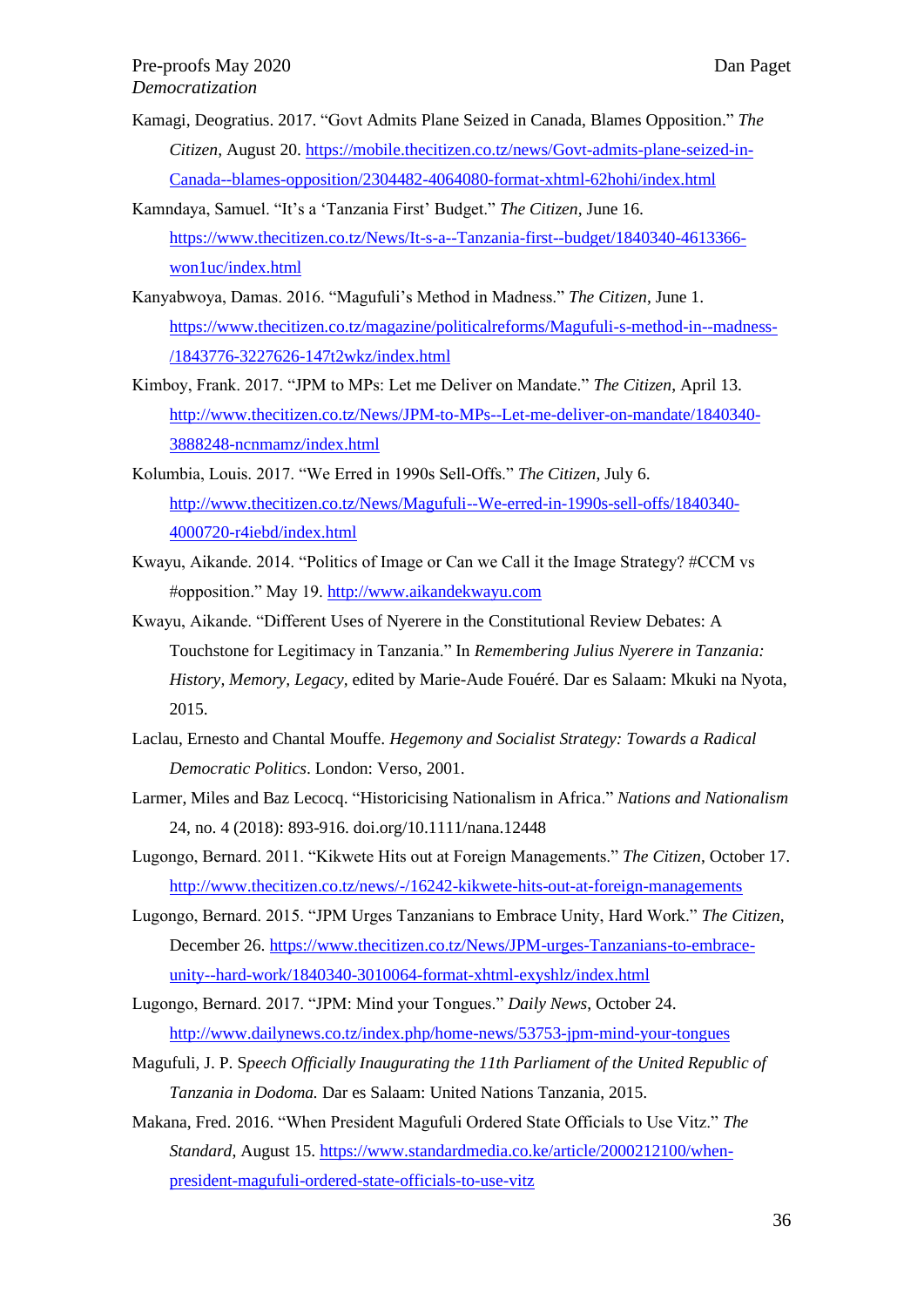- Makulilo, A. B. "Unleveled Playfield and Democracy in Tanzania." *Journal of Politics and Law* 5, no. 2 (2012): 96–106. [doi:5539/jpl.v5n2p96.](http://doi:5539/jpl.v5n2p96)
- Macdonald, Robert. "Age and Gender Voting Trends in the 2015 Tanzanian General Election." *Journal of Eastern African Studies* 12, no. 1 (2018): 44-62. [doi.org/10.1080/17531055.2017.1410759.](https://doi.org/10.1080/17531055.2017.1410759)
- Masare, Alawi. "CAG's report reveals flaws in public spending." *The Citizen*, April 7. https://www.thecitizen.co.tz/news/CAG-s-Report-reveals-flaws-in-publicspending/1840340-5517204-x7y7p4/index.html
- Ministry of Finance and Planning. *National Five Year Development Plan 2016/17-2020/21*. Dar es Salaam: Government of the United Republic of Tanzania, 2016.
- Mohammed, Omar. "Tanzania President Urges Increased Control of Mineral Wealth." *Bloomberg*, July 26. [https://www.bloomberg.com/news/articles/2017-07-26/gold-tires-of](https://www.bloomberg.com/news/articles/2017-07-26/gold-tires-of-political-shock-and-bore-with-swings-at-decade-low)[political-shock-and-bore-with-swings-at-decade-low](https://www.bloomberg.com/news/articles/2017-07-26/gold-tires-of-political-shock-and-bore-with-swings-at-decade-low)
- Morse, Yonatan. 2019. *How Autocrats Compete: Parties, Patrons and Unfair Elections in Africa*. Oxford: Oxford University Press.
- Msechu, Andrew. 2018. "Magufuli atoa sababu tano za kumuenzi Nyerere." *Mazagetini*, September 6. [http://magazetini3.rssing.com/chan-65451559/all\\_p2858.html](http://magazetini3.rssing.com/chan-65451559/all_p2858.html)
- Msekwa, Pius. 2017. "Reflections on CCM's History of Rebranding Itself: The Story of 'CCM Kujivua Gamba' Re-Branding in 2011." *Daily News*, February 2. [http://www.dailynews.co.tz/index.php/columnist/66-pius-msekwa/48294-reflections-on](http://www.dailynews.co.tz/index.php/columnist/66-pius-msekwa/48294-reflections-on-ccm-s-history-of-re-branding-itself-the-story-of-ccm-kujivua-gamba-re-branding-in-2011)[ccm-s-history-of-re-branding-itself-the-story-of-ccm-kujivua-gamba-re-branding-in-2011](http://www.dailynews.co.tz/index.php/columnist/66-pius-msekwa/48294-reflections-on-ccm-s-history-of-re-branding-itself-the-story-of-ccm-kujivua-gamba-re-branding-in-2011)
- Msungu, Renatha. 2016. "Magufuli anavyotabiriwa kuwa mfuasi halisi nyayo za Nyerere." *Habari*, October 14. [https://www.ippmedia.com/sw/habari/magufuli-anavyotabiriwa](https://www.ippmedia.com/sw/habari/magufuli-anavyotabiriwa-kuwa-mfuasi-halisi-nyayo-za-nyerere)[kuwa-mfuasi-halisi-nyayo-za-nyerere](https://www.ippmedia.com/sw/habari/magufuli-anavyotabiriwa-kuwa-mfuasi-halisi-nyayo-za-nyerere)
- Mugarula, Florence. 2017. "Nchemba: We've no Room for Gays." *Daily News*, June 26. <https://allafrica.com/stories/201706260179.html>
- Mwangonde, Henry and Janeth Mesomapya. 2016. "JPM Attacks Judiciary Over Anti-Graft War." *The Citizen*, February 5. [http://www.thecitizen.co.tz/News/-/1840340/3063408/-](http://www.thecitizen.co.tz/News/-/1840340/3063408/-/k9ecog/-/index.html) [/k9ecog/-/index.html](http://www.thecitizen.co.tz/News/-/1840340/3063408/-/k9ecog/-/index.html)
- *News24*. 2018. "Donors Cut Aid to Tanzania After Rights Crackdown." December 29. [https://www.news24.com/Africa/News/donors-cut-aid-to-tanzania-after-rights-crackdown-](https://www.news24.com/Africa/News/donors-cut-aid-to-tanzania-after-rights-crackdown-20181229)[20181229](https://www.news24.com/Africa/News/donors-cut-aid-to-tanzania-after-rights-crackdown-20181229)
- Ngarabali, Julieth. 2016. "CCM Traitors will be Punished, Kikwete." *The Citizen*, April 23. <http://www.thecitizen.co.tz/News/-/1840340/3089436/-/kaqlgp/-/index.html>
- Nkrumah, Kwame. *Class Struggle in Africa*. London: Panaf, 1970.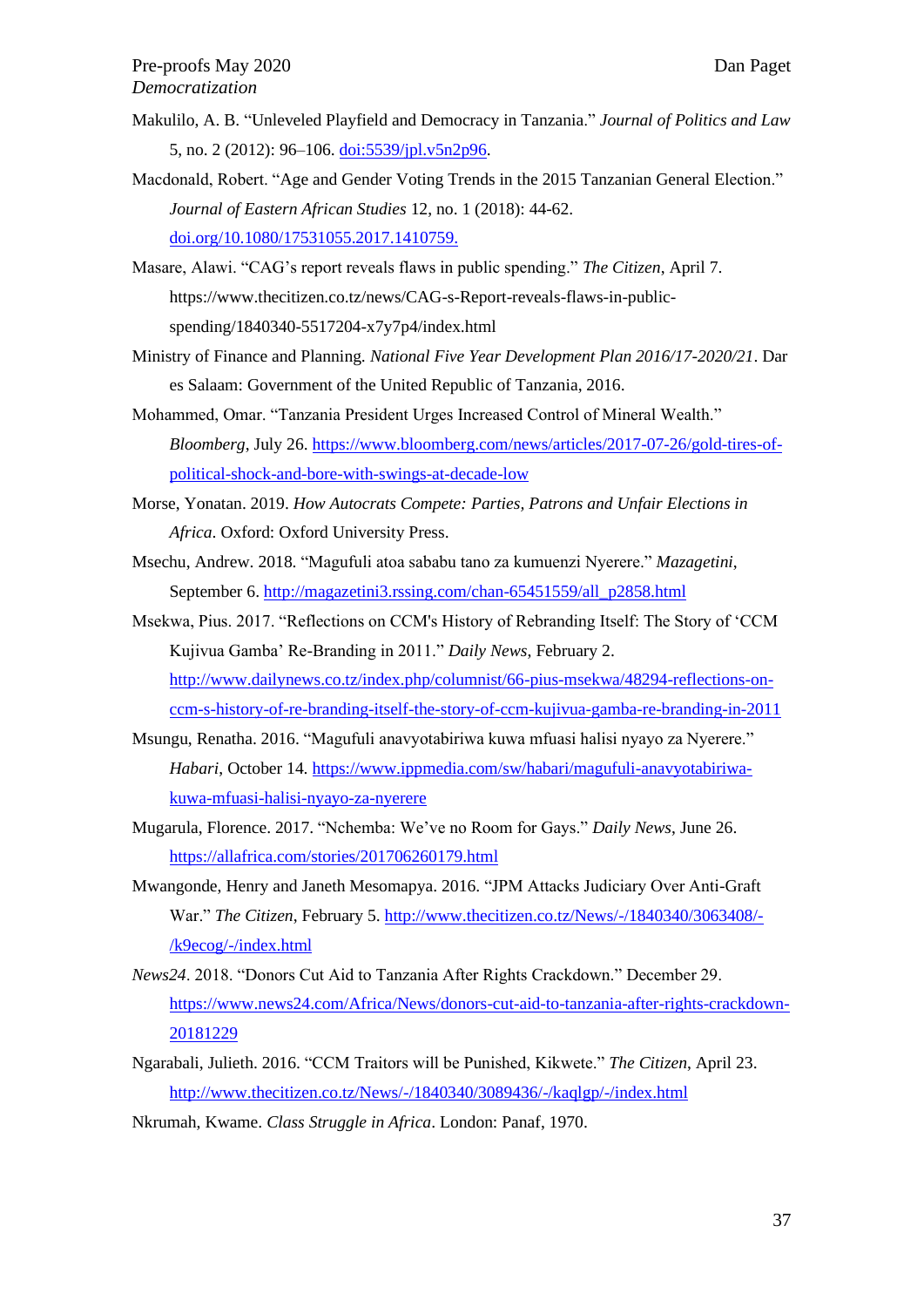- Nwamkahe, John. 2018. "Magufuli Reaffirms Commitment to Maintain Peace, Security." *The Citizen*, March 11. [http://mobile.thecitizen.co.tz/news/Magufuli-reaffirms-commitment-to](http://mobile.thecitizen.co.tz/news/Magufuli-reaffirms-commitment-to-maintain-peace--security/2304482-4336040-format-xhtml-k0q5rez/index.html)[maintain-peace--security/2304482-4336040-format-xhtml-k0q5rez/index.html](http://mobile.thecitizen.co.tz/news/Magufuli-reaffirms-commitment-to-maintain-peace--security/2304482-4336040-format-xhtml-k0q5rez/index.html)
- Nyaluke, David and Eileen Connolly. "The Role of Political Ideas in Multi-Party Elections in Tanzania: Refuting Essentialist Explanations of African Political Systems." *Irish Studies in International Affairs* 24 (2013): 1–17. doi:10.3318/ISIA.2013.24.17.
- Nyamsenda, Sabatho. "Bulldozing like a Fascist? Authoritarian Populism and Rural Activism in Tanzania." Paper presented at the Emancipatory Rural Politics Initiative Conference, The Hague, March 17-18, 2018.
- Nyerere, Julius. *Uhuru na Umoja: Freedom and Unity*. Dar es Salaam: Oxford University Press, 1966.
- Nyerere, Julius. *Uhuru na Ujamaa*. *Freedom and Socialism*. Oxford: Oxford University Press, 1968.
- Nyerere, Julius. *Uhuru na Maendeleo. Freedom and Development: A Selection from Writings and Speeches 1968-1973*. Oxford: Oxford University Press, 1973.
- O'Neill, Martin and Joe Guinan. 2018. "Realising Economic Justice in Tanzania an Interview with Zitto Kabwe." *Renewal*. [http://www.renewal.org.uk/blog/realising-economic-justice](http://www.renewal.org.uk/blog/realising-economic-justice-in-tanzania-an-interview-with-zitto-kabwe-part-I)[in-tanzania-an-interview-with-zitto-kabwe-part-I](http://www.renewal.org.uk/blog/realising-economic-justice-in-tanzania-an-interview-with-zitto-kabwe-part-I)
- Paget, Dan. "Shrinking Space and Opposition Protest." *Journal of Democracy* 28, no. 3 (2017): 153-167. doi:10.1353/jod.2017.0053.
- Paget, Dan. "Authoritarian Origins of Well-Organized Opposition Parties: The Rise of Chadema in Tanzania." *African Affairs* 118, no. 473 (2019): 692-711. doi.org/10.1093/afraf/ady061.
- Paget, Dan. "Mistaken for Populism: Magufuli, Ambiguity and Elitist Plebeianism in Tanzania." *Journal of Political Ideologies* (forthcoming, advanced access).
- Payne, Stanley. *Fascism: Comparison and Definition*. Madison: University of Wisconsin Press, 1983.
- Pedersen, Rasmus and Thabit Jacob. *Political Settlement and the Politics of Legitimation in Countries Undergoing Democratisation: Insights from Tanzania*. Manchester: University of Manchester, 2019.
- Phillips, Kristin. "Pater Rules Best: Political Kinship and Party Politics in Tanzania's Presidential Elections." *PoLAR* 33, no. 1 (2010): 109–32. doi:10.1111/j.1555- 2934.2010.01095.x.
- Poncian, Japhace. "Galvanising Political Support through Resource Nationalism: A Case of Tanzania's 2017 Extractive Sector Reforms." *Political Geography* 69 (2019): 77–88. doi:10.1016/j.polgeo.2018.12.013.
- Ramaphosa, Cyril. *2018 State of the Nation Address*. Cape Town: South African Government, 2018.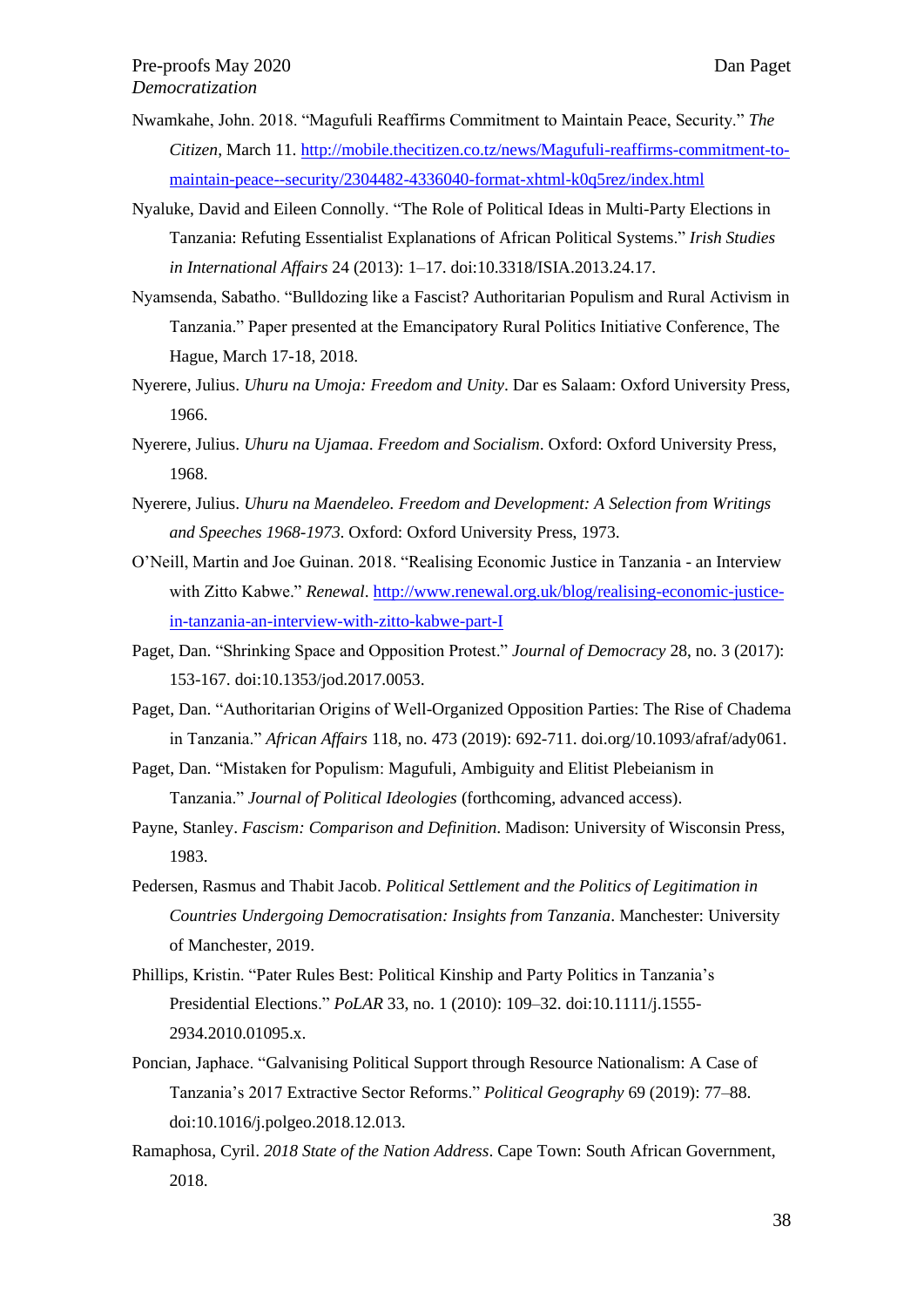- Schneider, Leander. "Freedom and Unfreedom in Rural Development: Julius Nyerere, Ujamaa Vijijini, and Villagization." *Canadian Journal of African Studies* 38, no. 2 (2004): 344–92. doi:10.1080/00083968.2004.10751289.
- Schwartz-Shea, Peregrine and Dvora Yanow. *Interpretive Research Design: Concepts and Processes*. London: Routledge, 2012.
- Simba, Mercy. 2018. "Tweet." *Twitter*, August 2. [https://twitter.com/Mercy\\_Simba](https://twitter.com/Mercy_Simba)
- Smith, David. 2009. "The Cult of Hastings Banda Takes Hold." *The Globe and Mail*, May 20. [https://www.theglobeandmail.com/news/world/the-cult-of-hastings-banda-takes](https://www.theglobeandmail.com/news/world/the-cult-of-hastings-banda-takes-hold/article4273860/)[hold/article4273860/](https://www.theglobeandmail.com/news/world/the-cult-of-hastings-banda-takes-hold/article4273860/)
- State House Media. 2018. "Rais Dkt. John Magufuli amtembelea Mama Maria Nyerere nyumbani kwake msasani." *YouTube*. October 14. [https://www.youtube.com/watch?v=jqZeOgY7tNk&amp=&feature=youtu.be](https://www.youtube.com/watch?v=jqZeOgY7tNk&=&feature=youtu.be)
- Taylor, Ben. 2017. "'Be Careful, Watch It!' Translated Excepts from Speech of President Magufuli." *Mtega*, March 24. [http://mtega.com/2017/03/be-careful-watch-it-translated](http://mtega.com/2017/03/be-careful-watch-it-translated-excepts-from-speech-of-president-magufuli/)[excepts-from-speech-of-president-magufuli/](http://mtega.com/2017/03/be-careful-watch-it-translated-excepts-from-speech-of-president-magufuli/)
- Taylor, Charles. "Interpretation and the Sciences of Man." In *Readings the Philosophy of Social Science*, edited by Michael Martin and Lee McIntyre. Cambridge, MA: Bradford Books, 1994.
- Tendi, Blessings-Miles. "The Motivations and Dynamics of Zimbabwe's 2017 Military Coup." *African Affairs* (forthcoming, advanced access). doi:10.1093/afraf/adz024.
- Tendi, Blessings-Miles. "Robert Mugabe's 2013 Presidential Election Campaign." *African Affairs* 39, no. 4 (2013): 963-970. doi:10.1080/01436590600842365
- *The Citizen*. 2016. "No Food for Lazy People, JPM Warns." August 11. <http://www.thecitizen.co.tz/News/1840340-3340302-k6jdvtz/index.html>
- *The Citizen*. 2017. "Magufuli: We'll Negotiate on our own Terms." June 13. [http://mobile.thecitizen.co.tz/news/Magufuli-reaffirms-commitment-to-maintain-peace-](http://mobile.thecitizen.co.tz/news/Magufuli-reaffirms-commitment-to-maintain-peace--security/2304482-4336040-format-xhtml-k0q5rez/index.html) [security/2304482-4336040-format-xhtml-k0q5rez/index.html](http://mobile.thecitizen.co.tz/news/Magufuli-reaffirms-commitment-to-maintain-peace--security/2304482-4336040-format-xhtml-k0q5rez/index.html)
- *The Citizen*. 2017. "Lissu Charged with Sedition at Kisutu Court." July 17. [http://mobile.thecitizen.co.tz/news/Lissu-charged-with-sedition-at-Kisutu-Court/2304482-](http://mobile.thecitizen.co.tz/news/Lissu-charged-with-sedition-at-Kisutu-Court/2304482-4030256-format-xhtml-vjlevh/index.html) [4030256-format-xhtml-vjlevh/index.html](http://mobile.thecitizen.co.tz/news/Lissu-charged-with-sedition-at-Kisutu-Court/2304482-4030256-format-xhtml-vjlevh/index.html)
- *The Citizen*. 2018. "Hooray! Air Tanzania Boeing 787 Dreamliner Lands in D'Salaam." July 7. <http://www.thecitizen.co.tz/News/1840340-4652972-1m8bgyz/index.html>
- *The East African*. 2018. "Tanzanian President Magufuli Says His Party Will Rule 'Forever.'" July 17. [https://www.theeastafrican.co.ke/news/ea/Tanzania-John-Magufuli-ccm-in](https://www.theeastafrican.co.ke/news/ea/Tanzania-John-Magufuli-ccm-in-power-forever/4552908-4667434-oosawgz/index.html)[power-forever/4552908-4667434-oosawgz/index.html](https://www.theeastafrican.co.ke/news/ea/Tanzania-John-Magufuli-ccm-in-power-forever/4552908-4667434-oosawgz/index.html)